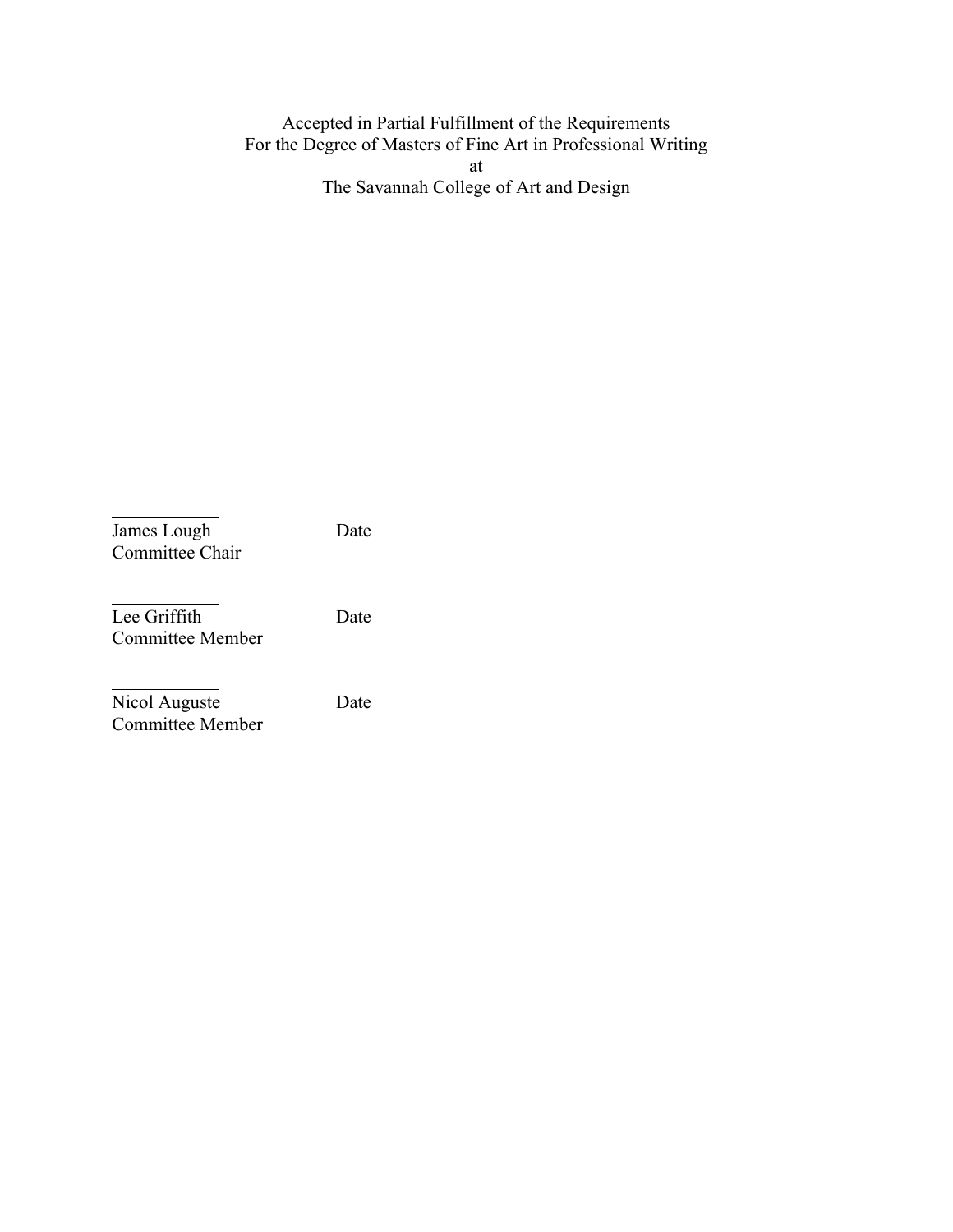# **Wide Open: a Collection**

A Thesis Submitted to the Faculty of the Writing Department In Partial Fulfillment of the Requirements for the Degree of Master of Fine Arts in Professional Writing Savannah College of Art and Design

By

Cameron Shaheen Belk

Savannah, Georgia June 2011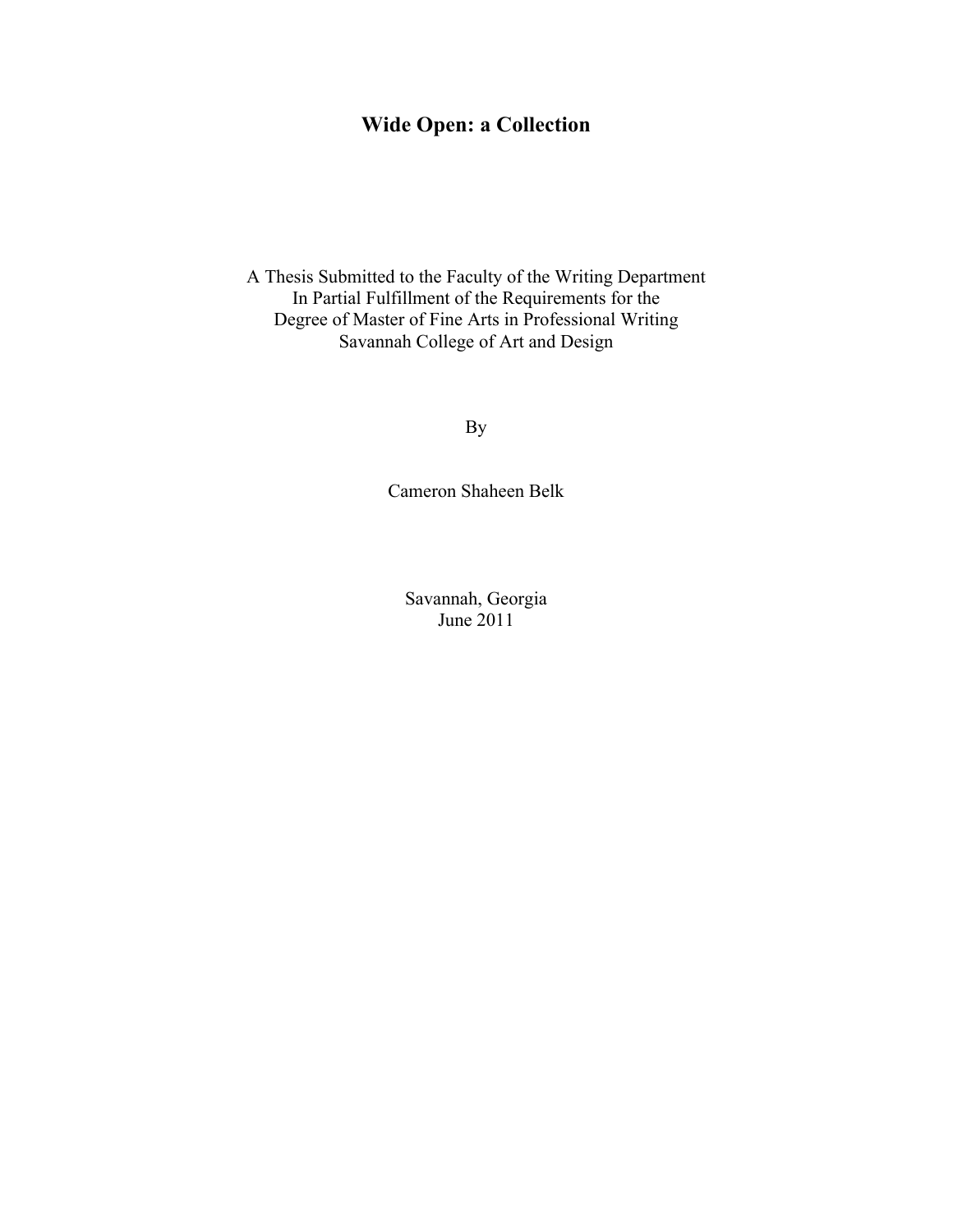For my mother and father, Suzann and Wayne Belk, and for Brandon Presley

> Cameron Belk June 2011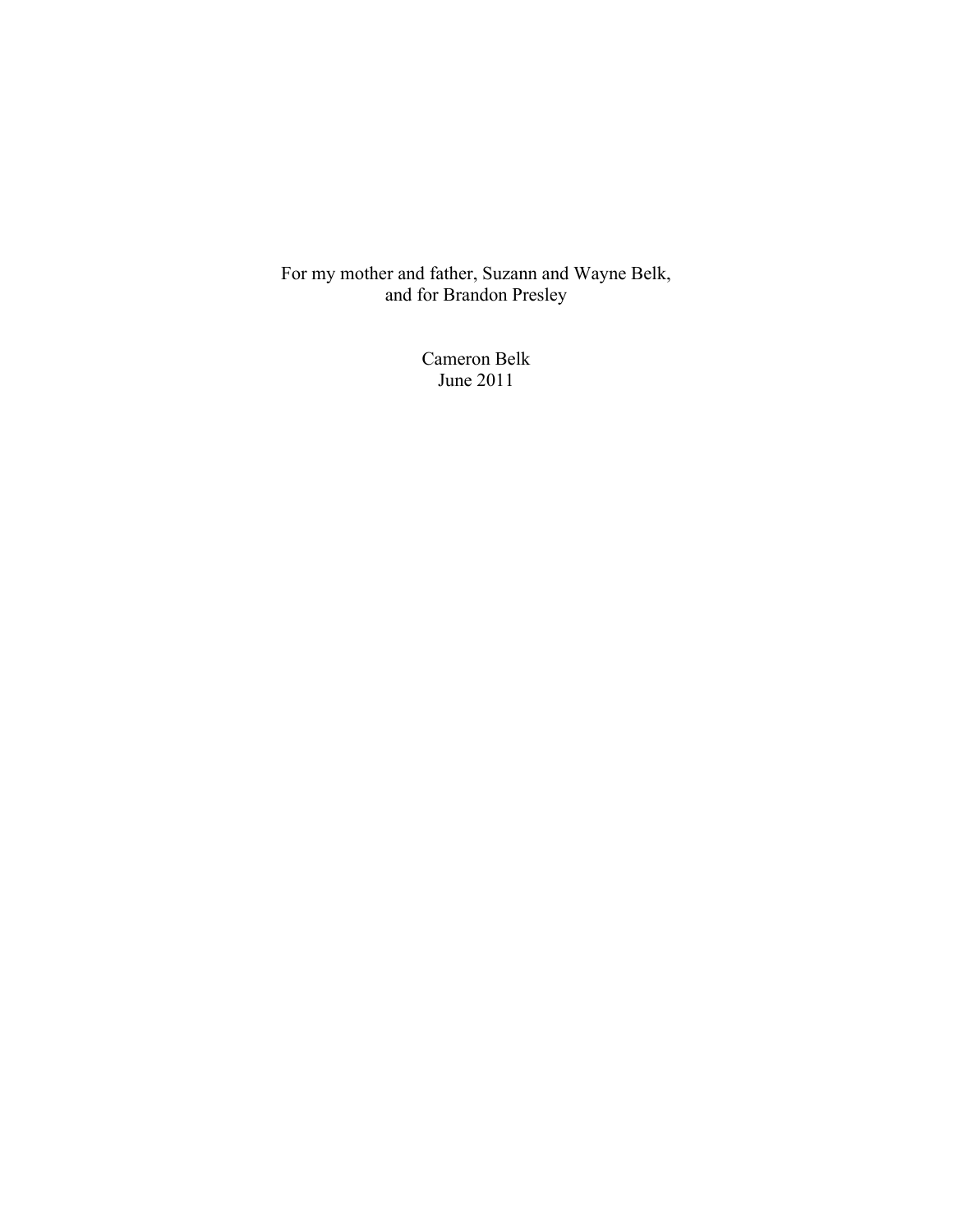#### Acknowledgements

This thesis would not have been possible without many people's guidance and support:

James Lough for continuously believing in me from the moment I first walked through the door. Lee Griffith, for positive encouragement and patience in teaching me how to lead a classroom. Jonathan Rabb, for offering continuous support and direction in my writing. Beth Concepcion, for instruction and guidance. Nicol Auguste, for always smiling and offering uplifting words of encouragement.

My friends and family, for letting me write about the good, bad and ugly truths. Kerbie Looney, who has never left my side and who understands me more than I understand myself. My parents, Suzann and Wayne Belk, who support every dream I have no matter how big it is, and who never, ever give up on me. And Brandon Presley, who gave me the deepest understanding of life, and who without, this would have not been possible.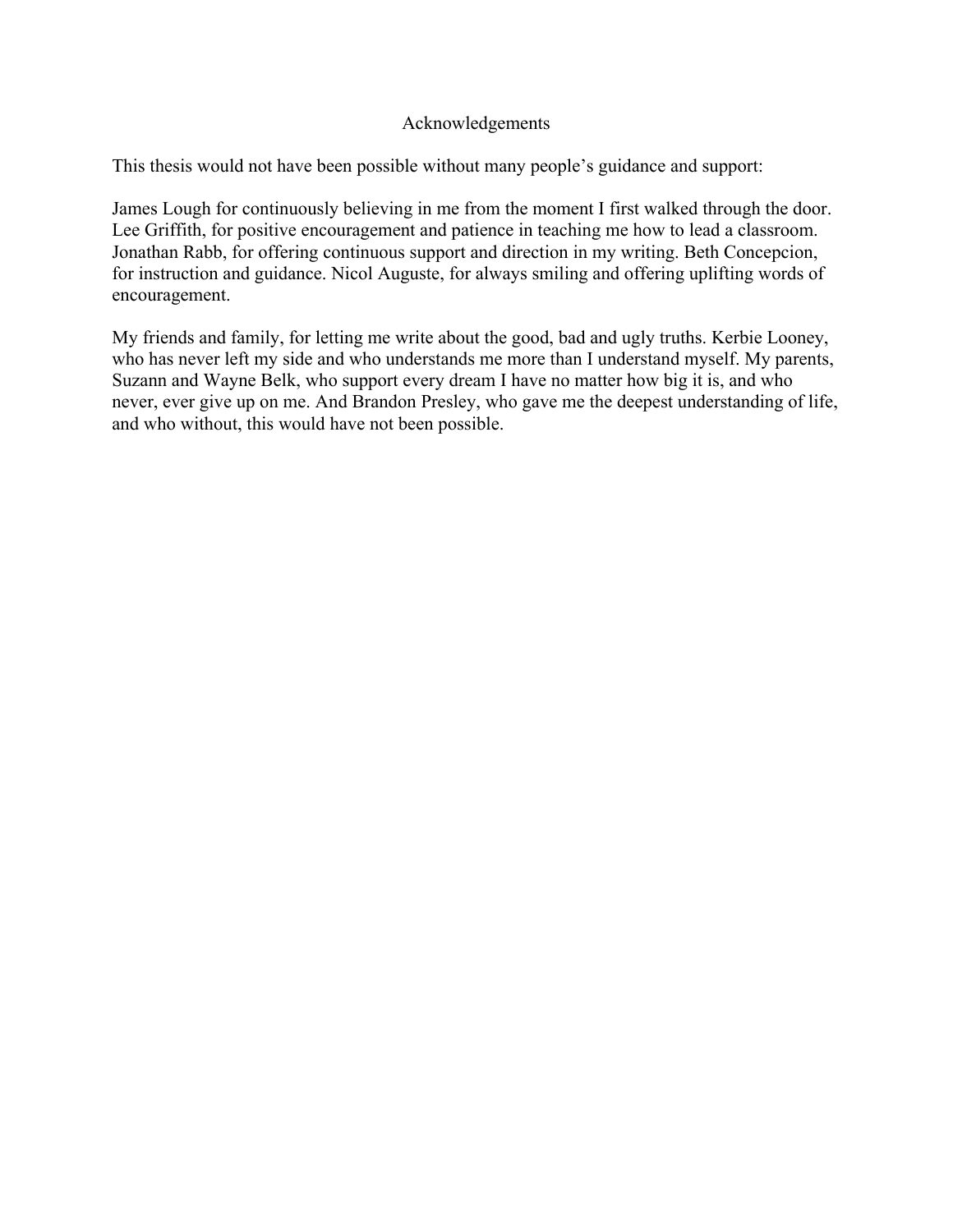## Table of Contents

| Falling Apart: One   |
|----------------------|
| 29                   |
| Falling Apart: Two   |
|                      |
| Falling Apart: Three |
| 54                   |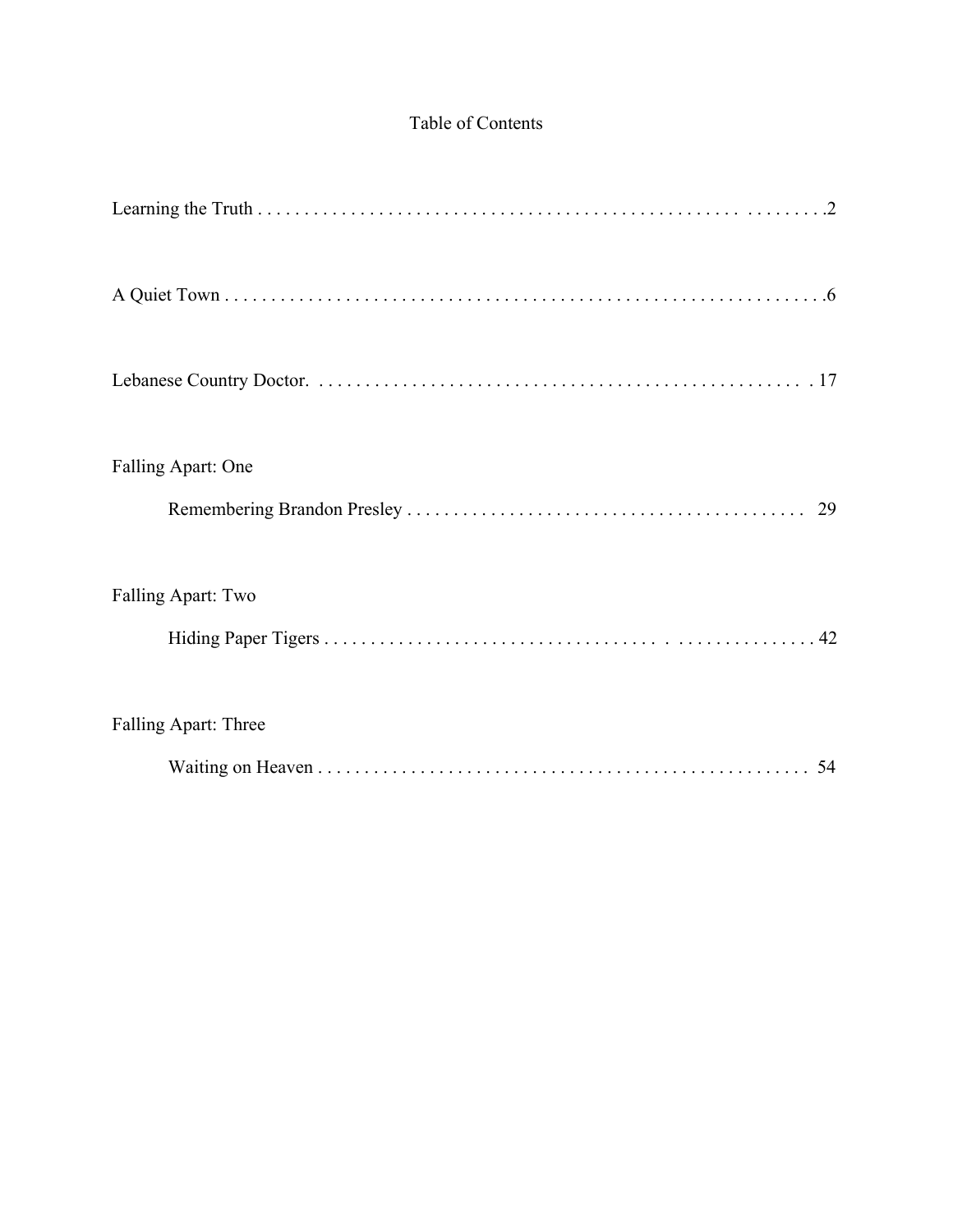# **Wide Open: a Collection**

Cameron Belk

June 2011

This thesis is a collection of essays focused on family, love, death, discovery and understanding. Each essay is independent. However, the sequence deepens the intention of the collection. Although they are not in chronological order, there is a movement through place or space. All events are true and are written how I perceived them.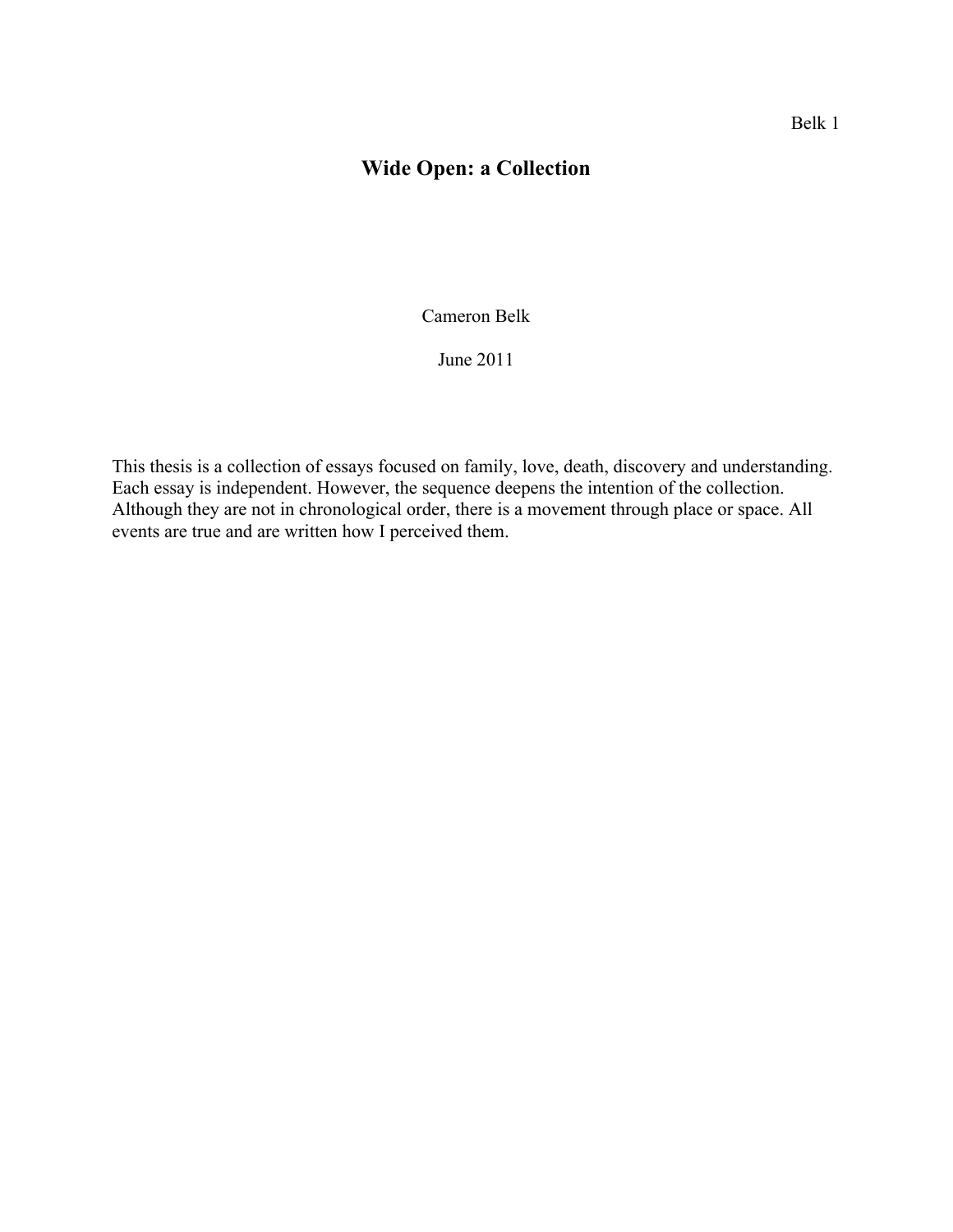### Learning the Truth

I lied for the first time in public. When my best friend, Brooke Carmichael, got a brand new go-kart for her eighth birthday, I was jealous because I wanted it for myself. She invited the entire class to spend the night at her house, and as soon as our mothers pulled out of sight, we stood staring at her shining, red set of wheels. Of course, we all wanted to take it for a ride, but not all of us were able to drive. "Only the experienced can drive," Mrs. Carmichael said.

I considered myself capable of driving, although I had never driven one before or anything motorized for that matter. Her mother stood over us with serious eyes and asked, "Raise your hand if you've driven a go-kart more than once." I immediately threw mine in the air and looked over my shoulder to see whose hands were up. There were only a few. I thought I could get away with lying.

I did not. And my parents made sure I wouldn't forget my punishment. Every Saturday for two months, they dropped me off at my grandfather's house down the street. My job was shucking peas and corn and pulling weeds out of Papa Belk's garden. Being eight years old, I despised working in the garden, but after several Saturdays, I learned a lot about growing crops. I was beginning to like being a gardener.

I pretended to plant seeds for the Indians and shuck corn for our Thanksgiving meal. Papa Belk sat on a five gallon bucket across from me and said, "We can plant seeds for the Indians and shuck corn for a big meal," and he wiped his hands along his jean overalls, "but if you tell me a lie, I'll throw you over yonder, and you'll sink into the bottom of the earth."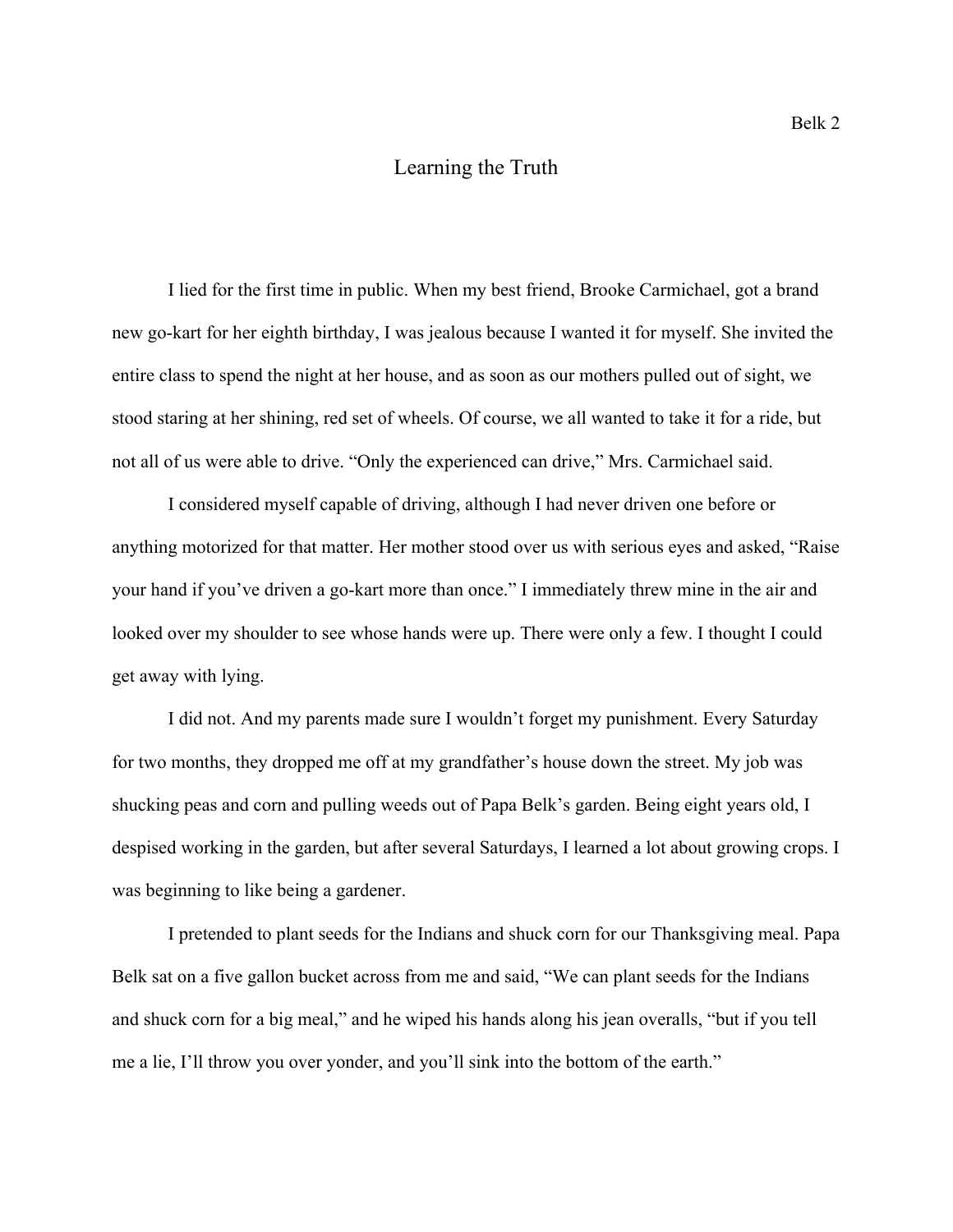He pointed at a blanket of kudzu. It's a pesty plant used for erosion control, and I had no desire to go under it. I stared at him wide-eyed; sure the old man was about to throw me to my death. He and the kudzu reminded me how I had gotten myself into the garden in the first place.

At the birthday party, Mrs. Carmichael decided I would be a driver and after several pairs of squealing girls wheeled around the yard in freedom, it was my turn to take the driver's seat. My passenger had been chosen: Missy Pitcock, a quiet city girl, with long brown hair and a timid smile. She climbed into her seat and tightened her helmet around her chin. She looked at me with a snaggle-toothed grin. If she said a word, I didn't hear from the engine roaring in my ears, and I nodded at her a sign of assurance and control.

I had no problem putting the gear in drive, and we were off. A triangular flag was tied to the top of a small metal pole and flapped in the wind. It was my monument of freedom and success.

We whipped by trees and cotton fields and bumped over dirt mounds. Missy's hair blew from beneath her helmet, whipped at my shoulders and covered her face. She brushed it away with her tiny hands. I was doing fine, turning the wheel when I needed to turn, waving at the giggly bystanders who waited near the front porch for their turn in the passenger's seat. Driving didn't seem so hard after all. I felt experienced. I was invincible.

Each driver was allowed to take five passengers, one after the other, before switching drivers, and I was scoping to see which friend I would take next. As I waved at the crowd, I heard Missy scream and I turned to see her pointing at a ditch covered in kudzu. I panicked and forgot everything I learned in the past five minutes of wheeling around the house and along side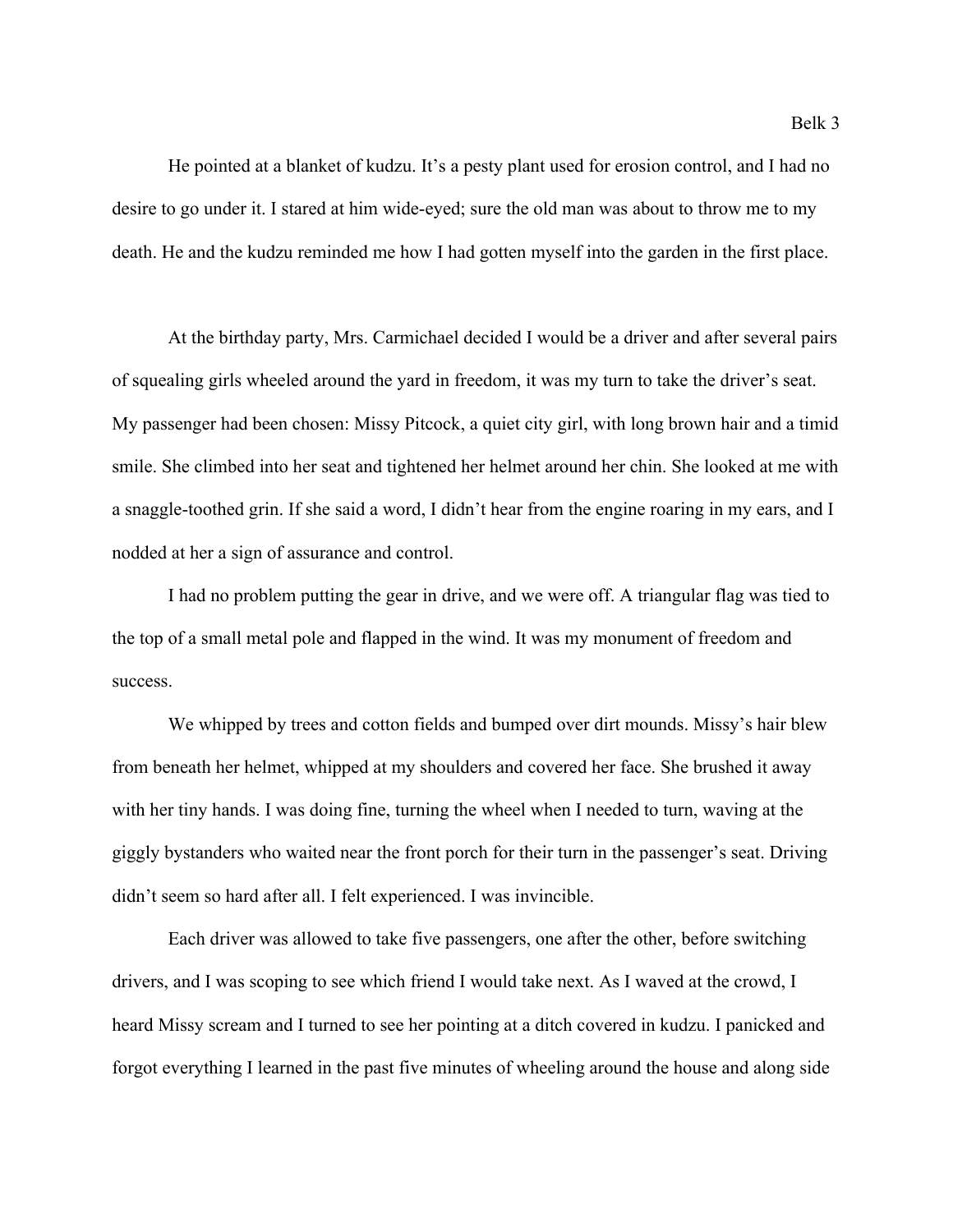the cotton fields. Somehow, I had missed my right turn, crossed over the gravel driveway and was heading toward the ditch. From the vines and leaves, I thought the ditch might be a gorge and Missy and I would fall to the bottom with the go-kart and never be seen again.

I looked at Missy in panic and yelled for her to jump from the go-kart. I never felt for the brake pedal. I don't think I realized it had a brake pedal since I'd never driven anything motorized before. Missy Pitcock and her long hair flew out one side, and I went out the other. The go-kart continued toward the kudzu and crashed. The tires disappeared beneath the vines.

Mrs. Carmichael ran across the road and pulled Missy up by her arms. Then, she ran towards the ditch yelling for me. "I'm here," I murmured and hesitated to raise my arm. I wasn't injured, but buried myself in the dirt wishing I had been.

Mrs. Carmichael's face was red with anger. Brooke stumbled toward the scene and began to cry at the sight of her go-kart, her newfound vehicle of freedom sinking before her eyes.

I stood amongst the girls and told them it was my fault they had to call their parents to come pick them up. I dreaded calling mine, who would pick me up with a lie on my hands and a big, fat mechanical bill. On the drive home, I told my parents the truth. I never confessed to my friends it was my first time to drive a go-kart. I only told them I was sorry for ruining the party.

The fear my grandfather put in me kept me honest, not only with others but also with myself. Even now, passing kudzu growing around trees and covering ditches reminds me of my punishment working in the garden. It keeps me asking myself, *just how honest am I?*

After those long Saturdays in the garden, my mother would watch me carefully. When she thought I was lying, she would say, "Don't you dare lie to me." She would remind me that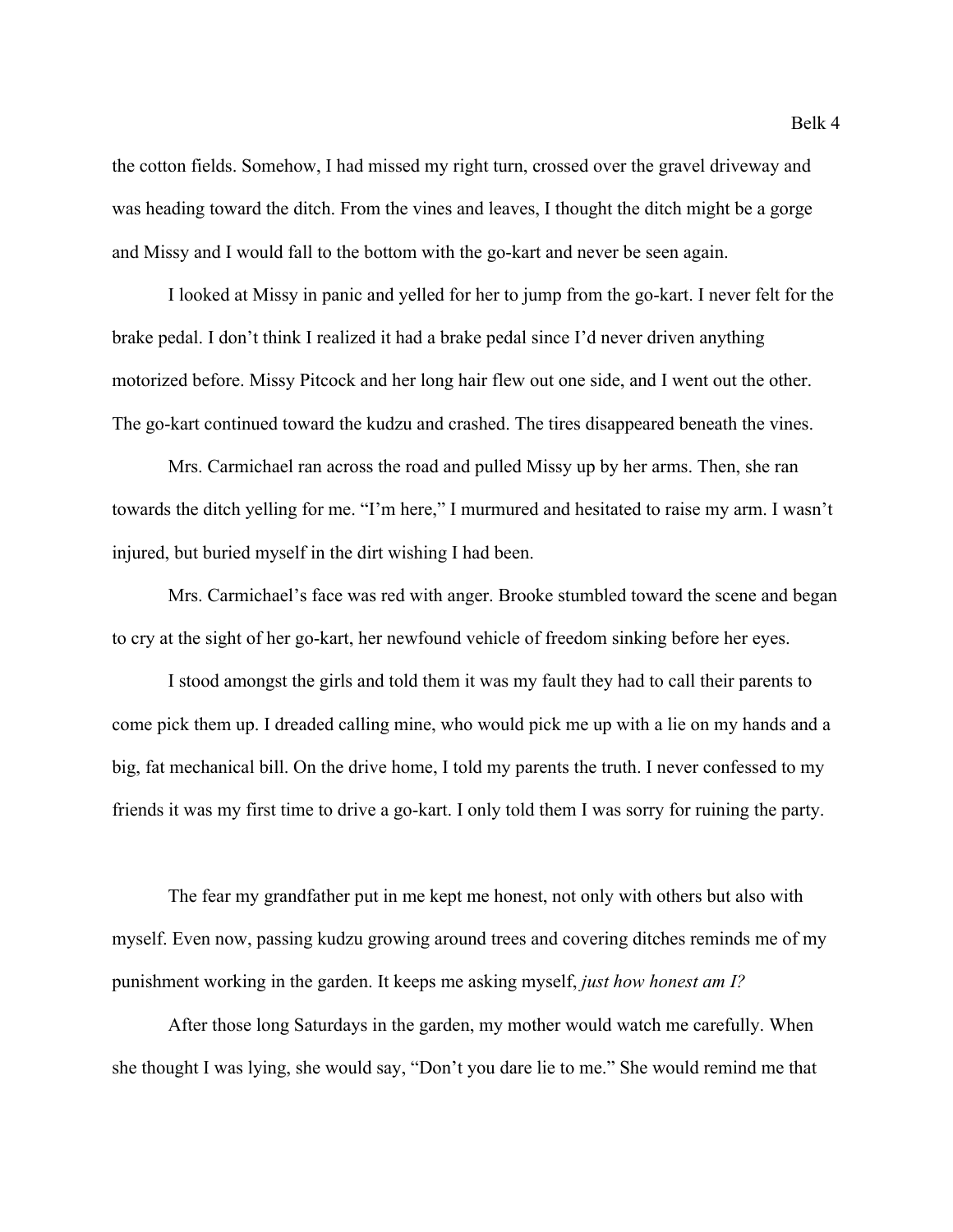lies would pull me down in life. It was a vague warning but effective. I always thought she meant they would pull me to my grave, like Papa Belk had said, and bury me inside the earth forever. I believed her.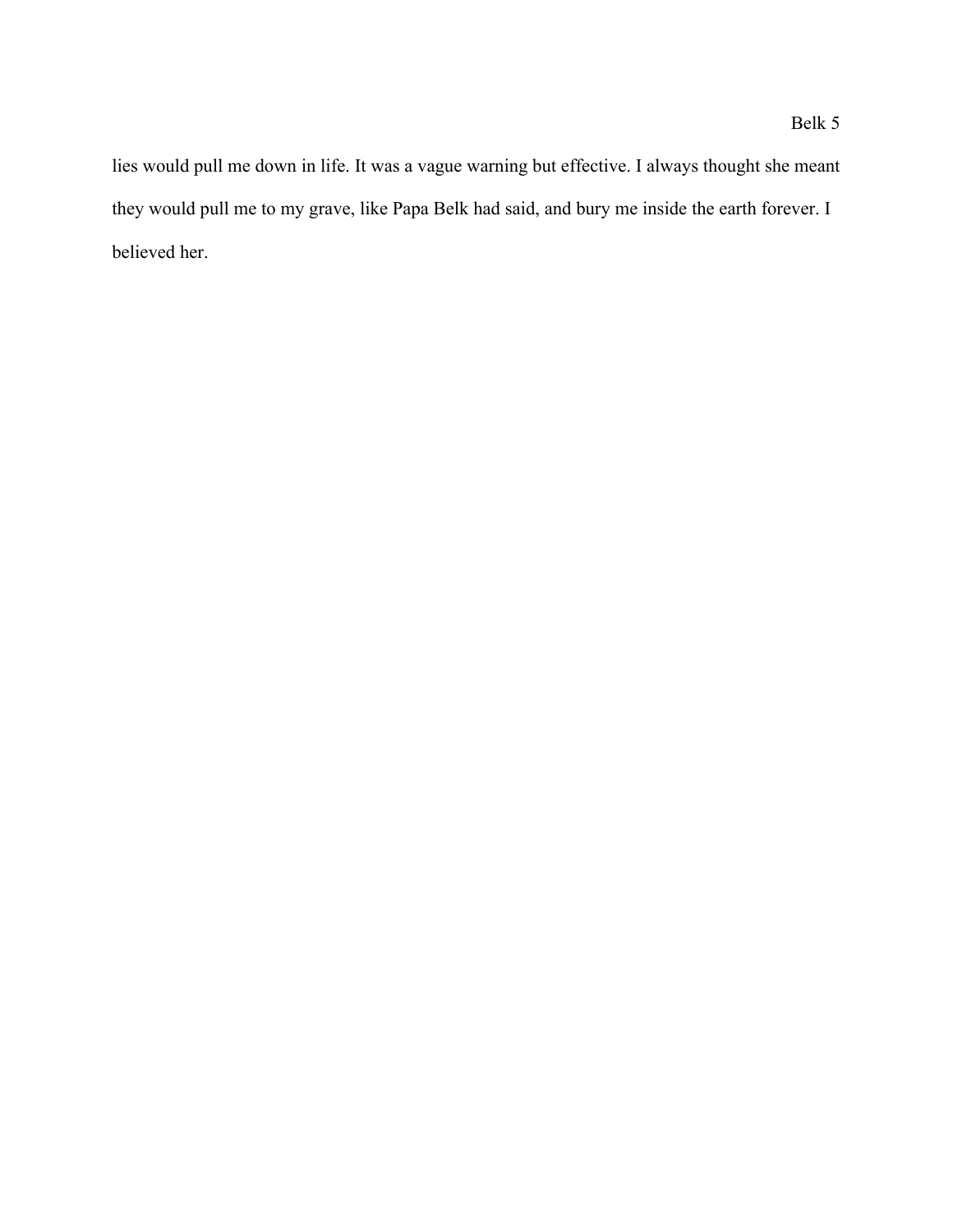### A Quiet Town

I drove to Como because Aunt Dottie told me Charles Lindbergh had a son living there. I was curious. I hadn't been to the town in several years. And although I grew up there, I never knew about him while I lived there. I don't know if I was more curious about the town or Lindbergh. Aunt Dottie said during the 1950s, he would fly to Como to hide from the media. She called it a "secret paradise."

I never knew what she meant by "paradise." I understood "secret" only because those living in or near the town know it exists. Since I can remember, buildings have been falling apart, yards have been overgrown with weeds—weeds so high you can't see the iron gates in front of the houses anymore. No one seems to live there. No one wants to live there. To me, it's a ghost town. But knowing that Lindbergh would make secret trips to Como sparked my interest.

Aunt Dottie first told me the story of Charles Lindbergh and Como parties when my family and I were sitting in a circle on beach towels salted by seawater, our summer routine in Perdido Key, Florida. The tide was coming in and most vacationers had gathered their chairs and umbrellas and were out dining at one of the tourist hot spots. I overheard Aunt Dottie say Charles Lindbergh had a son living in Como. I was 22 years old at the time, and it was the first I'd heard of it.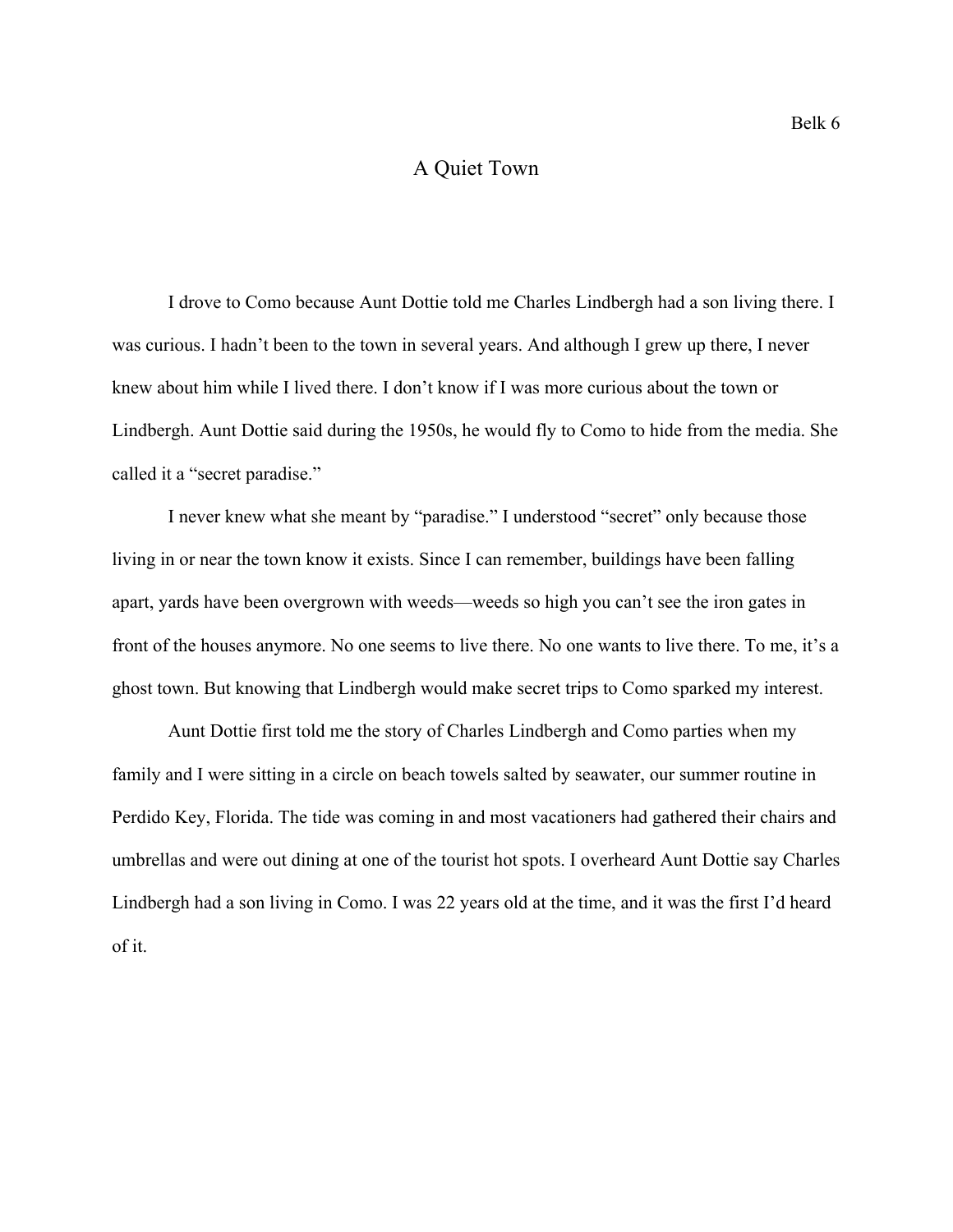Como is a small town in northern Mississippi. It is almost as north as you can go before hitting the Tennessee line. The land is flat—part of the Delta—and the soil, silted from being flooded for thousands of years, is some of the most fertile soil in the world.

My family has lived in Como all their lives. And my Aunt Dottie tells a story so rich with big bands and big names, you would expect Gatsby himself to step out on the front porch and marvel at the well-to-do crowd. But Como is far from the West Egg of Long Island and sitting on the beach, Aunt Dottie was over hundreds of miles from home and could tell me the story out loud. Since then, she has told me several times, and I remembered every detail as I drove to Como.

\*\*\*

#### *The year was 1926*

It was hot in Mississippi during the summer, humid and heavy to breathe. The field hands wore hats in the cotton fields to shade their faces from the sun. They dragged long, tube-like sacks over their shoulders up and down each row picking the cotton bolls from the stems and putting them in the sacks. The dirt-stained cotton tubes were white and held hundreds of pounds, and the field hands worked until sunset.

Como was one of the wealthiest towns in the region because the railroad tracks ran straight through the center of town. The tracks stretched along the earth and curved at the edge of the horizon. When the train came through, people turned to watch and the horn blew—filling the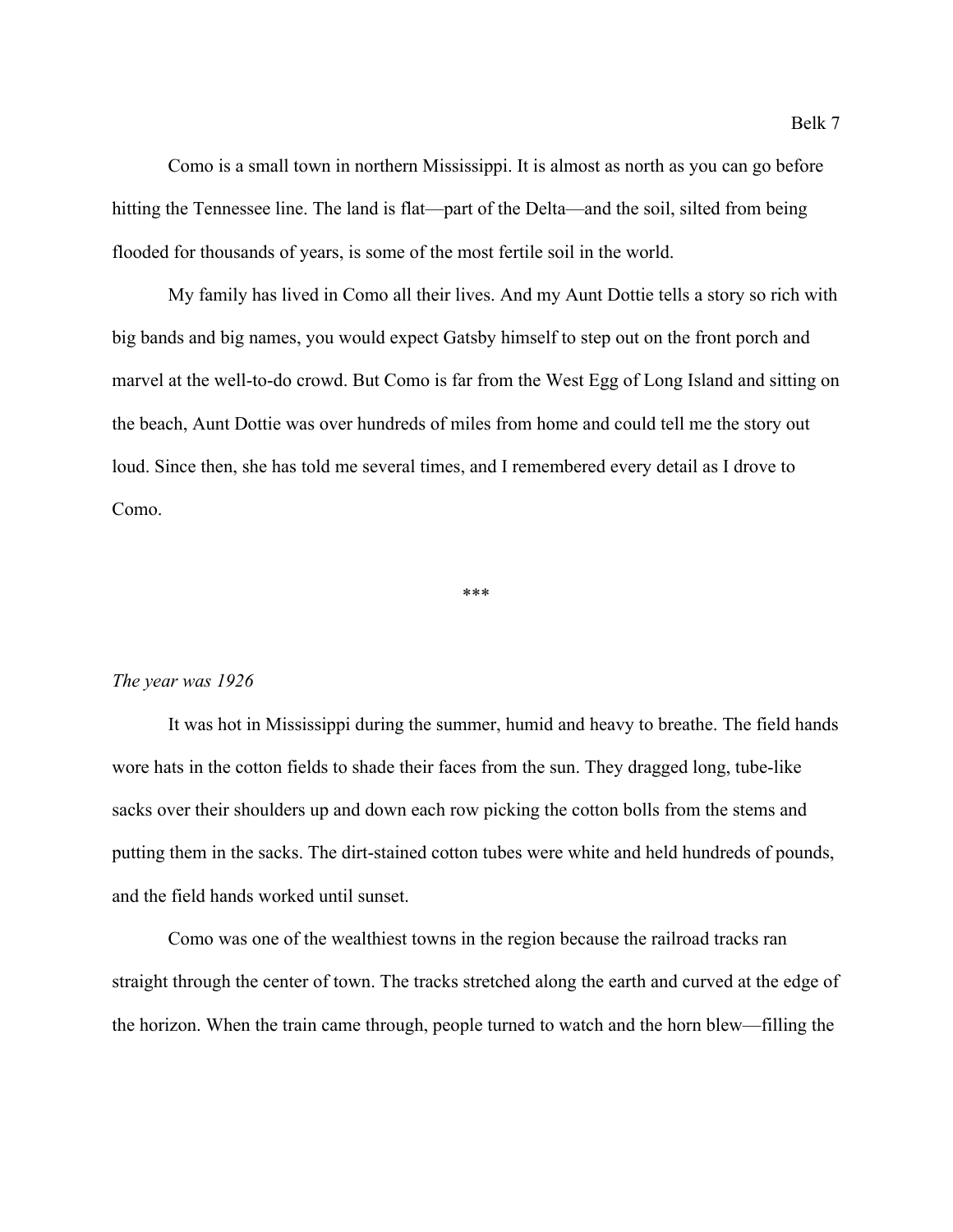sky with noise and billowing smoke. The train owned the small town for the short time it passed through. And just like that, as fast as it arrived, it left. Most things did in Como.

The town had two classes, the very rich and the very poor. All of the rich had plantations, and among the richest plantation owners were the Taylors, who made up half of Como's population.

Old Man Taylor owned two homes, a town home and plantation home. He called his plantation Home Place Plantation. He had one daughter, Maybelle, whom he adored.

Maybelle was a southern belle, tall and slender and prim and proper. Her face was soft and round and framed with her dark, straight hair. It was long and flowed down her back. Sometimes, she pinned it up in loops. She dressed elegantly in the finest 1920s clothing: lavish hats, luxurious gowns, and mink scarves if it was cold enough. When she walked, she glided with her chin slightly raised.

She was an alumna of Vassar College, and her father had prepared her for a life of luxury. He had planned for her to marry a wealthy man, one he had handpicked.

The field hands, however, picked one first.

Charles Lindberg was a U.S. Air Mail pilot living in St. Louis, Missouri. One morning he was scheduled to fly to New Orleans, but his friend Don Bartlett flew his route instead.

As Bartlett was flying over Mississippi, his engine failed and he crash-landed onto Home Place Plantation. The field hands dropped their sacks and ran toward the smoke puffing above the cotton stalks. They pulled him from his plane and carried him to the plantation home where Maybelle spent weeks tending to his open wounds and broken bones. They soon fell in love.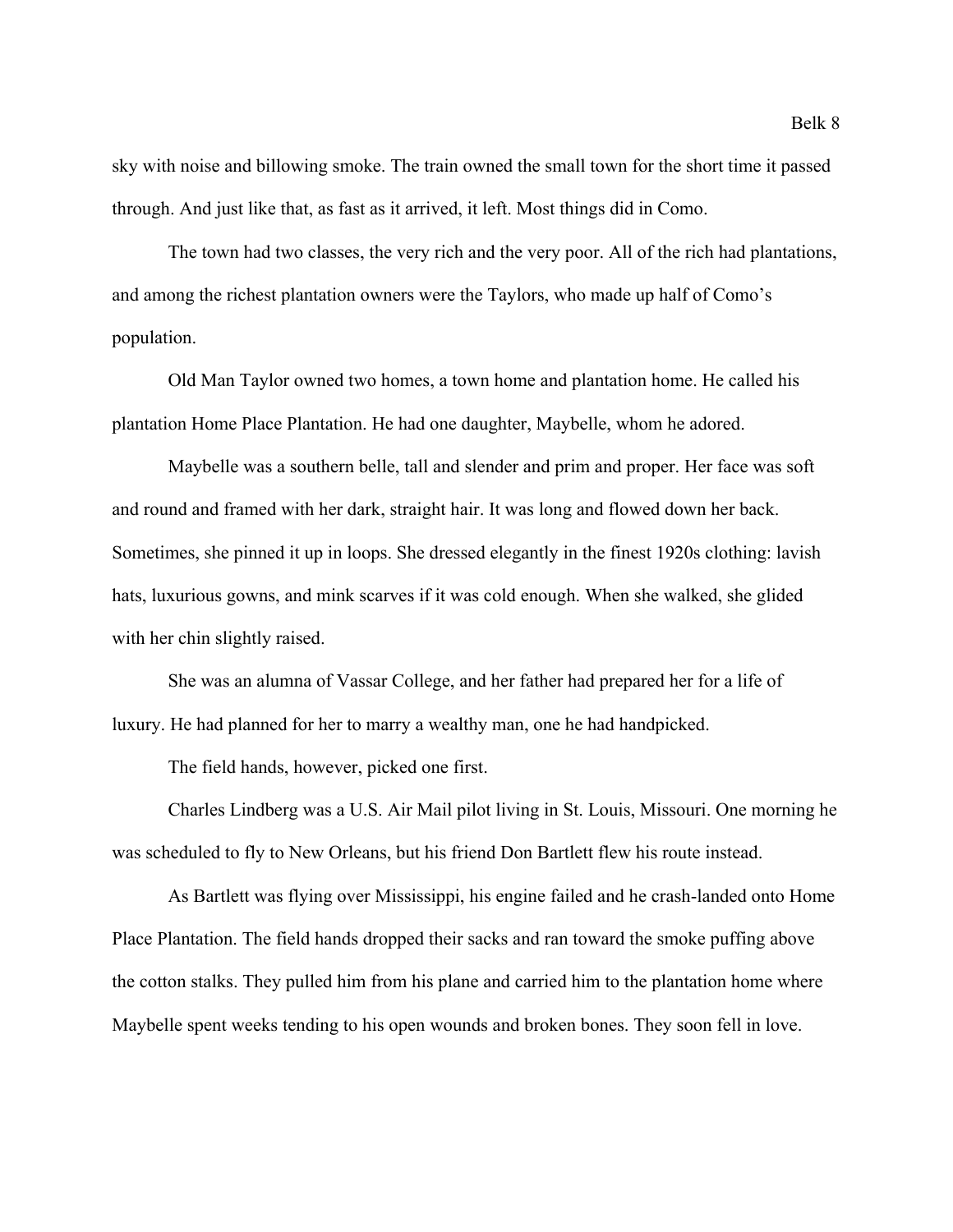Old Man Taylor was outraged and said, "You will not marry this pilot. He is a no-goodfly-by-nighter with no steady income. He is not good enough for you."

Maybelle married Don Bartlett partly in defiance of her father, and her father said, "Since you married Don Bartlett you can use the land as long as you live, but it will never be yours to sell. It will go to your children when you die." And he gave Maybelle and Don the town mansion.

#### *The year was 1958*

The farmer rode on his horse up and down every row in the cotton field. The crooked stems raised the soft white fibers high off the ground. The farmer watched the cotton pickers and Aunt Dottie, who was eight years old, could see his dusted brown hat galloping above the cotton tops.

Aunt Dottie lived next to Maybelle and Don Bartlett. She watched as her Uncle Bill examined the ground and all that grew from it. She saw the field hands and wondered why they worked so hard for the cotton. She liked picking it too when it wasn't so hot out.

Sometimes, she helped. She put her dark hair beneath a cloth hat, because the sun liked her dark hair and it was hot, and she pulled her long dress up to her knees to hold the cotton and followed the field hands up and down the rows. Aunt Dottie snapped cotton from the stems she could reach and piled them onto her dress. Then, when she could hold no more, she poured them in the white sacks hanging around the necks of the field hands.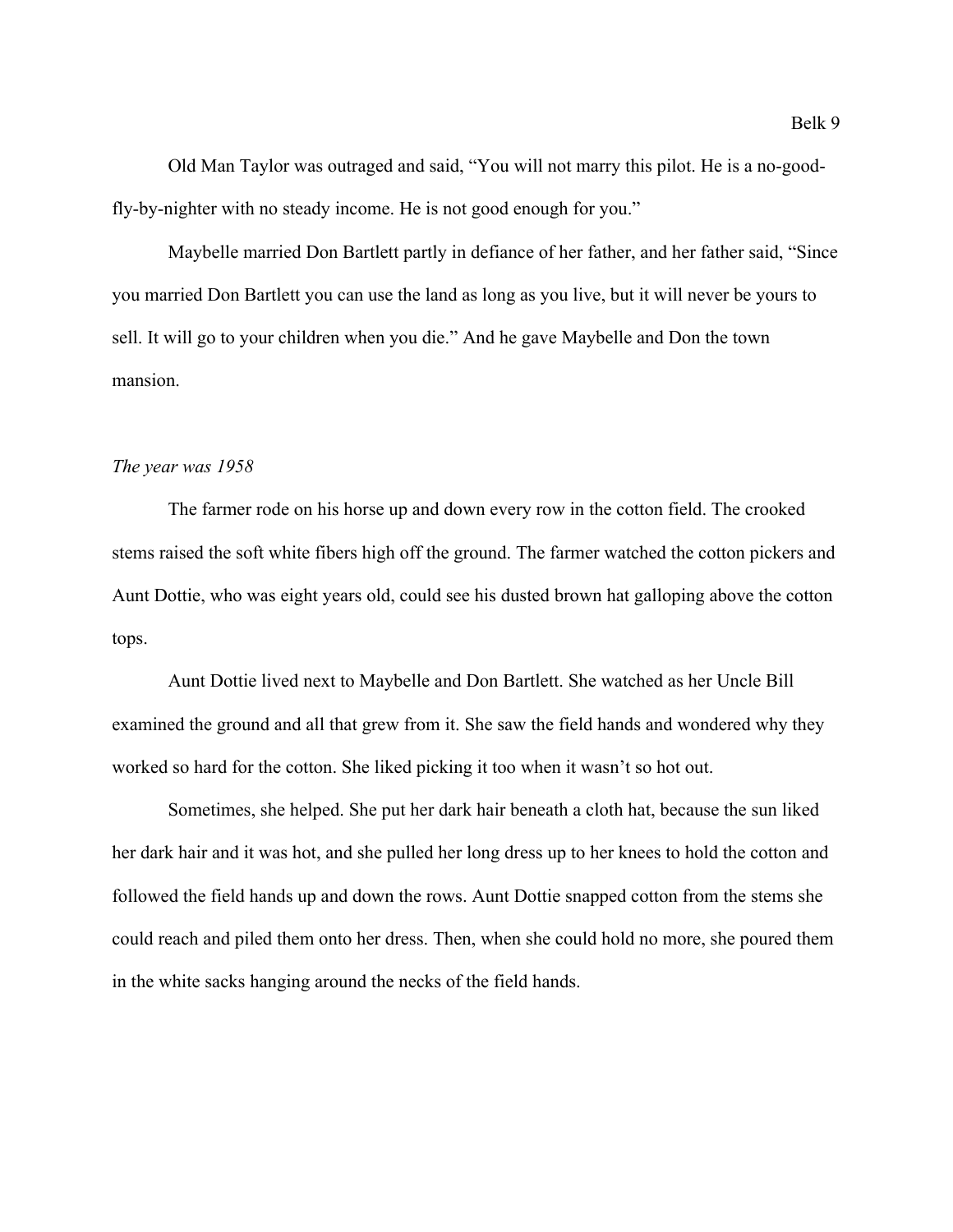At night, Aunt Dottie would watch the Bartlett's parties from her kitchen window and would dream of being invited to them. The window was wide and tall. There were no curtains or blinds to block the view. Aunt Dottie would pull a chair to the counter and take her wobbly body and climb onto the cool marble top. She would sit on her knees and press her face against the glass, hoping to see the afternoon sun casting silhouettes of evening gowns—hooped skirts twirling like dark umbrellas on her patio. She would unlatch the locks on the window, push the glass up with her tiny hands and hear music and chatter and the clicking of high heels on the stones.

"When I was up there, I could see through the trees," Aunt Dottie said. "My view was almost clear, and I could see them and hear them. Many cars would drive up to the home and their headlights would shine bright in my driveway. That's how close I was."

The Bartlett's town mansion, built in 1859, stood tall like a monument four stories high. Massive white columns stiffened like security guards beneath the wraparound porch, and the wooden panels on the porch floor and ceiling were painted a pastel blue to keep the mosquitoes and evil spirits away. The antebellum home was covered in large gaping windows, each with heavy curtains pulled to the side. Delicate woodcarvings decorated the exterior just beneath the roof, and the wooden balcony swirled around the second floor lifting anyone who stood on it within arm's reach of magnolia blooms.

Behind the home was the grape arbor, at least 200 years old. It was tall and wooden, about 100 feet by 20 feet. That's where the parties would be held when the men returned home from their quail hunts. Their bird dogs would lie at their feet.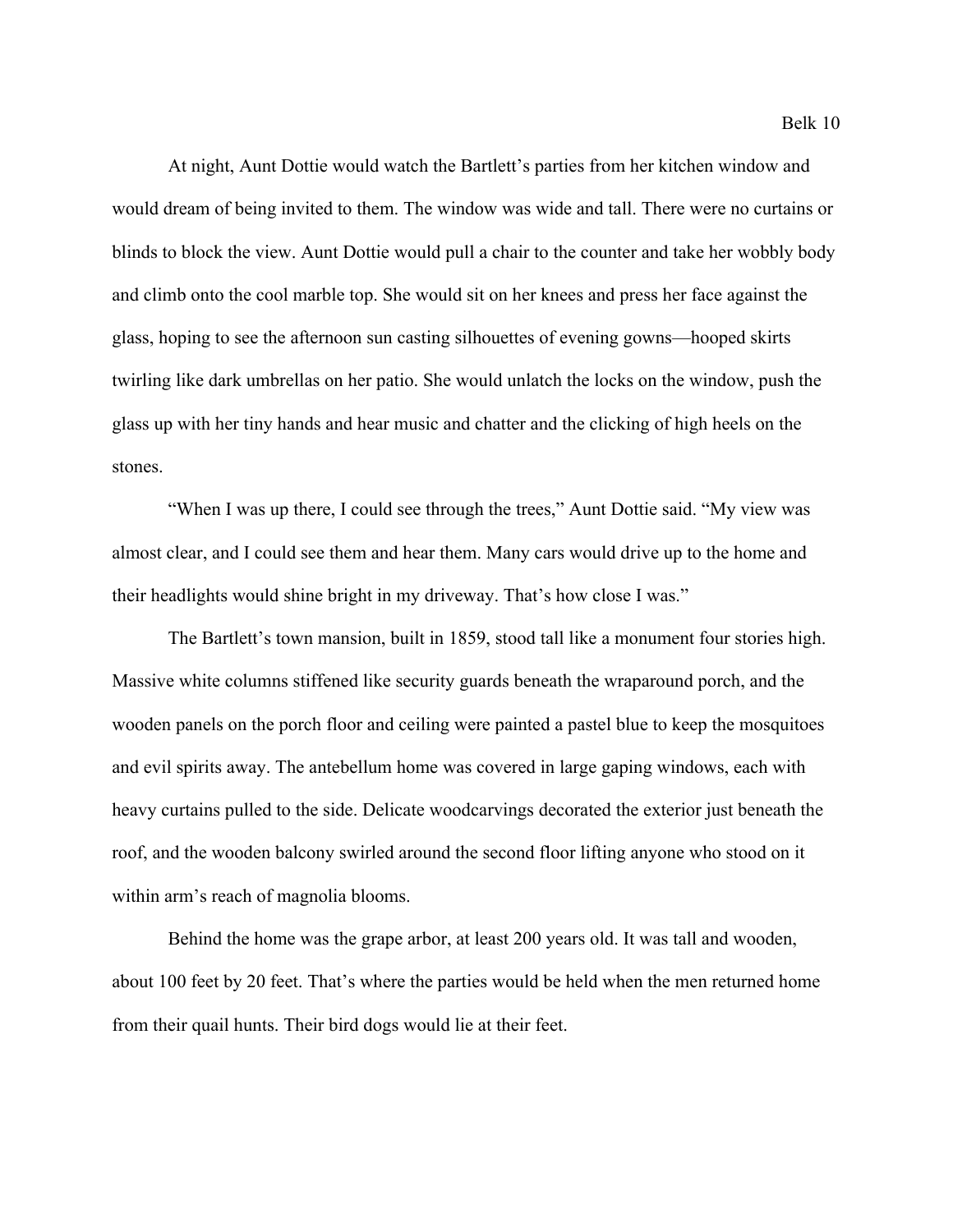Muscadine vines weaved in and out of the white wooden planks covering the arbor. And sometimes, when the berries were a dark purple, their juices would drip down the side and onto the stone patio. A sticky, sweet scent would stain the stones purple. They were beautiful stains.

When the day would grow dark, the arbor would light up. Thumb-sized white bulbs would cast damp light through the vines. Chairs would cluster the patio and during the party, servants in white coats and white pants with silver trays and hors d'oeuvres would walk in and out of sight. There would be a bar to the side with a bartender and guests would tap their feet to the recorded beats of Benny Goodman and the Glenn Miller Orchestra.

"I would see John Wayne and Tallulah Bankhead," Aunt Dottie said, "and would hear Tallulah's smoky voice drift through my window. I would see Lindbergh there; there was always Lindbergh since his non-stop flight in 1927 from New York to Paris."

In 1932, Lindbergh's oldest son, Charles Lindbergh, Jr., was 20 months old and had been put down for bed on the second floor of their New Jersey home. When Lindbergh went to check on him, he was gone. They found a ladder leaning against the house by the window. They received several ransom notes for money saying they would return the baby for the desired amount. Several weeks later, Charles Lindbergh, Jr. was found in a ditch. He had been kidnapped and killed. Police arrested a carpenter and executed him, and believed their nurse also had something to do with it. This pushed Congress to pass the Federal Kidnapping Act or "the Lindbergh Law," which makes transporting a kidnapping victim across state lines a federal crime.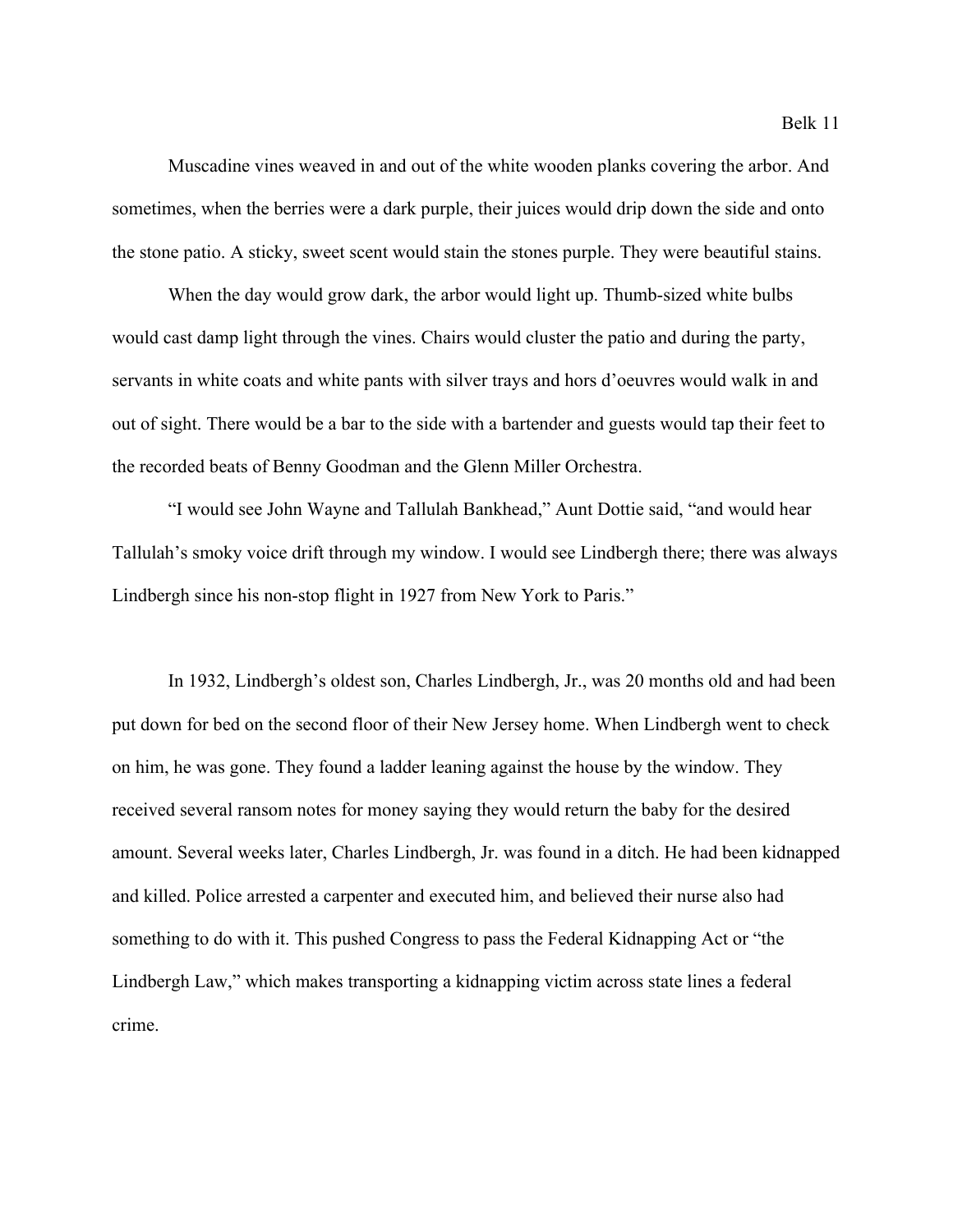After the kidnapping, Lindberg would spend much of his time in Como to escape from his pain and the media. In Como, there was not even a town newspaper.

Even after having four children, Maybelle was still tall, slim and composed. She had three girls—two who were identical twins—and one boy. The three girls were much older than Aunt Dottie and she never knew them well, but the youngest, Mike Bartlett, was around Aunt Dottie's age. They often played together between the two houses. Aunt Dottie wondered why Mike was tall and thin with dark curly hair, and why Don Bartlett was short and squatty. His hair was brown and straight as a board. All of the Bartlett's faces were round except Mike's. His was long and narrow.

After years of watching parties beneath the grape arbor and seeing Mike Bartlett develop into his narrow physical features, Aunt Dottie's curiosity was more than she could handle.

"One afternoon, I walked in while Mama dressed for her club meeting. She was pulling her stockings tight and slipping her pearls over her slender hands and around her wrists. We talked about Charles Lindbergh and how he visited Maybelle and Don a lot. I looked at Mama and said, 'You know Mama, Mike Bartlett doesn't look like the other ones. Mike Bartlett looks different than every other person in that family. As a matter of fact, Mike Bartlett looks just like Charles Lindbergh.'

She took her pointer finger and pushed her glasses up her tiny nose, looked at me and said, 'Yes darling, we have thought that for years.'"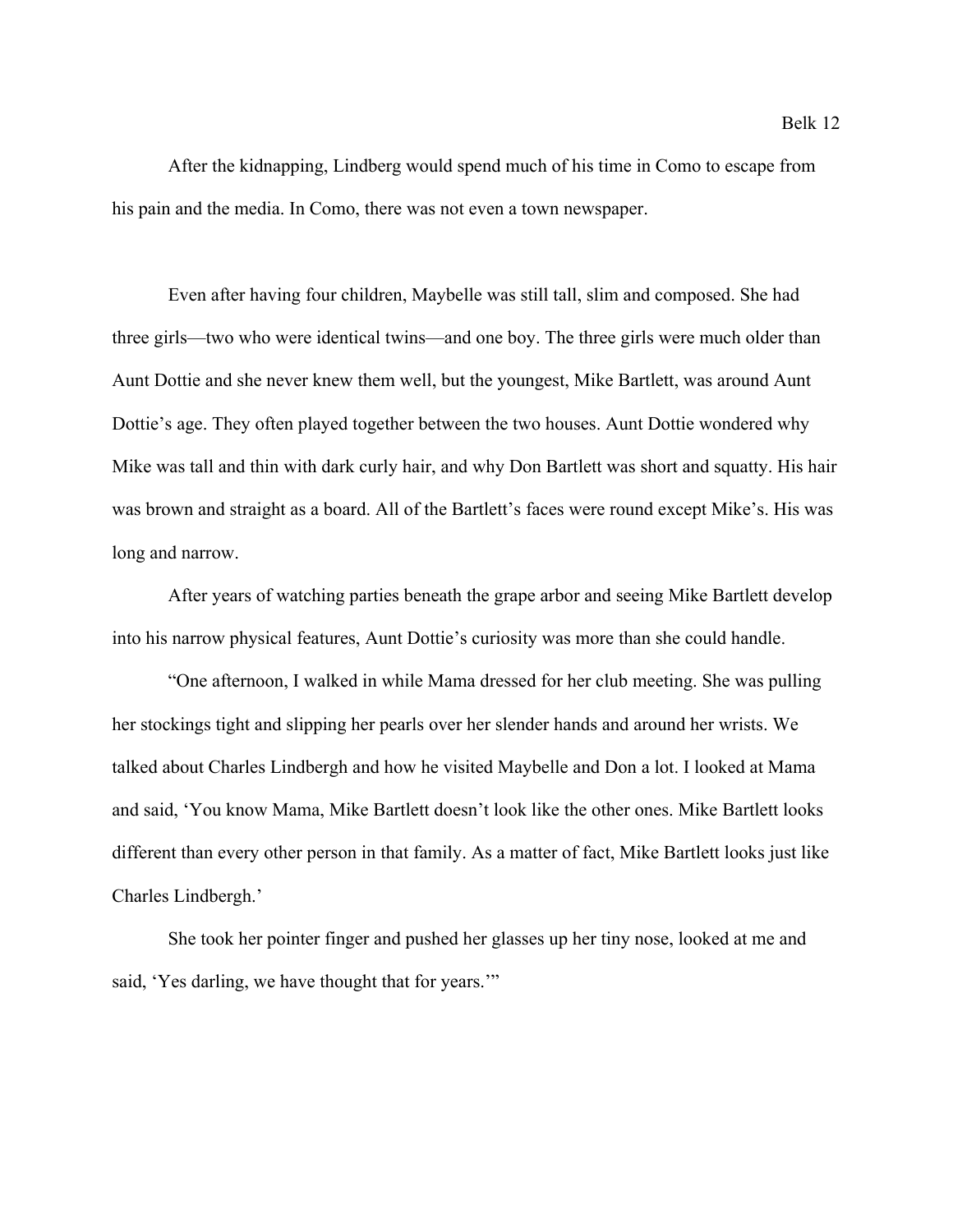During the 1950s, Maybelle's twins, Nancy and Speedy, had everything they wanted. Days before Christmas they were given a car, but were not old enough to drive, so they were also

given a chauffer. Maybelle was having a Christmas party for Lindbergh and other guests, and the twins wanted to get greenery and mistletoe for the party. Maybelle asked the chauffer to take the girls to the store in their new car. As he drove them across the train tracks, just beyond the front door of their house, the chauffer, who was born deaf, never heard or saw the train coming. They were hit and instantly killed. Their neighbor, Buddy Lipscomb, was the first person on the scene and told Aunt Dottie he saw the chauffer sitting up, leaning against a tree and ran to him. When he grabbed him, he fell over. The twin's body parts were scattered along the tracks, and when it came time to gather them, they couldn't tell who was who. They walked and gathered the parts in a wicker basket and Maybelle, who could hear the commotion from her foyer, fell apart.

On Christmas Eve, Maybelle had a casket for each twin in her home. She asked Lindbergh to look at her girls, and then asked if she should look at her girls. He said no, and she never saw them again. Lindbergh and Maybelle often consoled one another during the holidays. Don Bartlett would get drunk.

#### *The year was 2010*

There were no field hands or horses on Home Place Plantation. The land belonged to Mike Bartlett and his combine lit up the dark like a monster plowing through the field. He tilled the soil and formed rows with the dirt that reeled out long and narrow. He planted seeds on top of the rows and waited for the rain to bring the cotton.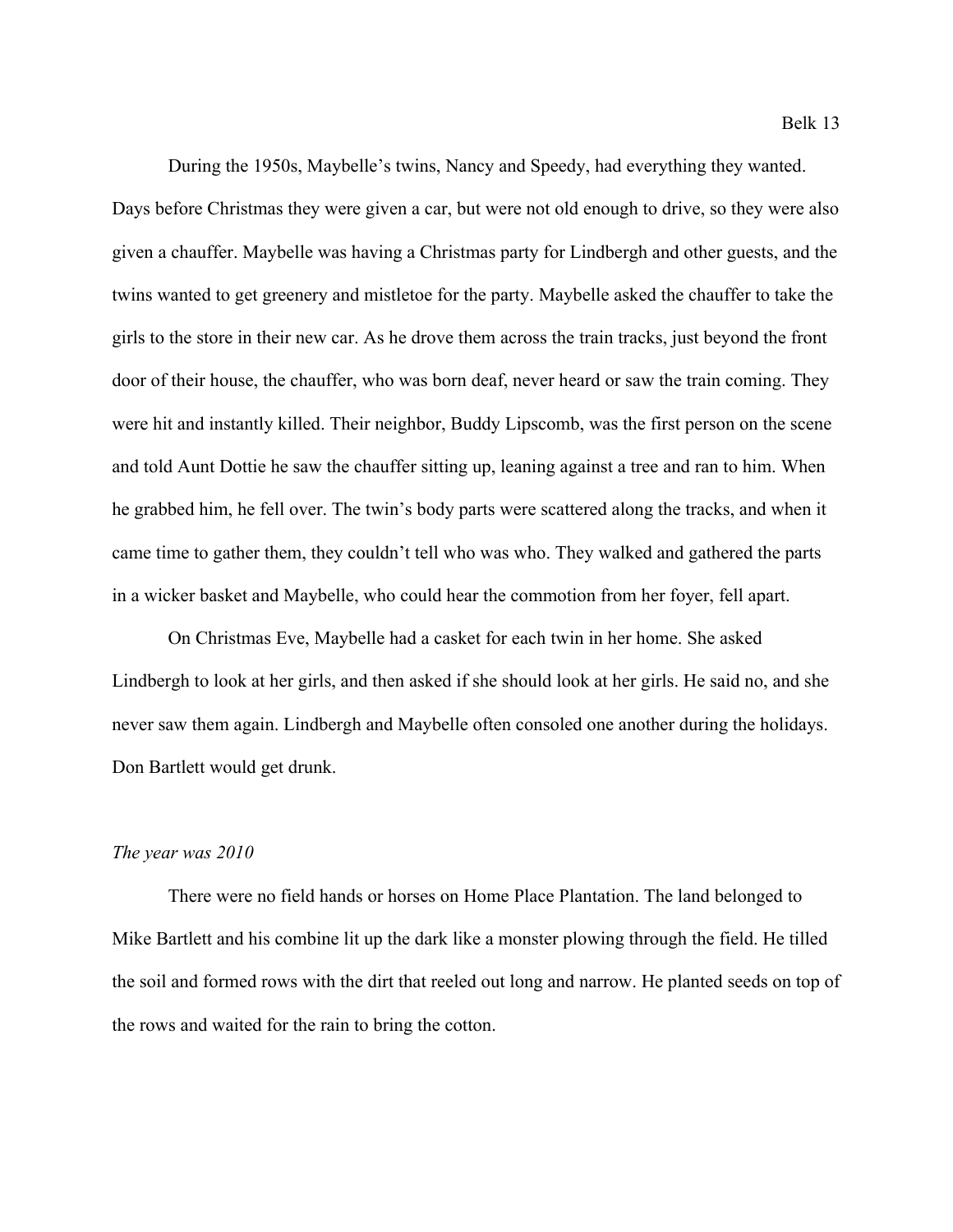\*\*\*

When I got to Como, I spoke to my uncle about the story Aunt Dottie has told me so many times. He denied every word and told me to keep it quiet. I think he believed Dottie, but didn't want me to ask around and stir up the small town.

Maybelle died in the late 90s and still no one in Como ever speaks of the similarities between Charles Lindbergh and Mike Bartlett. The similarities seem obvious to those living in Como, but since Lindbergh is no longer alive, they only have photos to compare the two men. Most families are still related to the Bartletts or the Taylors somewhere down the line and for that reason, prefer to keep their beliefs quiet.

Lindberg did have a long-running secret relationship with a German hat-maker who had three of his children; DNA tests proved it true in the early 80s. But it wasn't just Lindbergh I was curious about—it was also Como. It used to be a respected place, and now it's falling apart. I thought if I could understand its past, I would understand its secrets. And I would understand why people neglected it and left.

I drove to the Como library, where the librarian gave me Mike Bartlett's phone number and email address on a yellow sticky note.

"Call him," she said. "He's a very nice guy and will be more than willing to talk to you."

I told her I was researching Como, the highlights and low spots of its past. She told me Mike would be perfect because his family was, and still is, the most prominent family in town, and he would be able to give me a solid description of Como.

What would I say to this man I'd never met? "Hi, did you know you are Lindbergh's son?" Or, "People say you don't resemble your father. Instead, you are a spittin' image of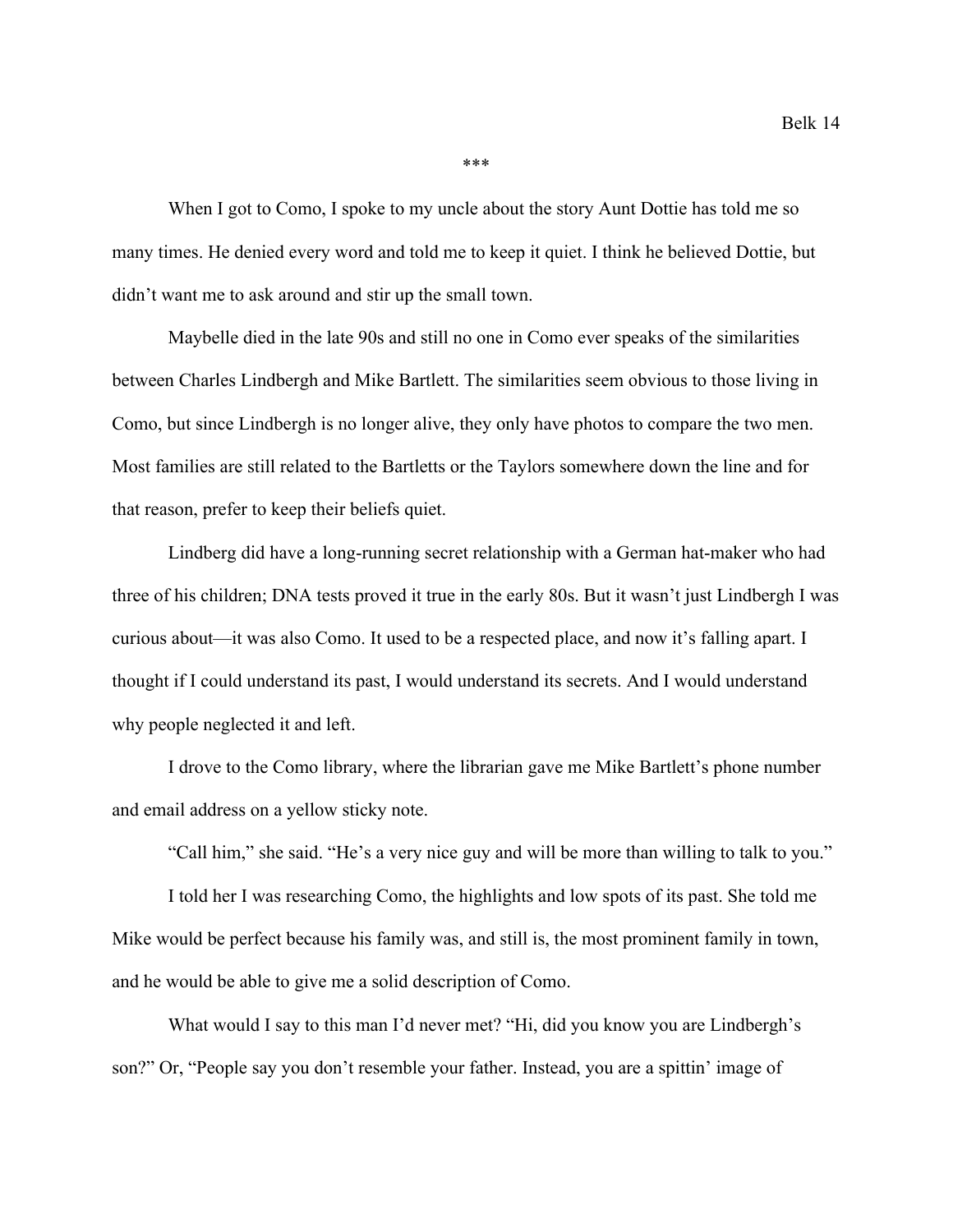Charles Lindbergh: shy, tall and slim, down to the dark curls and the dimpled chin." How much could I hold back? And if I did tell him something he did or didn't know, what would it change?

When anything changes in Como, from cotton prices to next-door neighbors, the town is easily stirred. It's like an orderly place after a storm plows through, when you see a lost dog in a field or a panicked horse running wild, cotton broken from stems and scattered, trees tossed to the ground. That is the feeling the town has when the ordinary changes—eeriness and confusion. It would be this way if I asked too many questions.

More than anything, I was afraid to cause trouble, not only for Como, but also for my family, the Shaheens. The Shaheen name is respected in Como. Everyone knows it. My grandfather was the town doctor and treated Maybelle's family regularly since they lived next door. And although we don't see the Bartletts or the Taylors on a regular basis, we are on good terms with both families.

When locals hear "Shaheen" they think of Dr. Shaheen, a Lebanese man who fought for equality during the African-American Civil Rights Movement in the 1960s. He treated every patient equally. He walked through the colored door to prove he was no more or less a man for it. My family didn't want me to stir up our good name by asking Mike Bartlett the questions we all have.

I left the library and drove by the mansion where Mike grew up. It looked just like Dottie described. I saw the grape arbor behind the house. The white paint was peeling off and weeds were growing around the frame. I imagined the music and the chatter beneath it, and imagined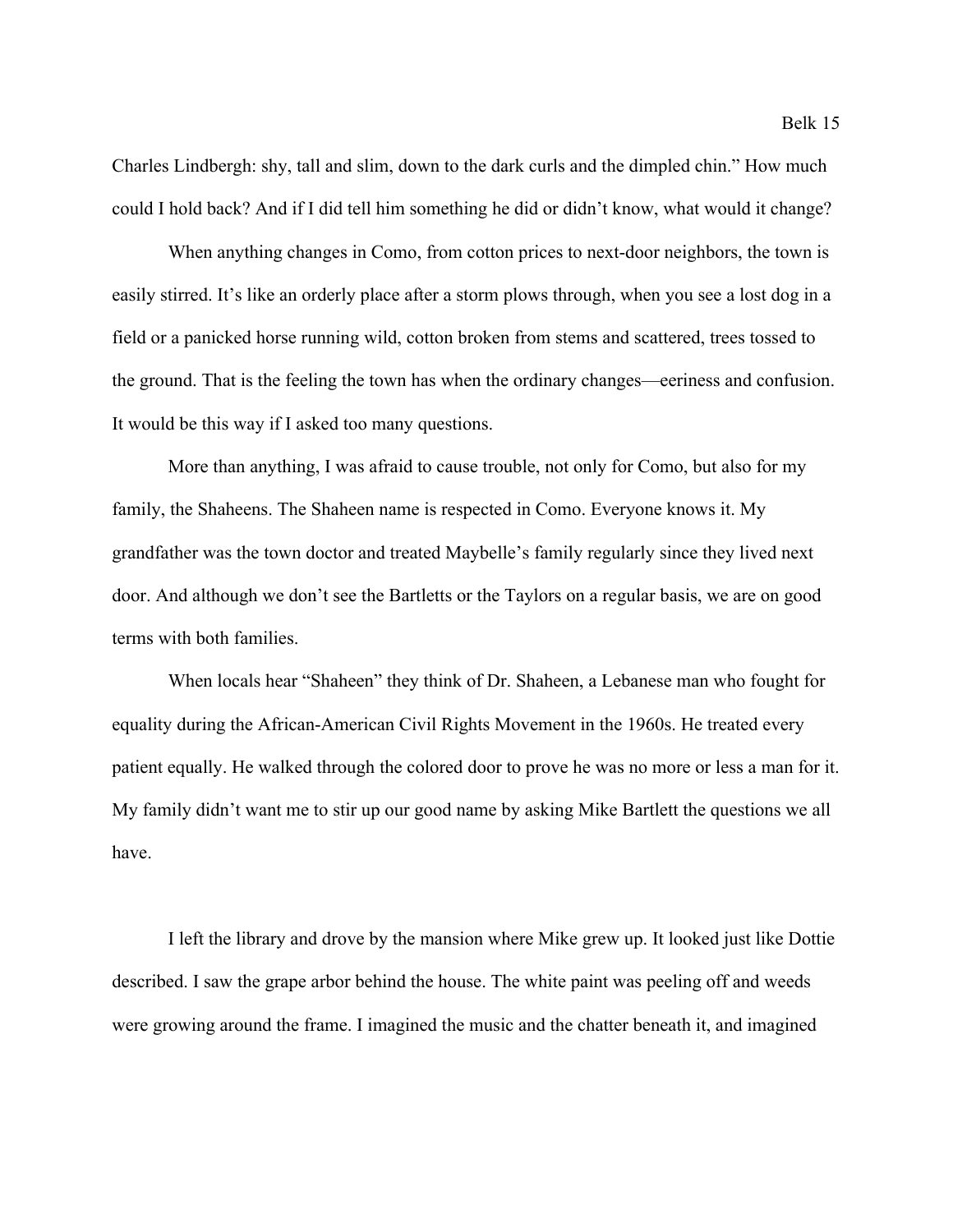the bird dogs and purple stains on the stones. Most of all, I imagined Lindbergh and believed the place was filled with secrets. I dropped the yellow note inside my bag.

For now, it is better kept quiet.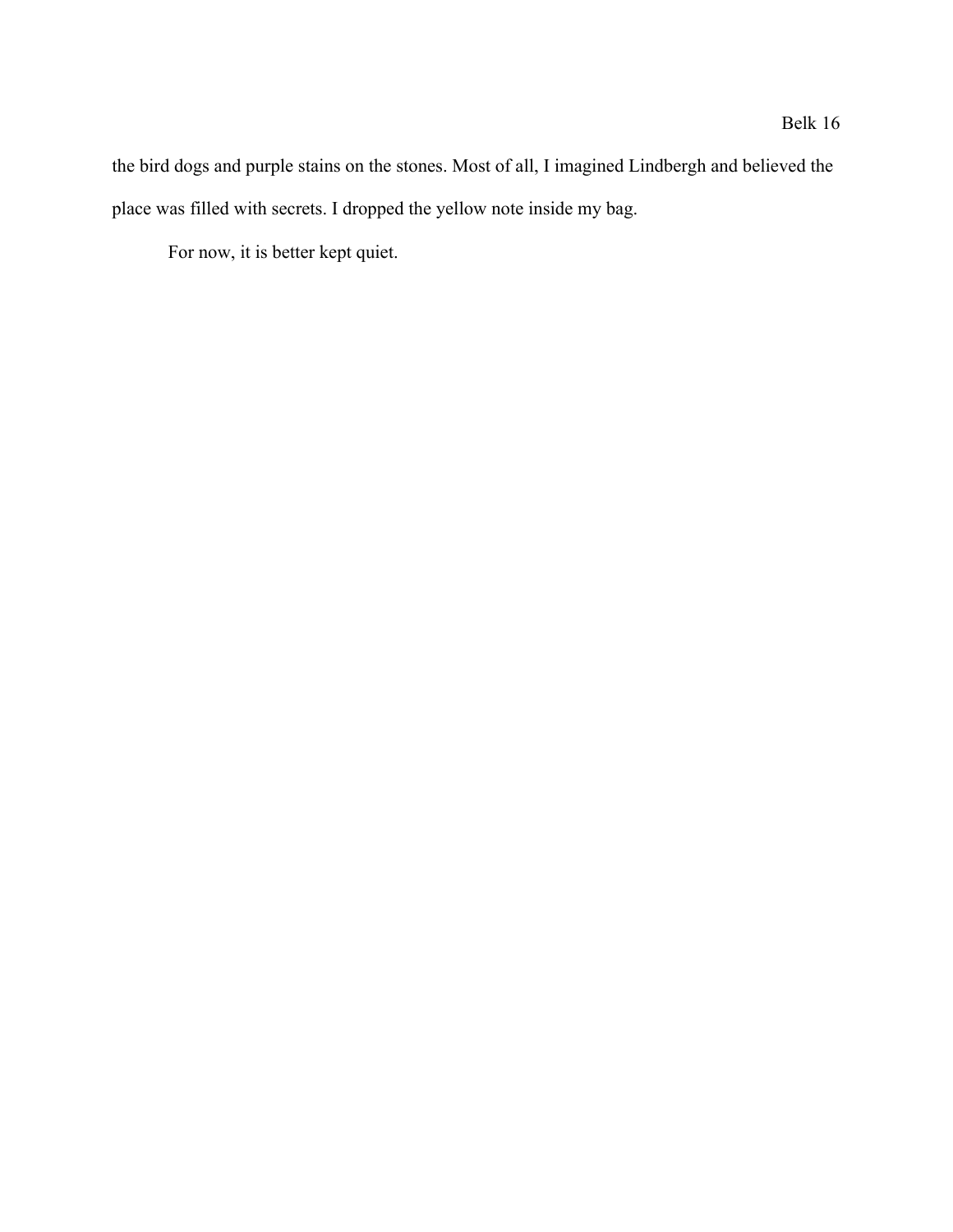#### Lebanese Country Doctor

The smell from my grandfather's medicine cabinets became a part of the house. The cabinets lined an entire wall and were always filled. My grandmother smelled like medicine until the day she died. That smell is the only thing I remember about my grandfather. It was like burning wood mixed with antibiotics and ripe oranges. After I would visit my grandmother, the smell would stay in my clothes until I washed them.

My grandfather's name was Mike, but I call him Pa. He is smiling in all of the photos I've seen of him. It's a shy smile. He wore glasses. His skin was dark brown and his hair was black and curly, even before he died at the age of 78. He wasn't a very tall man, medium built. While he was growing up, he became a strong boxer and in his younger photos, his arms are muscular.

Pa always wore a bowtie when he treated patients. My mother said during medical school he stopped wearing long ties when he noticed them dangling in patients' faces. Grandmother— Mabel—would make him bowties out of scrap material she would find around the house. One of his ties was made from an old window curtain, and another from a tablecloth. I have one of his ties that was made from a bed sheet, but I don't remember him wearing it. I wish I had known him.

Former NBC reporter Kenley Jones may know Pa better than I do. In 1986, NBC aired a special titled, "A Country Doctor is a Dying Breed." Cameras followed him around for a week documenting daily house calls in the cotton fields of Mississippi.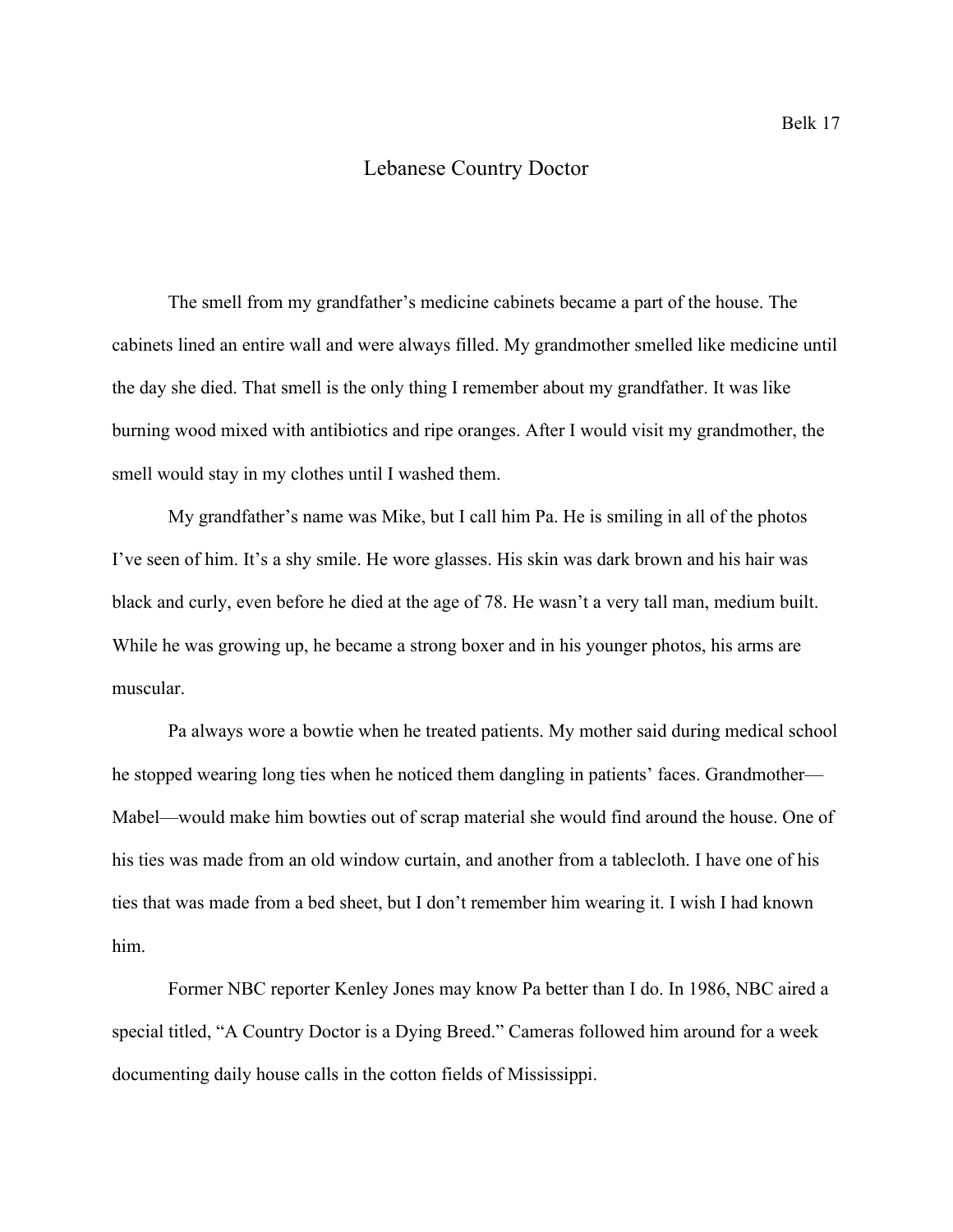Pa was born in New Hampshire to Lebanese immigrants who escaped attacks in the Middle East in the early 1900s. War and poverty were on the rise in Lebanon and they came to the United States for a better life for their children. In America, they were hesitant to give their real names. And although they entered through Ellis Island, they were afraid of being discovered as illegal immigrants and being sent back to Lebanon. They chose the last name Shaheen, a very common name in the Middle East, much like Jones and Smith in the U.S. Though Pa was born and raised in the U.S., Arabic was his first language and Lebanese food was the only food he ate at home.

When Pa moved from New Hampshire to Mississippi he stopped speaking Arabic after speaking it fluently for over 30 years. He didn't pass the culture and traditions to his children. The only Arabic word my mother remembers him saying is *bousa*, kiss. I wanted to understand why my grandfather lost his language. I always liked the idea of being part Lebanese and I wanted to connect to the culture, but no one in my family knew more than two Arabic words. They didn't even know Lebanese recipes or traditions.

It wasn't until years after asking about Pa, my mother told me he felt like a foreigner in his skin, and that he associated the Arabic language and culture with his poor childhood. Because of his dark skin and heavy accent, he wanted to lose the language. He rarely returned home to visit his family in New Hampshire because he said going back reminded him of his poor childhood.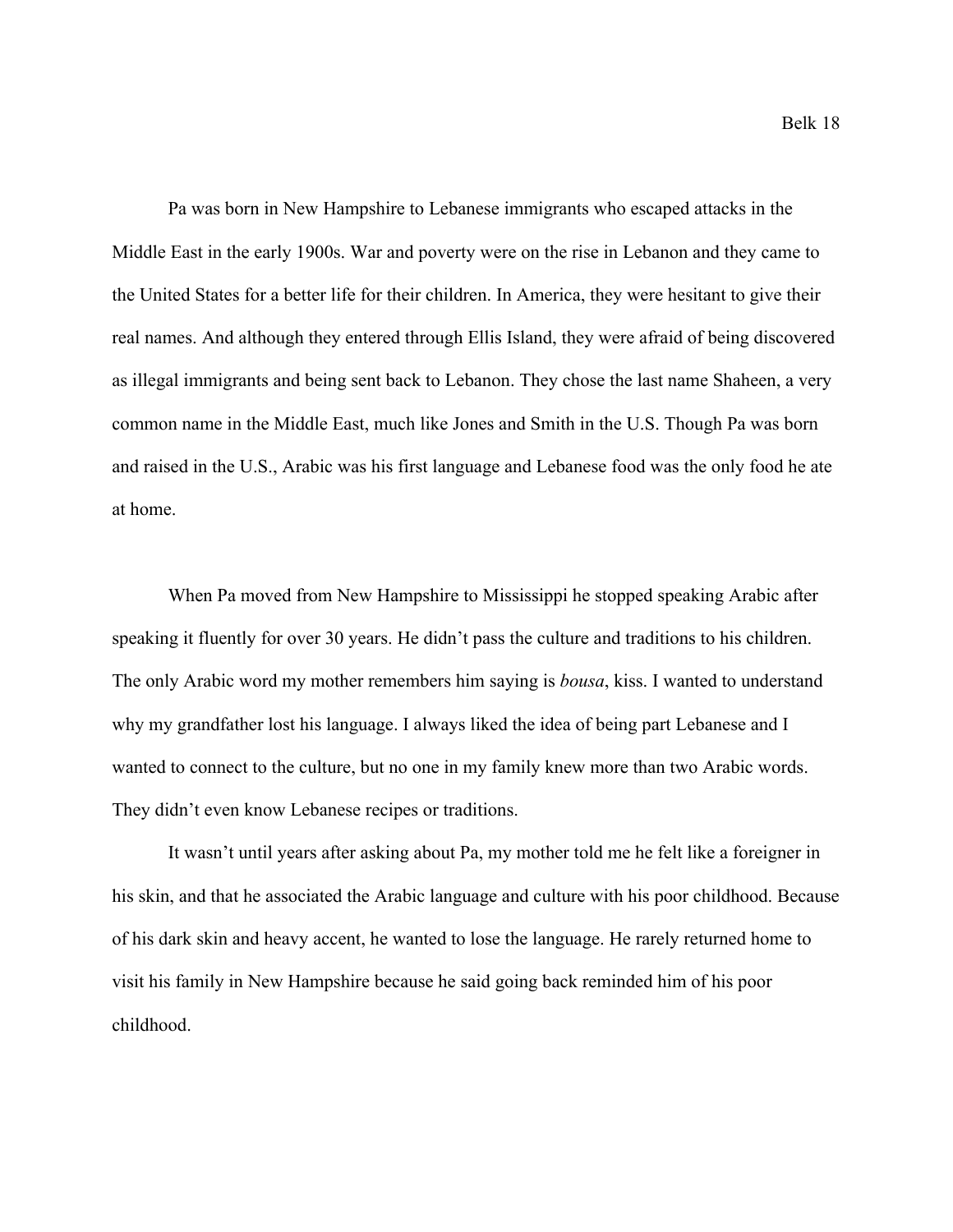Before he died, he said he was ashamed for not passing his culture down to his children. He wasn't an immigrant. He wasn't considered a black man either. He could sit at the front of the bus and drink water from the "white man's" fountain.

Pa was the oldest of seven brothers. His father worked in a wool factory, making little money, and the family grew up very poor. Pa told my mother he grew up feeling like a poor immigrant just like his father but instead, he was a foreigner in his own country. As the oldest son, it was Middle Eastern tradition for the younger brothers to work and put my grandfather through school. Once he earned a degree in chemistry from Boston University, he supported his brothers until they could support themselves.

After WWII ended, Pa earned a medical degree from The George Washington University and moved to Mississippi. He never planned to move to the South, but during medical school a friend from Mississippi told him Como needed a doctor. When he called the mayor of Como he was offered a rent-free clinic if he accepted the job.

During the early 1950s, the Mississippi Delta experienced a boom in agriculture after the end of WWII leading to reconstruction in Europe and the demand of farm products, primarily cotton. Como became one of the richest towns in the region from the railroad and farmland.

At the time, people in Como were either very rich or very poor. The railroad tracks ran straight through the center of town and divided the two classes—the whites in their mansions on one side and public buildings on the other. The blacks lived on the outskirts of town.

Pa and Grandmother lived in an antebellum home, built in the early 1800s, known as Sledge Villa. Mr. Sledge, the original owner, had a high position in the railroad business and had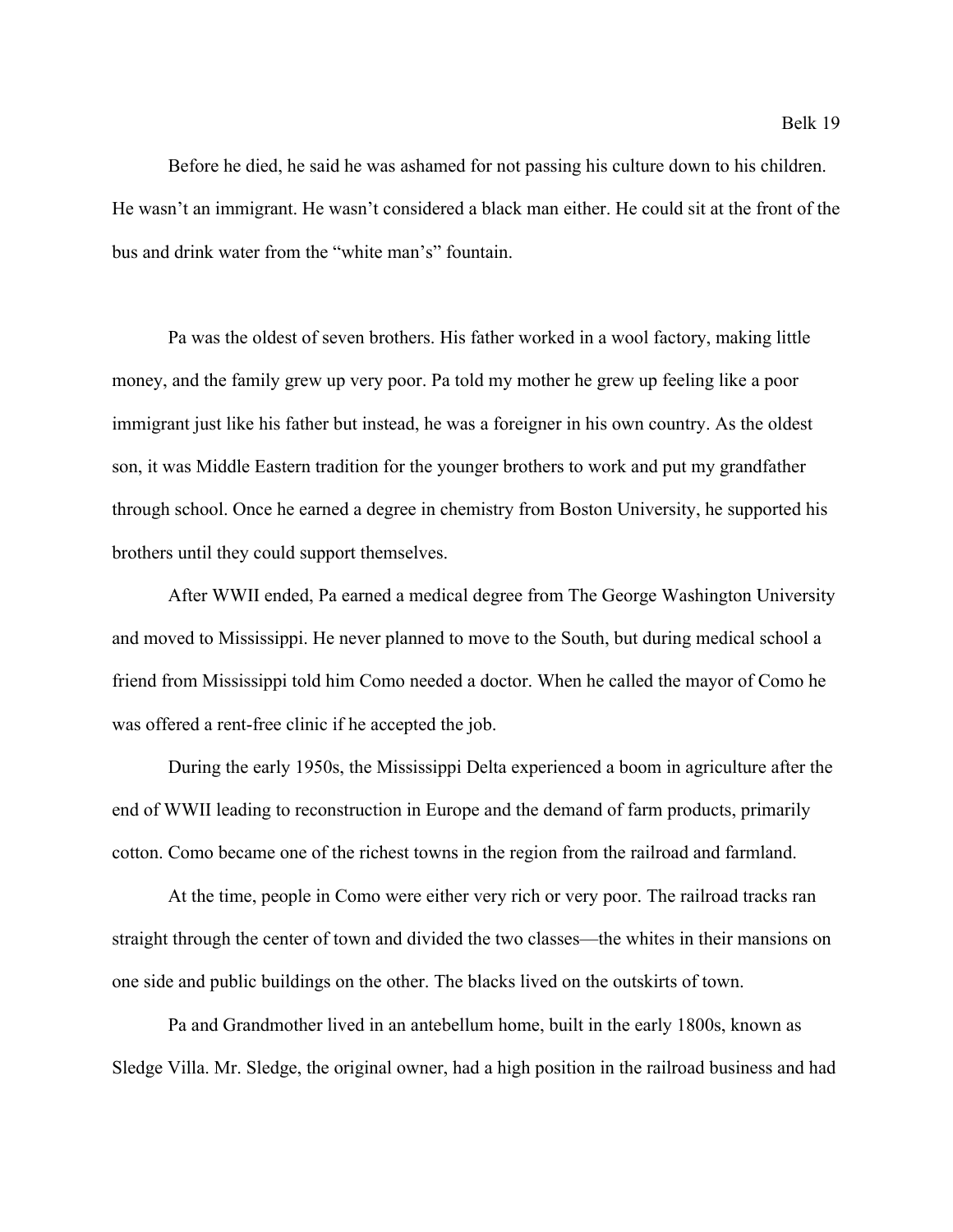built concrete steps at the edge of the front yard so he could climb them and board the train when it stopped to take him to work in Memphis. Today, there are concrete steps in the grass that are awkwardly facing the tracks. The train rushes right by them. I remember climbing them as a child and pretending to step onto an invisible platform. Of course, I would fall onto the rocks. My cousins and I would take turns seeing if we could jump from the top step to the other side of the tracks.

Sledge Villa was next to the Bartlett's, whose parties lit the Magnolia trees in my grandparent's backyard. Pa and Grandmother always had an open invitation but never went. My grandfather always said, "The doctor never stops working."

After a year of practicing in the clinic, the town said Pa had to pay rent due to legal issues and charged him one dollar a month. Grandmother, who was the bill collector, secretary, office manager and anything else she appointed herself, wrote the check each month and at the bottom, in the memo portion, wrote "under protest."

Everyone who knew Grandmother would say she was "a fireball of a woman." She was petite and proper. And speaking proper English in her presence was a must. She had white hair and said she earned every strand. She called it her crown. I don't ever remember her hair being any color other than white, not even in my mother's baby photos. Along with Pa's ties, she made her dresses and blouses.

Grandmother was from Mississippi and earned a degree in chemical engineering. She met Pa while working at DuPont making bombs for World War II. She was his boss. She said she worked on one of the atomic bombs, and that she was as smart as any man there. She said if she had been a man, DuPont wouldn't have fired her at the end of the war.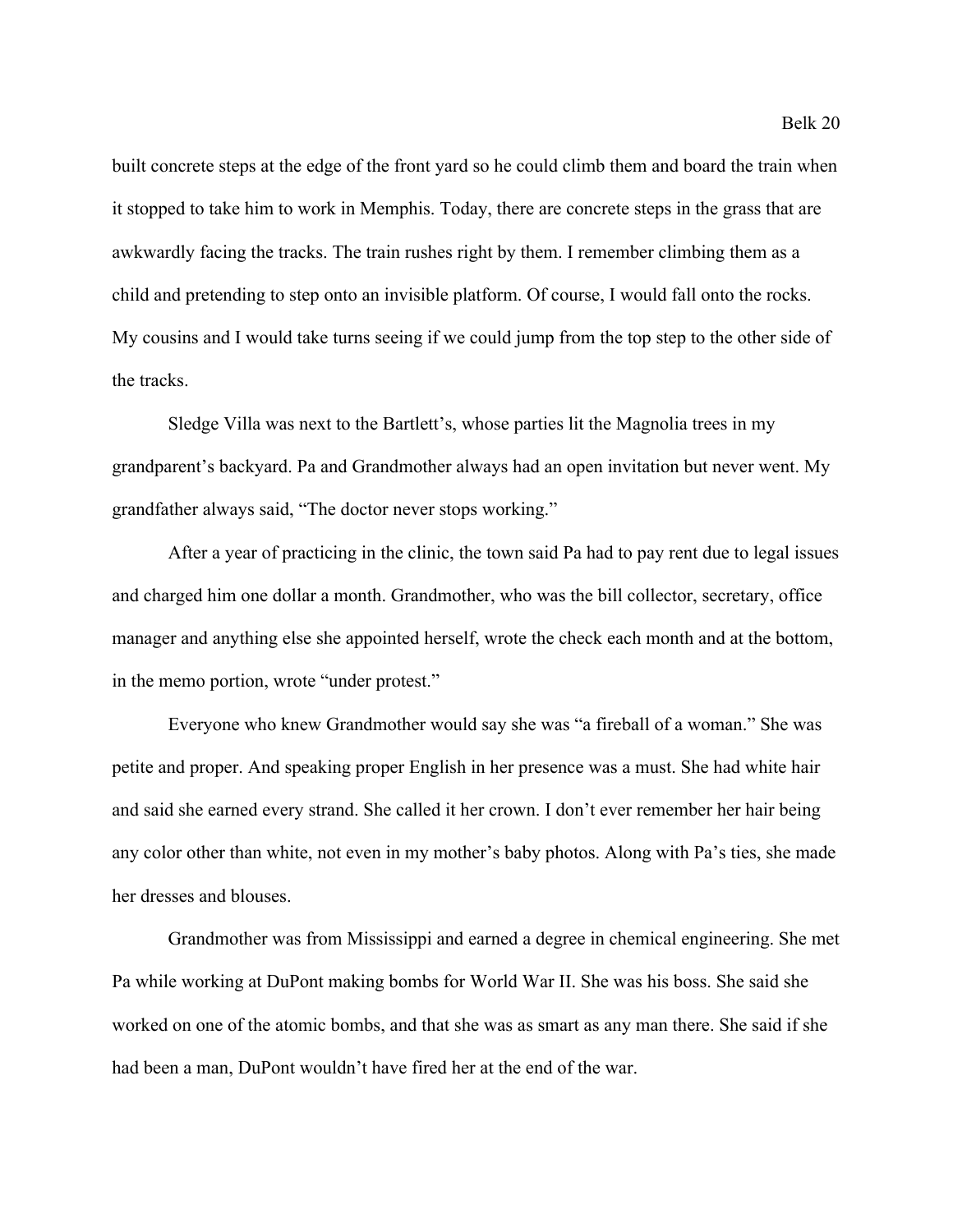After the war, while Pa was in medical school, Grandmother stayed up studying with him. And if anyone asked her, she would claim to have earned her MD along with Pa. Keeping the clinic in line was her job.

The clinic was on the other side of the railroad tracks across from Sledge Villa. Pa treated patients in the clinic and made house calls when needed. If he was home and patients needed him, he would treat them in the old shed he turned into an examining room. I remember the basketball goal mounted to the wall of the shed above the doorway. My cousins and I would chase one another in out and of rooms. We played hide and seek and hid behind medicine cabinets and under exam tables. Rakes and lawnmowers were piled in the corners.

My mother said she loved going with Pa on house calls. Sometimes, the roads in the country were too rough for his old Buick. He had bought the car during medical school and had driven it for years. By the time my mother started riding with him, it was covered in rust. Grandmother had said the only thing holding the car together was the rust.

Pa would travel rural back roads along cotton fields to treat patients. He would drive as far into the country as his Buick would take him, and then the patient's family would pick him up in a mule-drawn wagon and carry him the rest of the way.

There were many times patients couldn't afford to pay him, and he was often paid with chickens and turkeys. At times, patients paid in guinea pigs, turtles, goats and horses. He was also given a monkey and a fawn. If a patient didn't have money or animals to give, he treated them for free. My mother said he would come home without being paid and Grandmother would say, "Mike, you have to start taking money. The doctor and his family have to pay bills too."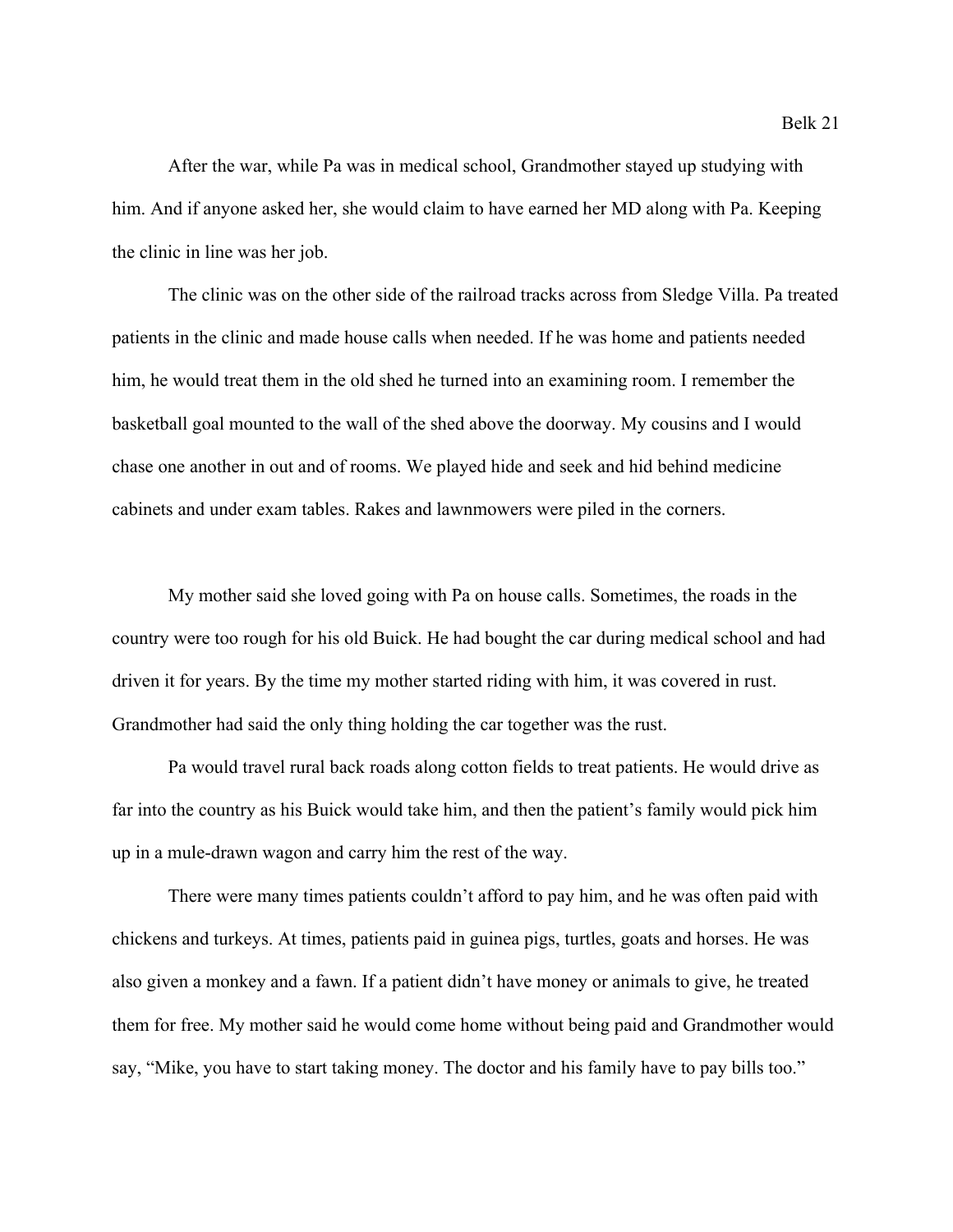My uncle kept the monkey, but it had rabies and he had to shoot it. They let the fawn go into the woods, and kept the rest of the animals in the pasture. Pa built a wooden fence around the pasture for the horses, donkeys and goats. Some of the offspring from those animals are still there today.

Cousin Frank, a black man who was not related to the Shaheens, was a regular patient who lived in the middle of cotton fields and always called for the doctor, even if he was healthy. Pa always treated him when he called. On his foyer wall he had three framed photos: Jesus, Martin Luther King, Jr. and Pa. On one house call, Grandmother jokingly said, "Dr. Mike's photo should be in the center and a little higher."

The next time Pa went to see Cousin Frank, his photo hung on the wall between Jesus and Martin Luther King, Jr., and was a little higher.

Grandmother always told me stories about the house calls. My favorite was about a schizophrenic patient named James. James locked himself in his bathroom and turned on the water in the bathtub. His family yelled for him to turn off the water and come out.

"James, turn dat wata off!" His mother yelled.

"I aint turnin' dis wata off until Jesus tells me to," James said.

Water was coming through the bottom of the door and spreading out into the rest of the house.

When Pa got to the house, James' family rushed to get him inside to James. Grandmother said water covered Pa's shoelaces.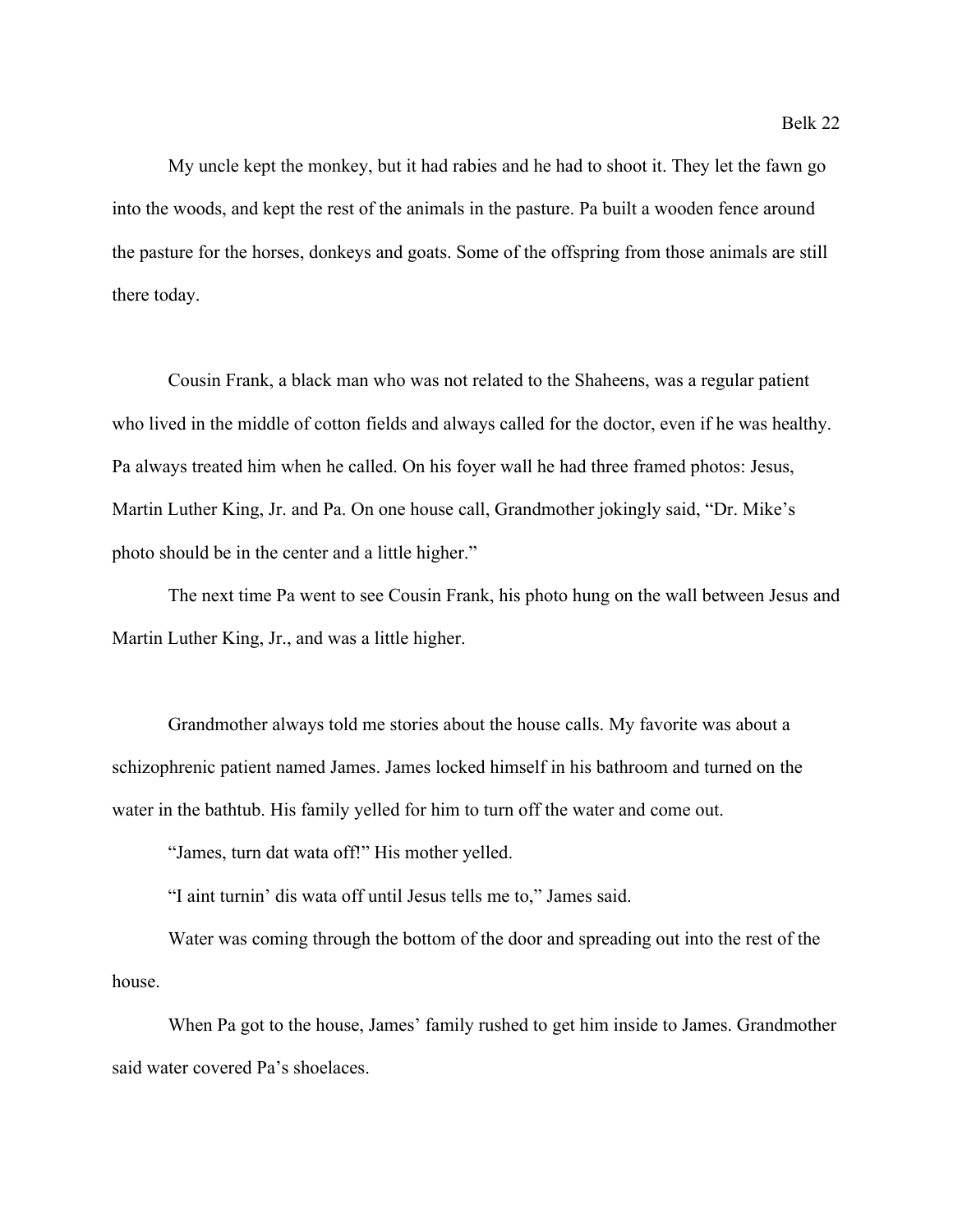"James, this is Jesus," Pa said. "Turn the water off and come out."

James turned off the water and opened the door.

"Good evenin' docta," he said.

He tipped his hat to Pa and walked out the front door.

Every time I was with Grandmother, I begged her to tell me stories. I remember the first time I spent the night with her after Pa died. She told me stories about him for hours, and when she said she had run out, she stood up from her chair and walked me over to a large wooden trunk. She pulled out two items: a two-dollar bill and a skinny bow tie.

I was very excited about getting the money. At ten, I thought two-dollars might buy me something special, like a bag of Blow Pops or a new pack of slap bracelets. I thought about holding on to it and letting the value go up, and then my two-dollar bill would be worth hundreds.

"Grandmother, how much will this be worth in twenty years?" I asked holding up the wrinkled bill.

"Two-dollars," she said. "What do you think of the tie?"

"It's okay, but it smells funny."

I realize now, it smelled like their house and like him and her—like medicine.

I didn't care to have the tie. It meant nothing to me. She went on to tell me it was Pa's tie, and she made it out of an old sheet the children slept on. It was a thin material covered in tiny, brown bears wearing red bow ties. I imagined Pa wearing it to his office and I couldn't take him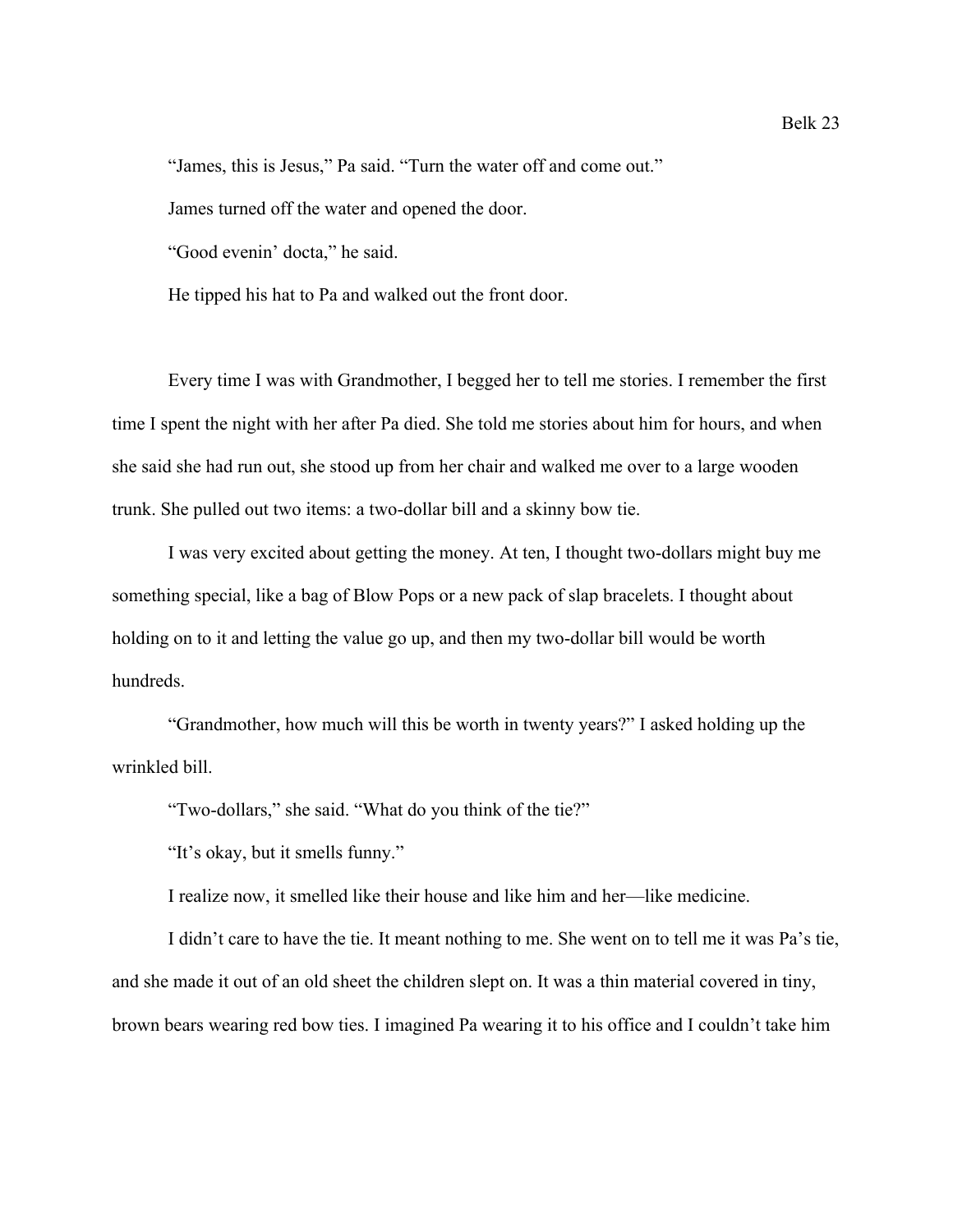seriously. Grandmother drove me to his clinic and showed me around, and it too smelled like her house and clothes.

The smell was so strong in the house that if food stayed in cabinets long enough, bread and vegetables started tasting like antibiotics and decongestants. I remember Grandmother's *lubi* stew; it tasted like aspirin.

 I grew up eating *lubi*, a Lebanese green bean meat stew, and I was proud of my mother for making it. Of course, it wasn't authentic by any means. Since my mother didn't have the recipe, she would try to make it like Grandmother's, which was all from memory and the ingredients were always changing.

The entire house would fill with the smell of meat and vegetables bubbling in spicy broth. I remember a friend being over one winter while my mother was cooking it. My friend asked about the smell filling the house. I looked at her with a bit of air, as if the dish was made only in Lebanon and my mother had some special privilege to the recipe, and said, "Oh, that's *lubi*. It's a Middle Eastern dish you've probably never had before."

 Without recipes, my mother also made *kafta 'qrass maqlieh*, fried lamb patties and Lebanese spiced stuffed cabbage rolls. She cooked *makhlouta*, a lentil soup with rice and beans and *kibbeh*, stuffed meatballs that are made by mincing lamb, spices and crushed wheat into a fine paste, then shaping the paste into balls, stuffing them with chopped lamb meat and then frying them.

Even now, the thought of eating *kibbeh* is still very satisfying. However, I am sure this fine Lebanese cuisine my mother made was no more than an Americanized, deep-fried meatball.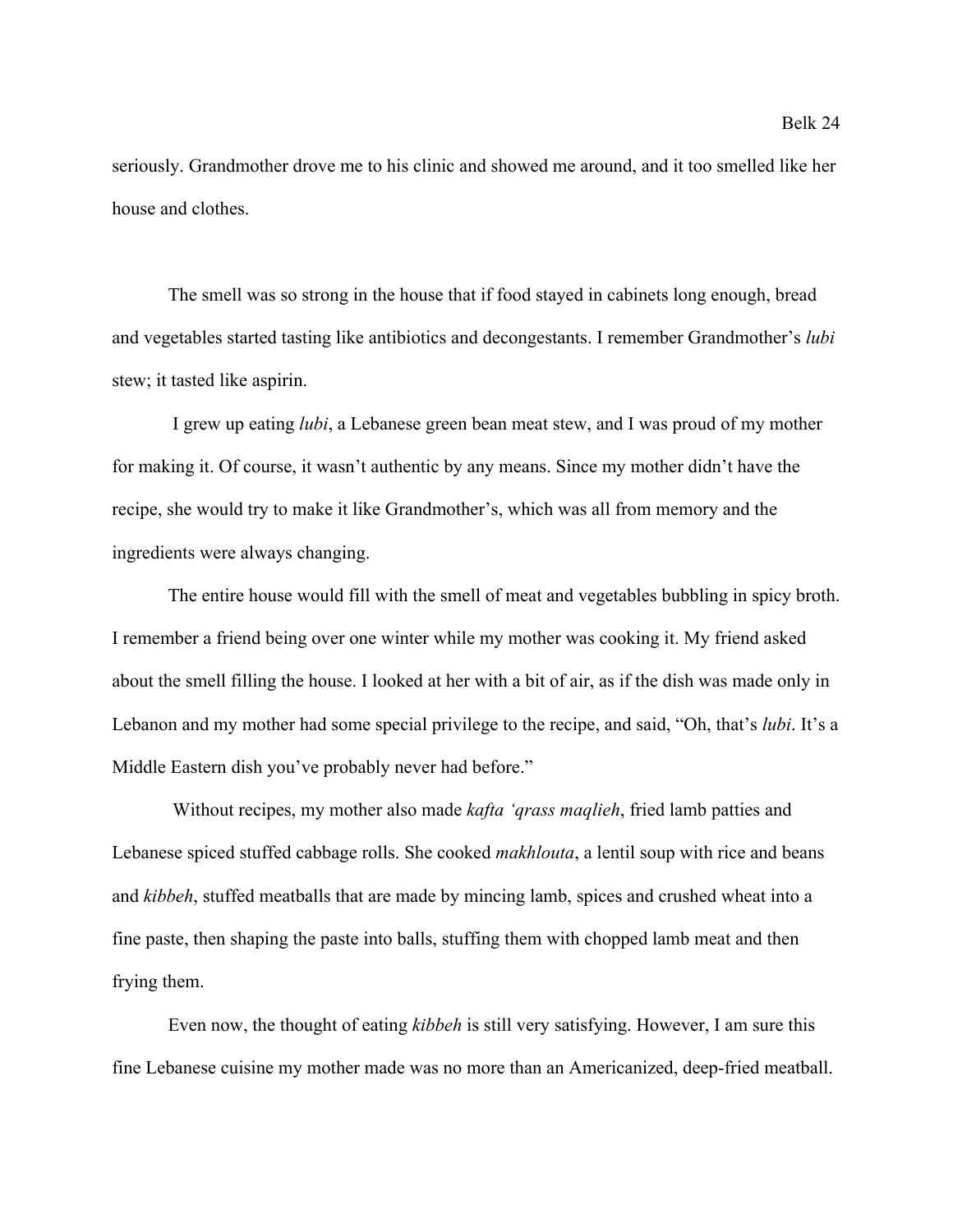Pa never cooked Lebanese food, it was my fair-skinned, Southern grandmother trying to concoct recipes she had learned from Pa's brothers, and this is the same lady who would plop mayonnaise onto a paper plate and serve it to her church friends as a fancy asparagus dip.

Of course we never could pronounce the names of the dishes. Even after Pa died, we would go up North to visit family, and they would laugh when my mother asked them to make their "kee bee" (*kibbeh*). I remember one of the brothers telling a story about Pa and everyone laughing at how the South had stolen his accent. Then, pretending to have a stethoscope, he listened for heartbeats and talked in a Southern twang. One of the brothers said he wished Pa had moved back North before he died. He said Pa never sounded like a true Southerner with his thick accent. It was a mix of North, South and Middle East.

My mother said Pa didn't want to move back to New Hampshire. He was proud to live in the South and proud he had been there to treat injured protesters during the James Meredith March Against Fear when they came through Como. Before the March passed through, he made his children get in the back seat of his car and he drove them up the highway to see the protesters. My mother said he stared out the window watching and he told them he wanted to march with them, but the doctor had to stay.

My grandfather made sure his patients knew color and race did not exist in his practice and in his beliefs. If he made one thing clear, it was that the Lebanese country doctor did not discriminate against race, sex or religious beliefs.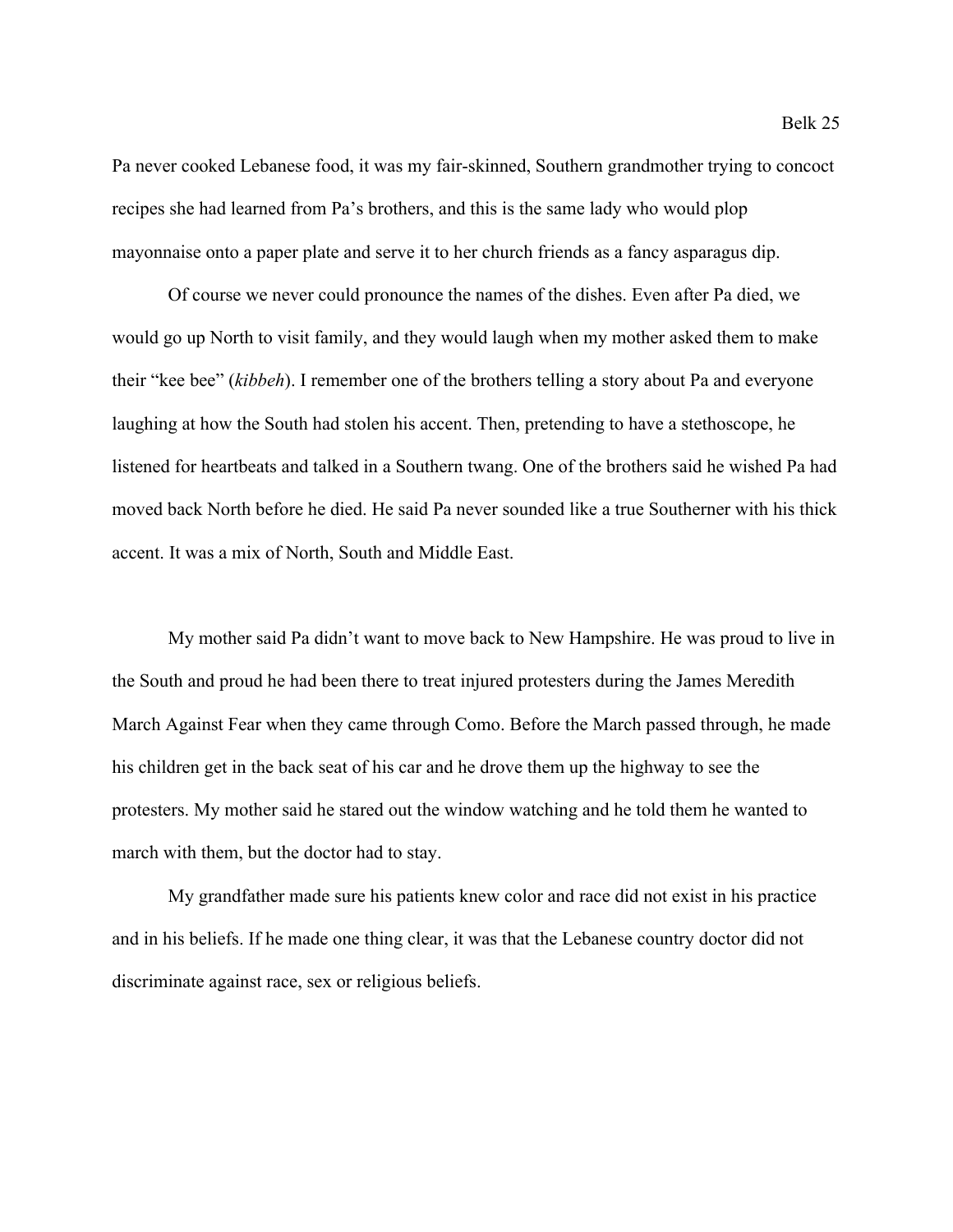On one of his first house calls, he went to one of the mansions to treat a white woman he had never met before. She assumed he was a white doctor and opened her front door to let him inside. When she saw his skin was dark, she said, "Niggers aren't allowed through the front door." She walked him around back, and he treated her.

That was the only time a patient asked him to enter their house through the back door, but he wanted to make a statement against racial segregation. Soon after, my mother noticed him walking through the colored door at his clinic. She said if he had built the clinic himself, there would have been one door. Since the clinic was near the public buildings, everyone saw him come and go through the colored door, and the black community respected him and looked at him as a leader.

Pa often treated black men and women who were injured mentally or physically as a result of segregation. Early one morning in 1962, a black man called him screaming and panicked about his unconscious son. His son, 25 years old, had worked in cotton fields since he was a young boy, and noticed when they sprayed the cotton fields with poison, the weeds turned white. He rubbed the poison over his face and neck and poured it all over his body. The chemical went straight into his bloodstream. Pa treated him and then had him airlifted to the nearest burn center.

In 1982, Pa attended his class reunion in Washington, DC. All the doctors were required to stand on stage and tell of their accomplishments. Statements were being made like, "I'm chief of staff of New York General," and another was head of the Pure Food and Drug Administration.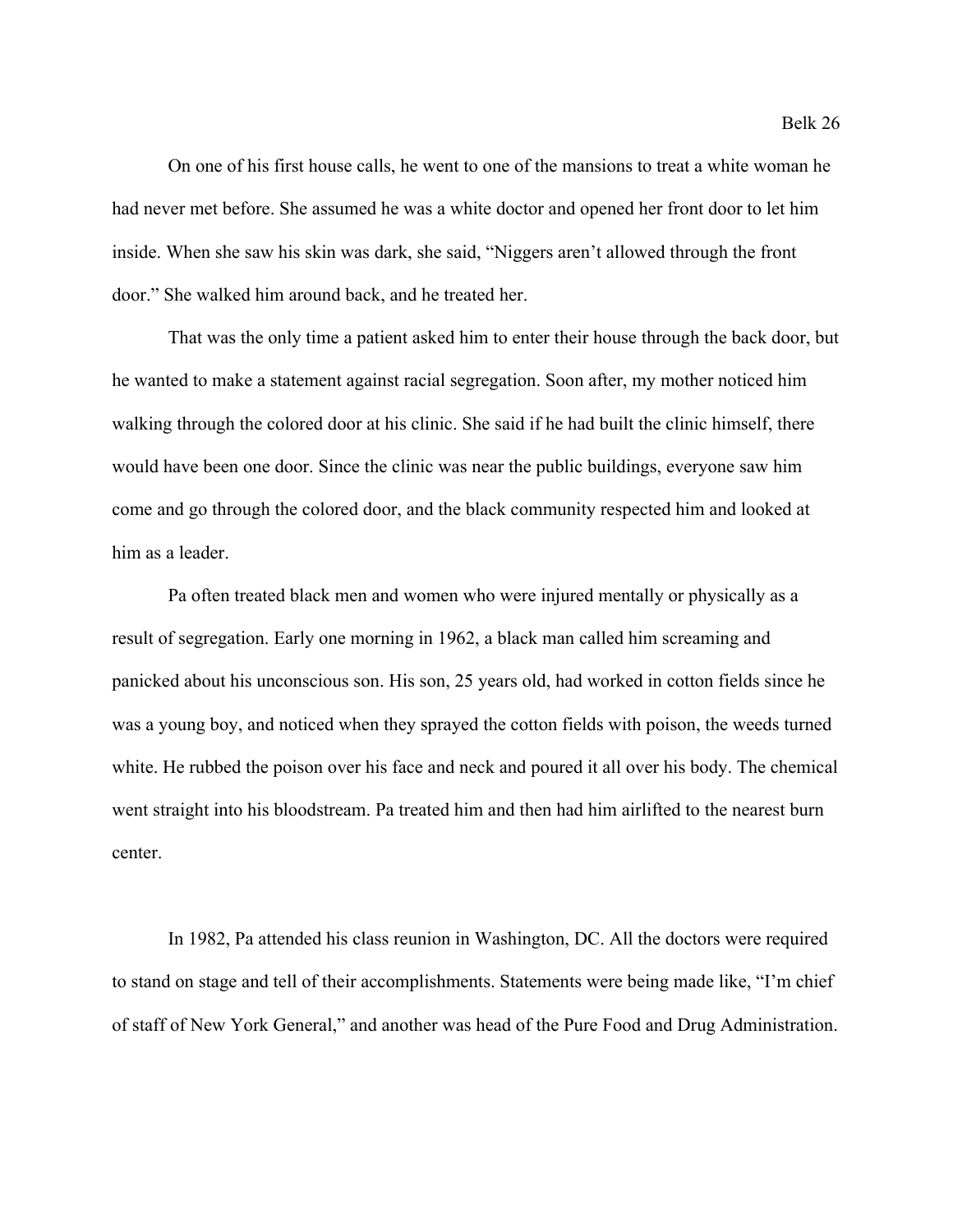One doctor published many papers on his specialty. Speeches grew more impressive by the minute, and my grandfather worried what he would say.

When he stood up he said, "Well, I'm not the head of anything or the chief of anything. I haven't published any original papers, but I have delivered a lot of babies. Some of them were in cotton patches and one was in the back of a pickup."

Everyone stood clapping.

A respected doctor who traveled into the country to deliver babies and treat patients, that was how I thought of my grandfather before I learned he was uncomfortable with his skin color and Arabic language—two characteristics connecting him to his Lebanese heritage, and connecting my dark skin to him. Although he said he had lost his native language, it had always been in his accent. My mother says she took that with her. Growing up, she says she picked up a little of his accent even if the South diluted it. Whether she did or not, I don't know, but it's nice to think so. My mother said if I wanted to learn more about Pa, I should go to Como.

I had not been to Como since 2004, in over 7 years. I wanted to see the town and talk to locals about my grandfather. It was December and cold. Wind and rain blew at my cheeks where I stood in the center of town. The sidewalk and street below were badly cracked.

The heart of Como was still tightly packed beside the railroad tracks like an artery that kept it living and beating. Many of the mansions were run down and for sale. From where I stood, the sound of a slide guitar and harmonica slipped through the cracks of a blues bar and into the rain. The bar was next to the clinic.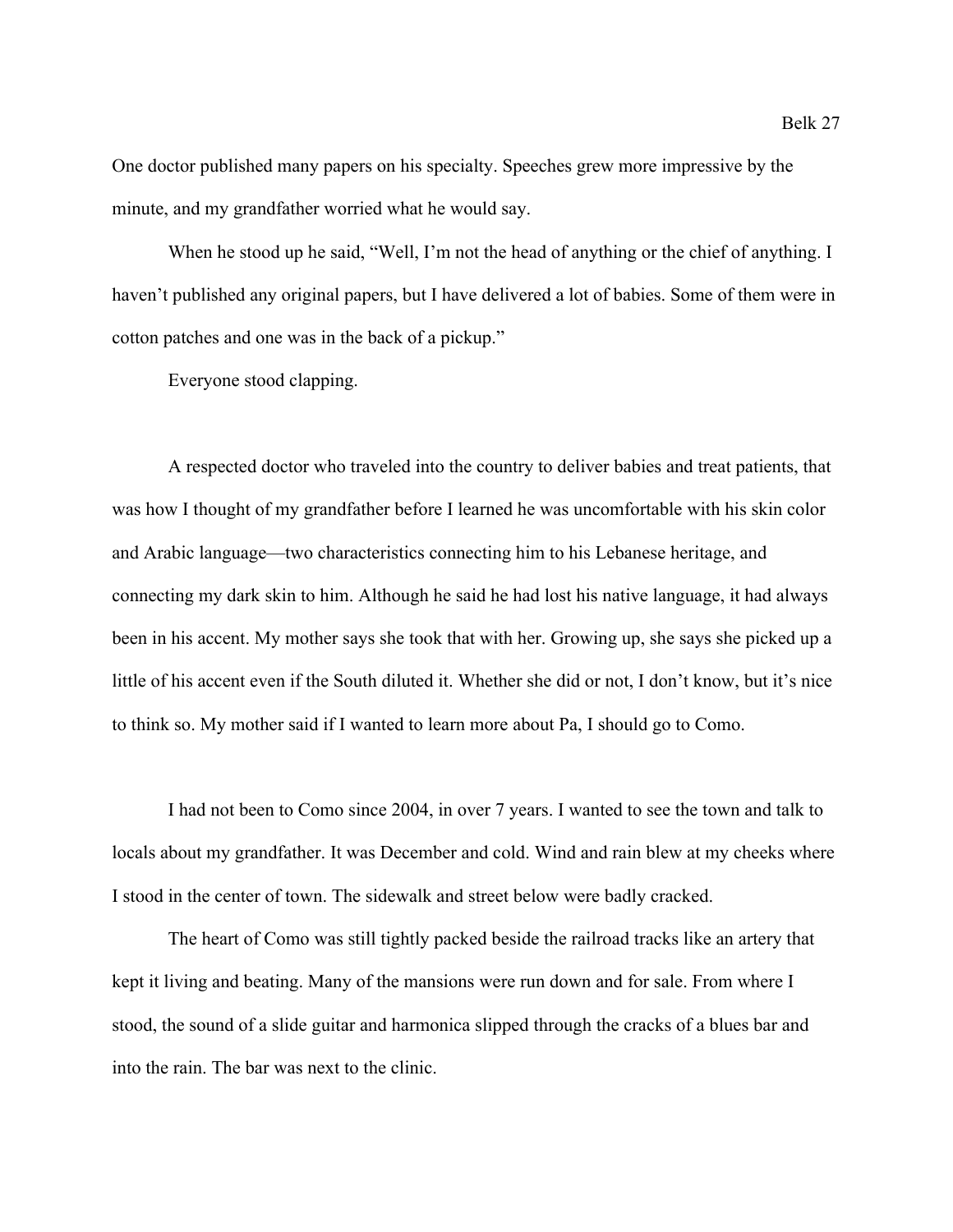The clinic had become the city hall and inside the waiting room was low lit. The "colored" door was gone or boarded up. It wasn't there.

I looked at the man sitting behind the front desk. "This used to be my grandfather's clinic," I said.

"Yes, that's right," he said. "He is the Lebanese country doctor."

"Yes, that's right," I said.

I remember him saying, "is," as though Pa was still living. He told me there was a library in the back room with stories of the clinic, my grandfather and patients he treated.

"Do you want to take a look?" he asked.

"I do," I said.

I was surprised how different the clinic looked, but I couldn't believe how the smell was still there, and how strong it was. Stories in the back room were from the 1950s through 1980s. Friends and patients who knew Pa had written several of them. Some were newspaper clippings, many of riots and freedom marches in Mississippi. Others were written by patients and friends. They wrote of Pa's calm disposition and his loyalty to every patient he treated. He had submerged himself in the South trying to heal it and he had become a part of it, and it of him. I understood what my mother meant when she said the South diluted his accent.

I thought of the house calls and the stories Grandmother told. Sitting in that back room, I understood Pa more than I ever had before. After reading the stories, the smell of the clinic was on my hands and clothes, and when I left the building two hours later, I took it with me.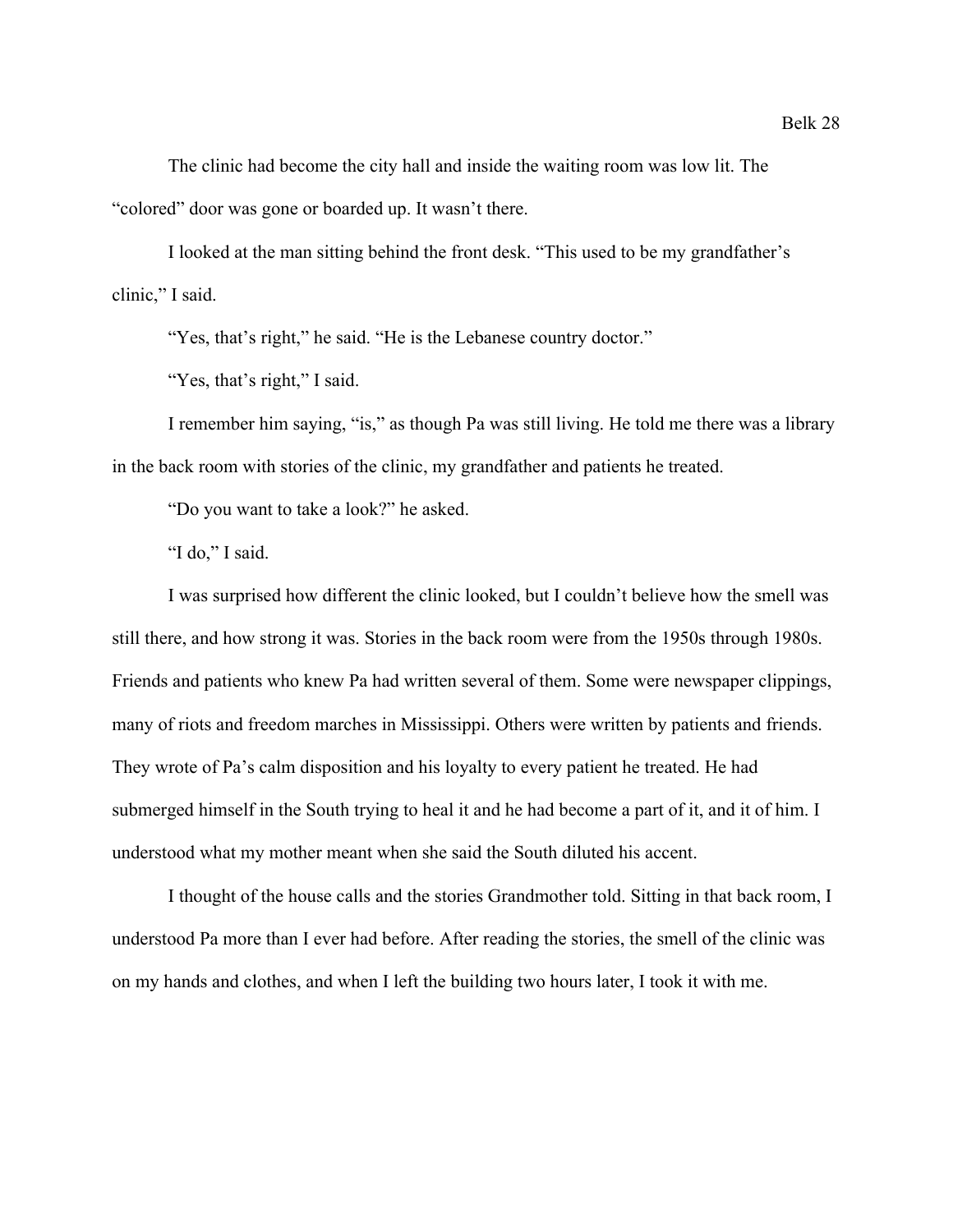Belk 29

Falling Apart: One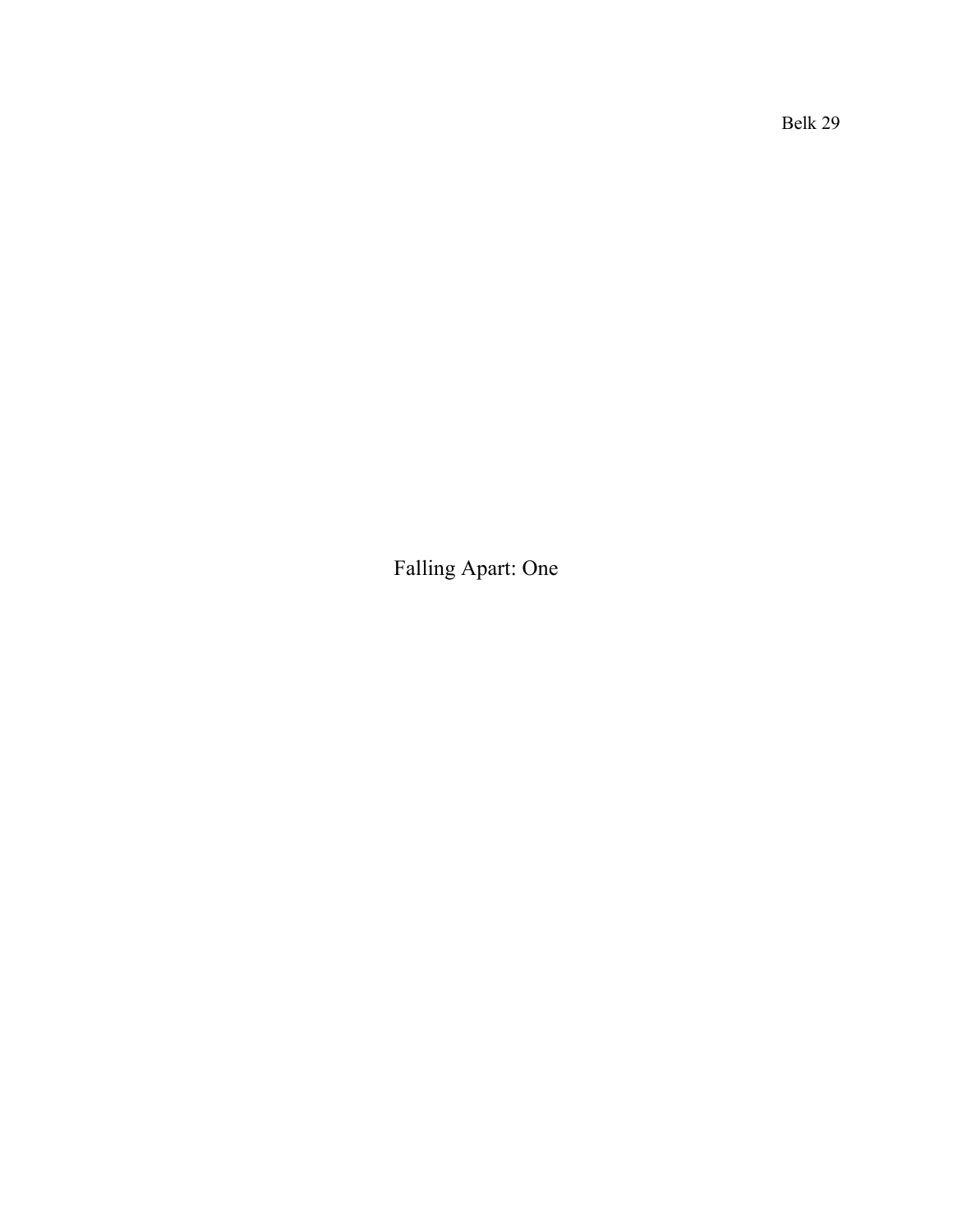### Remembering Brandon Presley

Outside the barracks in Camp Lejeune, Marines were on night duty. Visiting hours had been over for a while. "I'm going in first," Brandon said. "Stand out here and I'll wave for you to come in." I had never been to a barracks before. It was all new to me: military bases, mess halls and military talk—cammies (camouflage uniforms), swabbie (a derogatory term for sailor) and pogie bait (junk food).

After Brandon snuck inside, I heard him talk to the Marine on duty, and then he stuck his head out and motioned for me to stay close to the ground. I crawled inside on my hands and knees.

That is my first memory of my boyfriend Brandon as a Marine. We were 18 years old when he joined in 2002. He deployed to Fallujah, Iraq in 2005 and that December, two months before he was scheduled to come home, he died from a suicide car bomb.

After the funeral, I was afraid of forgetting things about him, like the way he moved, his favorite foods, what songs he liked, his habits and even the way he looked. I spent hours writing down everything I remembered, things I paid little attention to when he was alive.

\*\*\*

Brandon loved his blond hair. Before he joined the military, he had a little-boy haircut. It fell across his forehead and stuck up like he had rubbed his head against a pillowcase and filled it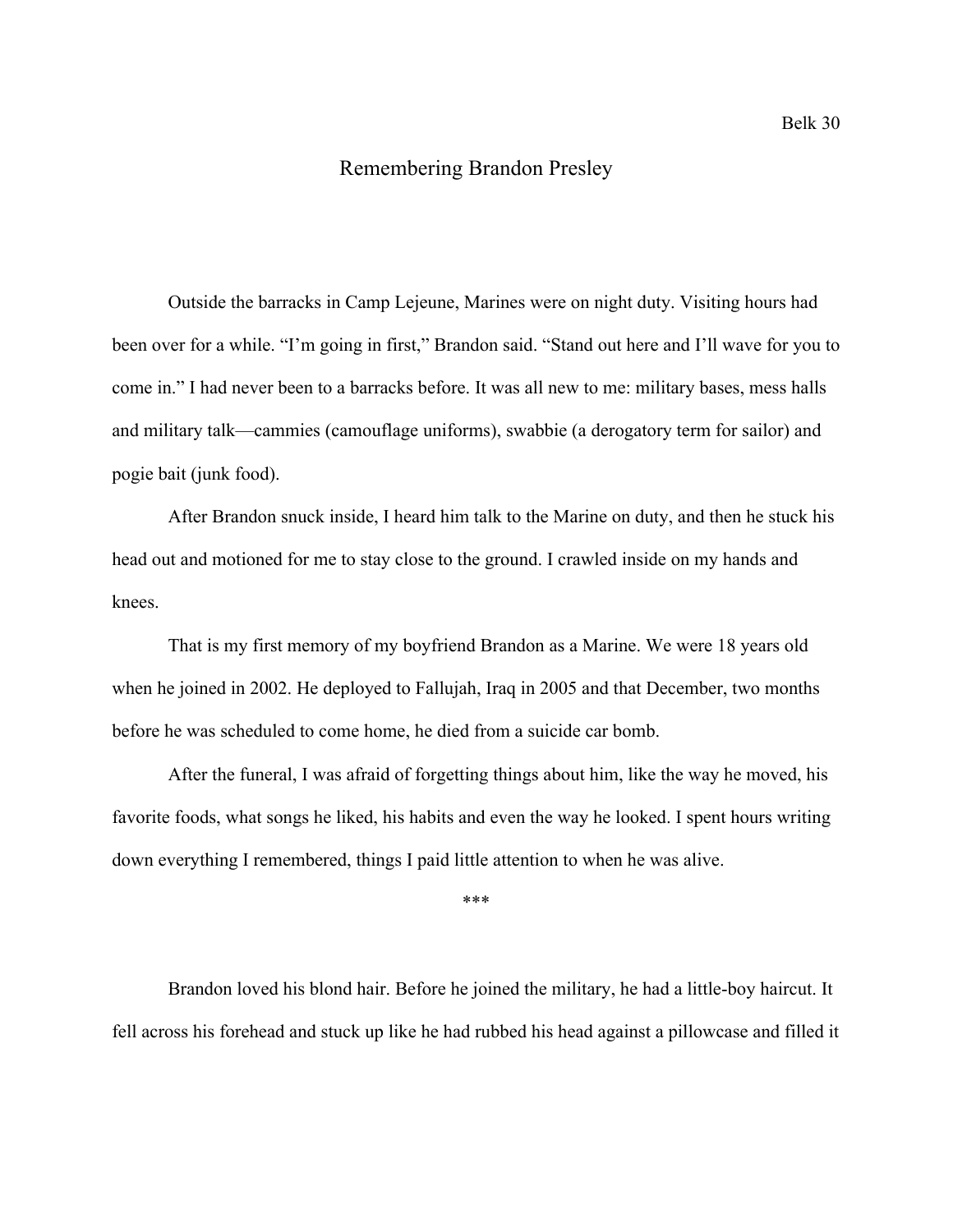with static. He never cut it short or shaved it, so when he joined the Marines and got a high-andtight he didn't realize how much his hairline had receded.

He would've rather had his hair long. He said he wasn't a jarhead and the higher and tighter the hair, the more serious a man was about making a career out of the military. He kept his as long as he could get by with.

He had a small gap between his two front teeth. Once, he thought about closing it up but decided it added too much personality to his smile to get rid of it. He had squinty, blue eyes and freckles on his nose and cheeks.

If he wasn't wearing cammies or military sweat suits, he was wearing a white t-shirt and khaki shorts. When I think of him, most of the time he is wearing a white-shirt and khakis.

He always smelled like Arrid Extra Dry deodorant. He loved football, cold beer and strawberry Fanta. His favorite movie was *Scarface,* and he always tried talking like Tony Montana.

He loved his family. He loved his paternal grandmother he called G Mama. He lived with her in high school. I don't know what made him move out of the house with his mother. I knew he had run away from her home twice. G Mama said it had been cold and raining the first time, and he called her in the middle of the night to pick him up at a gas station he had walked to. It was closed and when she finally got to him after driving for an hour, he was sitting in the dark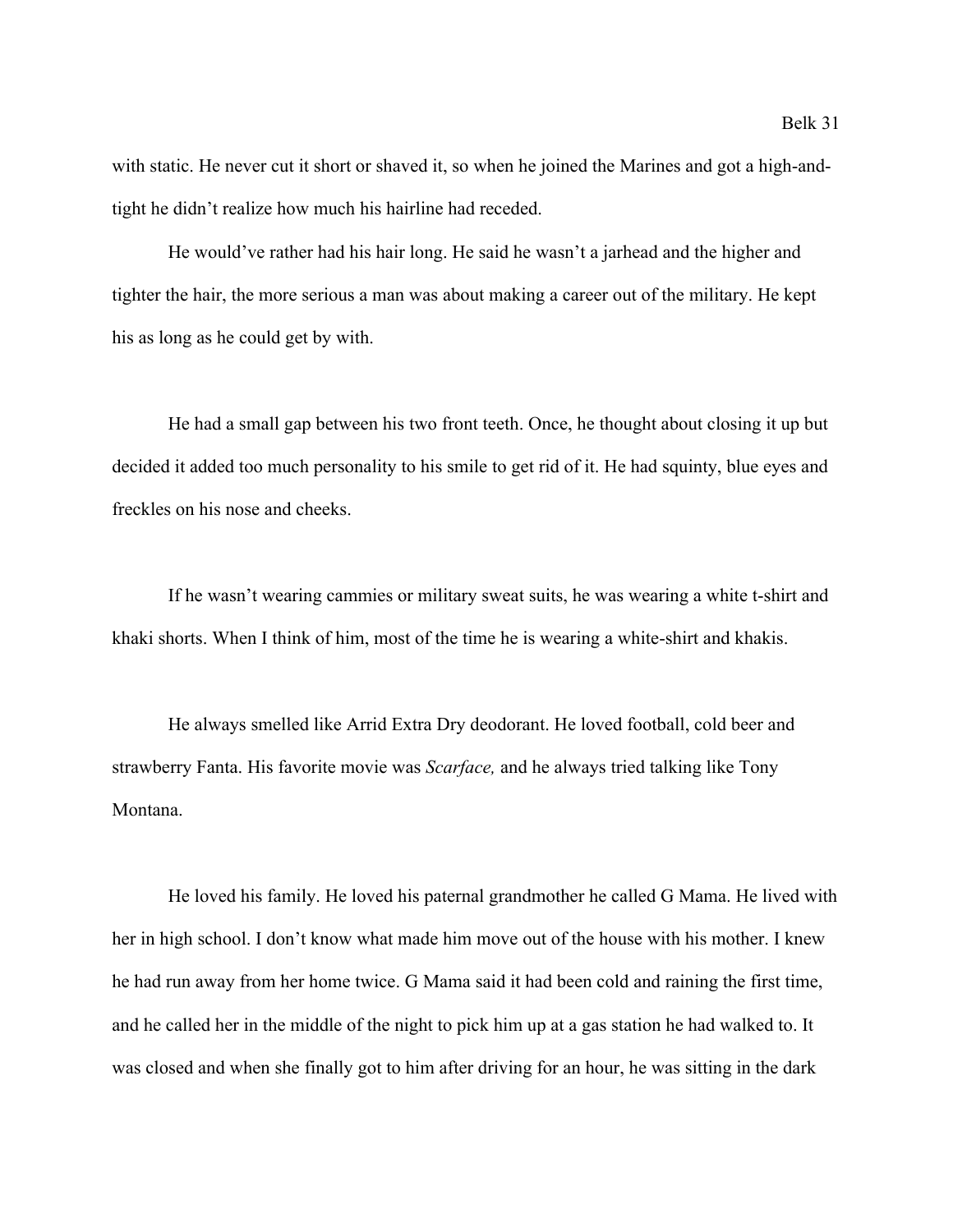beneath the roof on a black garbage bag he had filled with clothes. He never told me what made him leave his mother. He always loved her. He told me that.

One day we were leaving G Mama's house and she handed him a bag full of hard-boiled eggs. He hugged and kissed her and told her he couldn't wait to eat them. When we drove away, he rolled down his window and tossed them into the woods. He said he couldn't hurt her feelings by not taking them.

He only cried once in front of me. I asked him about his father while we were driving to see his mother. I knew that his father died before he was born. When I asked him about it, he pulled over onto a gravel side road. He said he always wished he had a father to hunt and fish with. He told me his parents had been high school sweethearts and that his father was in a car accident less than a mile from his home and died at the age of 21, before either of them knew she was pregnant with him.

He said G Mama went outside and walked down the road where she could see smoke in the air, and she started running as fast as she could go and even when she got close enough to see the truck burning, she still didn't know it was her son's. People stood around and watched the firefighters and EMTs try to put out the fire and save the driver. They told G Mama it was too late. The boy inside the truck had burned up. He took too sharp of a turn, flipped and burned up. They were crying when they told her, but they didn't know it was her son trapped inside.

After Brandon's funeral, G Mama told me his parents weren't high school sweethearts, but she didn't have the heart to tell Brandon it was a one-night-stand. She said he had it hard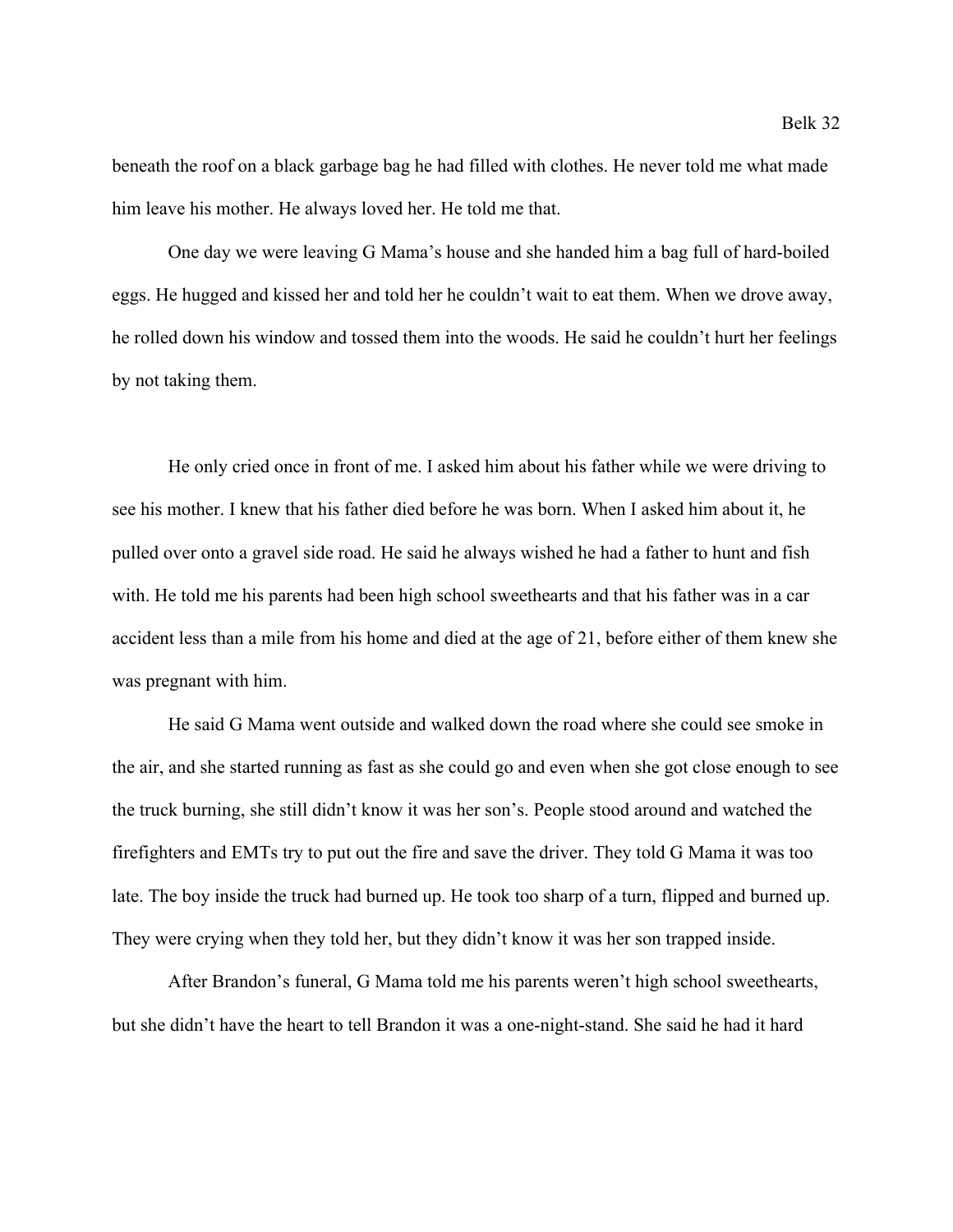enough as it was growing up without a father. I felt guilty knowing things about Brandon's father that he never knew.

Brandon liked watching hummingbirds feed, and he knew my father loved watching them too. He said he'd like to sit on the front porch with my father and build birdhouses.

He loved to show his muscles and would flex his arms every chance he got. He had a habit of clearing his throat every few minutes. He loved cleaning his ears with Q-tips.

He loved the color orange, and not a muted, burnt orange or the color of fruit, but neon, highlighter orange. When he lived in Japan, he bought me a pair of orange shoes on the Internet and shipped them to my house and made me take a picture of myself wearing them.

He loved a good laugh. The first time I met his mother's family at a reunion, he told them I was vegetarian, and some of them cooked vegetarian dishes. He laughed when I ate a hamburger and had to stand up and explain why I was eating it.

He called me Cam Bam.

He loved to sing karaoke and would always choose Carl Carlton's "She's a Bad Mama Jama," or Ram Jam's version of "Black Betty." When he sang "Black Betty," he changed the chorus to: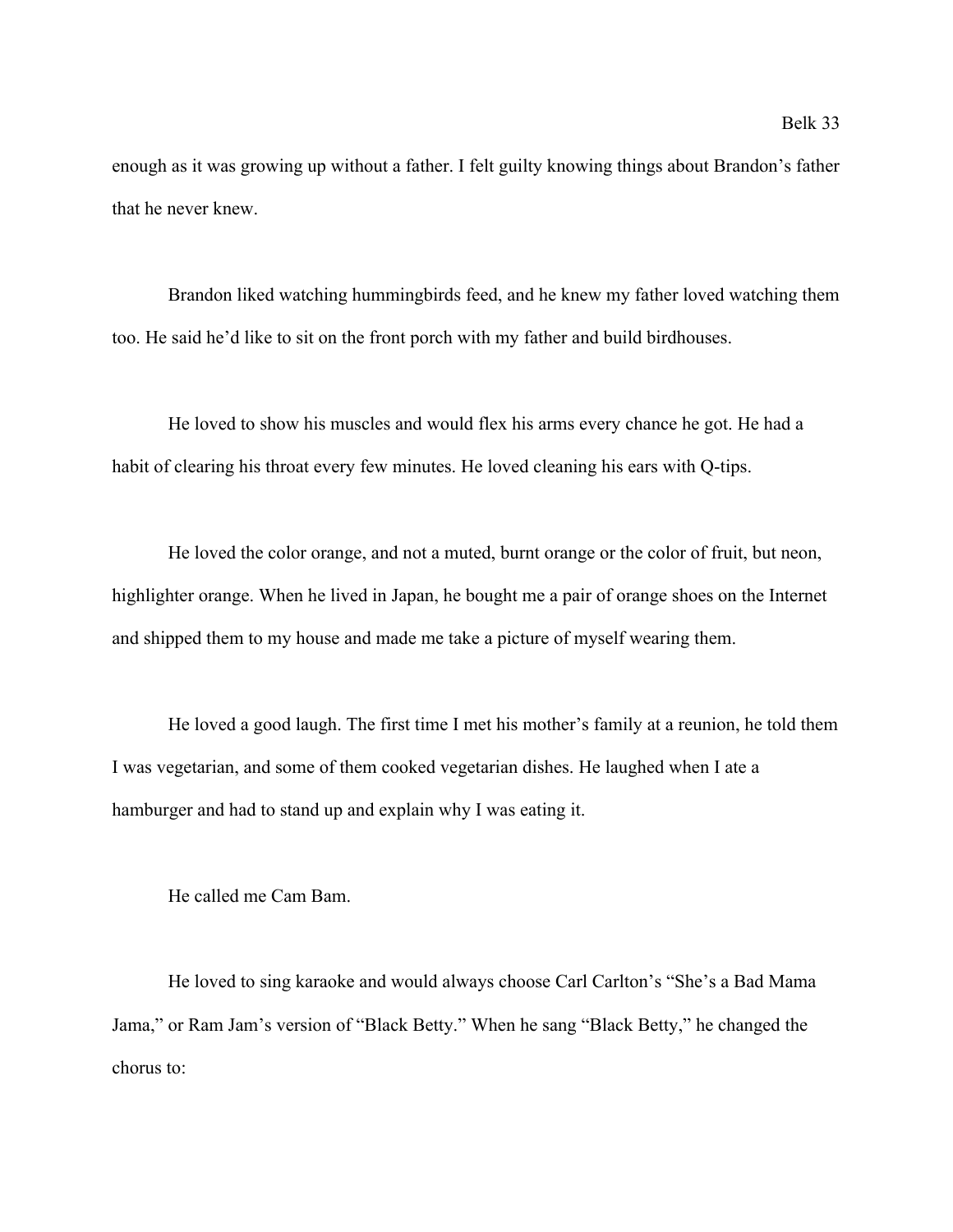Whoa, Black Betty (Cam-Bam) Whoa, Black Betty (Cam-Bam) She really gets me high (Cam-Bam) You know that's no lie (Cam-Bam)

He liked Jolly Ranchers and Sour Apple Blowpops. Once, I packed a box full of them and sent it to him in Iraq, and he gave some of the candy to the children.

He loved to fish. I remember when my father built the pond and pier in front of our house. Our house is on top of a large hill and Daddy had built the pond in one of the valleys. He had filled it with water and stocked it with fish, but had not finished building the pier. It had no wood, only a metal frame. Brandon drove to the house with his fishing poles and tackle box full of hooks, line, jigs and minnows.

It was summer and hot. We undressed down to our swimsuits, laid our poles in the grass and walked along the iron frame with our arms out to balance our bodies on the beams. Daddy had said there were broken fishing lines and hooks tangled around the pillars and had told us not to swim near them, but we jumped in anyway. The water was still thick with mud and we swam from one side of the pond to the other.

Near the center, the water was cold at our feet. Brandon tried to swim to the bottom to see if he could touch it and tried to pull me down with him. But I had seen the land before Daddy had filled it with water. We were floating over a valley. Brandon closed his eyes and swam to the bottom. And when he came up, he said he had caught some big fish down there—as if he had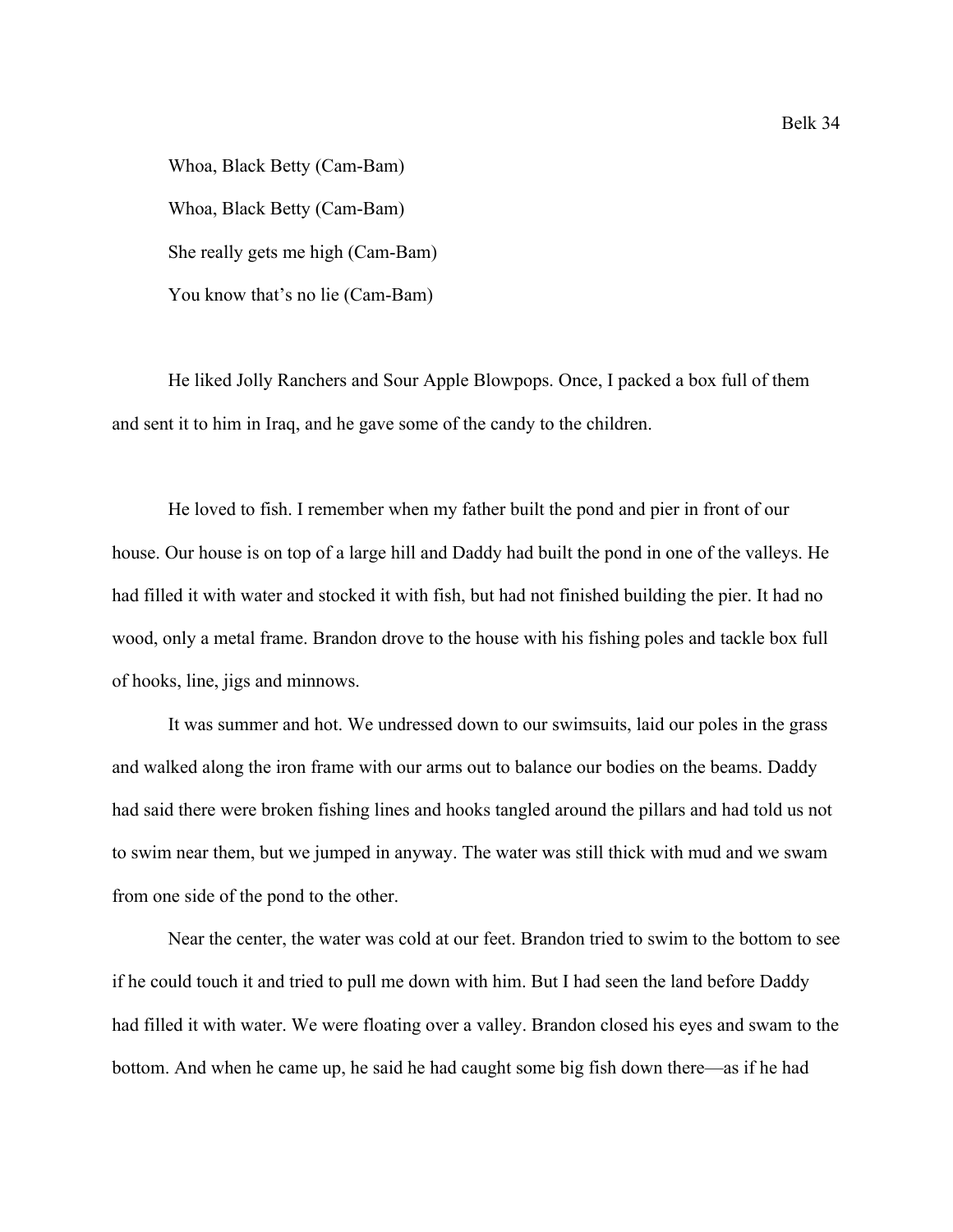slipped beneath the valley and into some magical place—but they were too big and heavy and slipped from his hands. He said he couldn't see them once they got away. We swam near the pier and Brandon snagged his hand on a hook. Luckily, it barely pierced him and he pulled it out.

As we walked along the bank, our feet sank into the bottom of the pond. Brandon grabbed my hands to pull me out, and water—thick and dark—ran down our faces and dripped from our bodies. Walking up the hill toward the house, we left mud in the grass and washed it from our bodies with the water hose. I don't remember catching anything that day.

He loved his Toyota Tacoma truck he named Yota. You could always find two things in Yota: sunflower seeds and Tums. He loved BBQ sunflower seeds and always had a plastic cup in the cup holder filled with empty shells. He kept the bottle of Tums in his glove compartment and ate them like candy. I remember him eating the orange ones over any other color and saying he ate them because he liked the taste.

He liked driving 7-ton military trucks. After boot camp, he chose to drive them as his military occupation and sent many pictures of himself sitting or standing on top of the 12-foothigh trucks.

He loved to smile. During boot camp, when he had his Marine photo made in his Dress Blues, he said it was the worst picture he'd ever taken. The drill sergeants wouldn't let him smile. He said he tried to smile twice, but they told him if he smiled one more time he'd "get a fist through the head."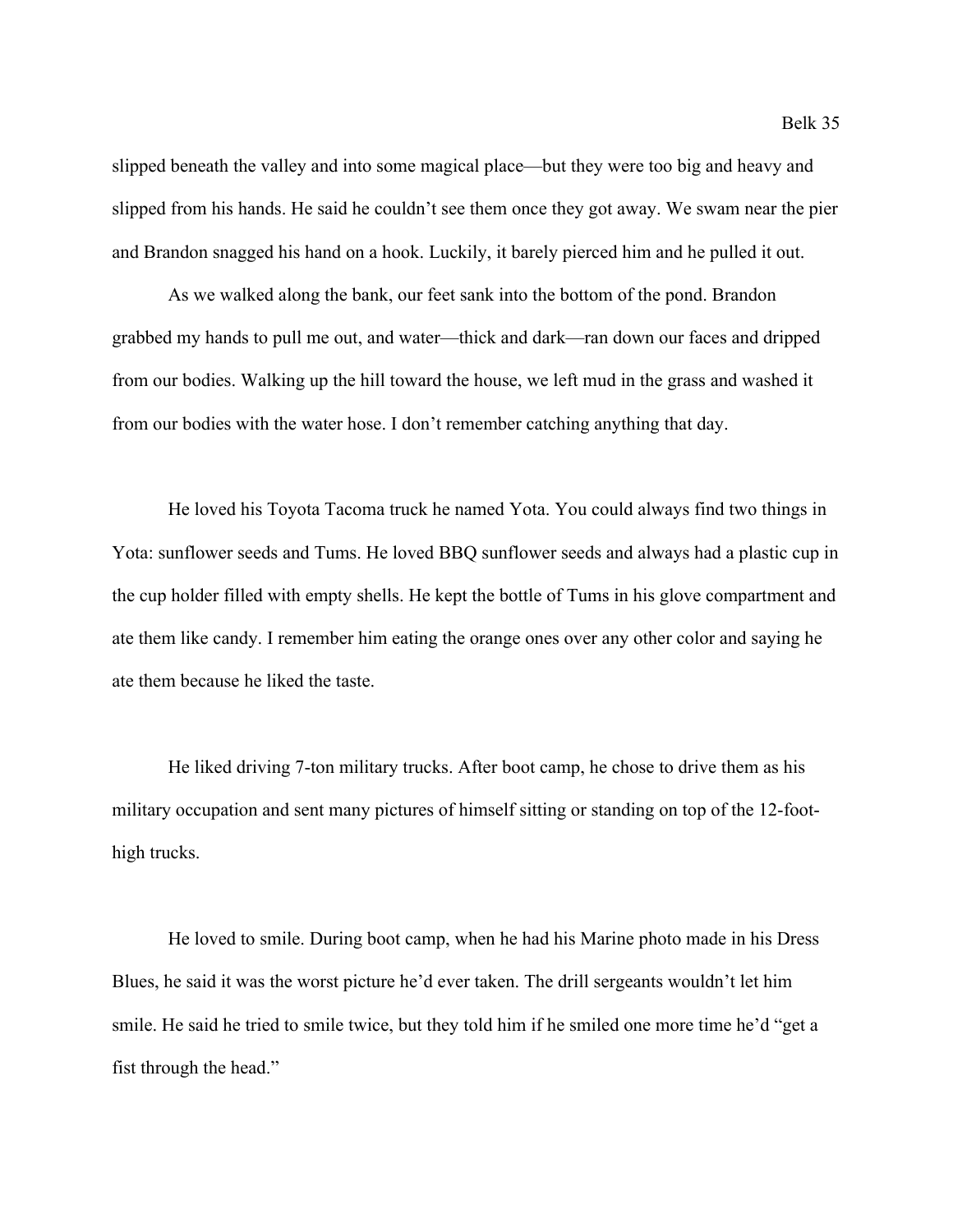Brandon said if a training Marine wanted to get kicked out of boot camp, disrespecting the drill sergeants would do it. Before the first physical training of the day, a few men who wanted kicked out wrote, "Fuck you" on the side of their pinky fingers. When they saluted, it was the first thing the drill sergeants saw, and they were immediately discharged.

In high school, Brandon had broken his right pinky finger playing basketball and never wore a brace to straighten it out while it healed. He wrote a letter to me during boot camp. He said it was early in the morning and "there are these bugs here called sand fleas, and it was hot, and we were sweating, and the sand fleas were eating us alive. The drill sergeants yelled at us if we scratched. They say the sand fleas have to eat, too. We had to stand saluting while they bit us. One sergeant almost went ape-shit on my ass when he saw my finger when I saluted. I told him I couldn't straighten it out if I wanted to."

Brandon's finger bent at a 45-degree angle when he straightened out is hand, and the sergeant thought Brandon was trying to get himself kicked out of boot camp. "He got in my face and said, 'What the fuck is wrong with your finger? You better straighten it out now or you're gone.'" Brandon said he looked straight ahead while the sergeant yelled in his face. He was so close; spit hit his cheeks with each word. "I broke it playing basketball, sir. 'You better not be fucking around."

After boot camp, Brandon had the Marine bulldog tattooed on his right shoulder. It was his first tattoo and was blue, red and yellow. I thought the colors were a little too much, but I told him I loved it. When he got his second tattoo in Okinawa, he pulled down his pants and mooned me to show me the praying hands. The hands were delicately outlined in black ink, and before I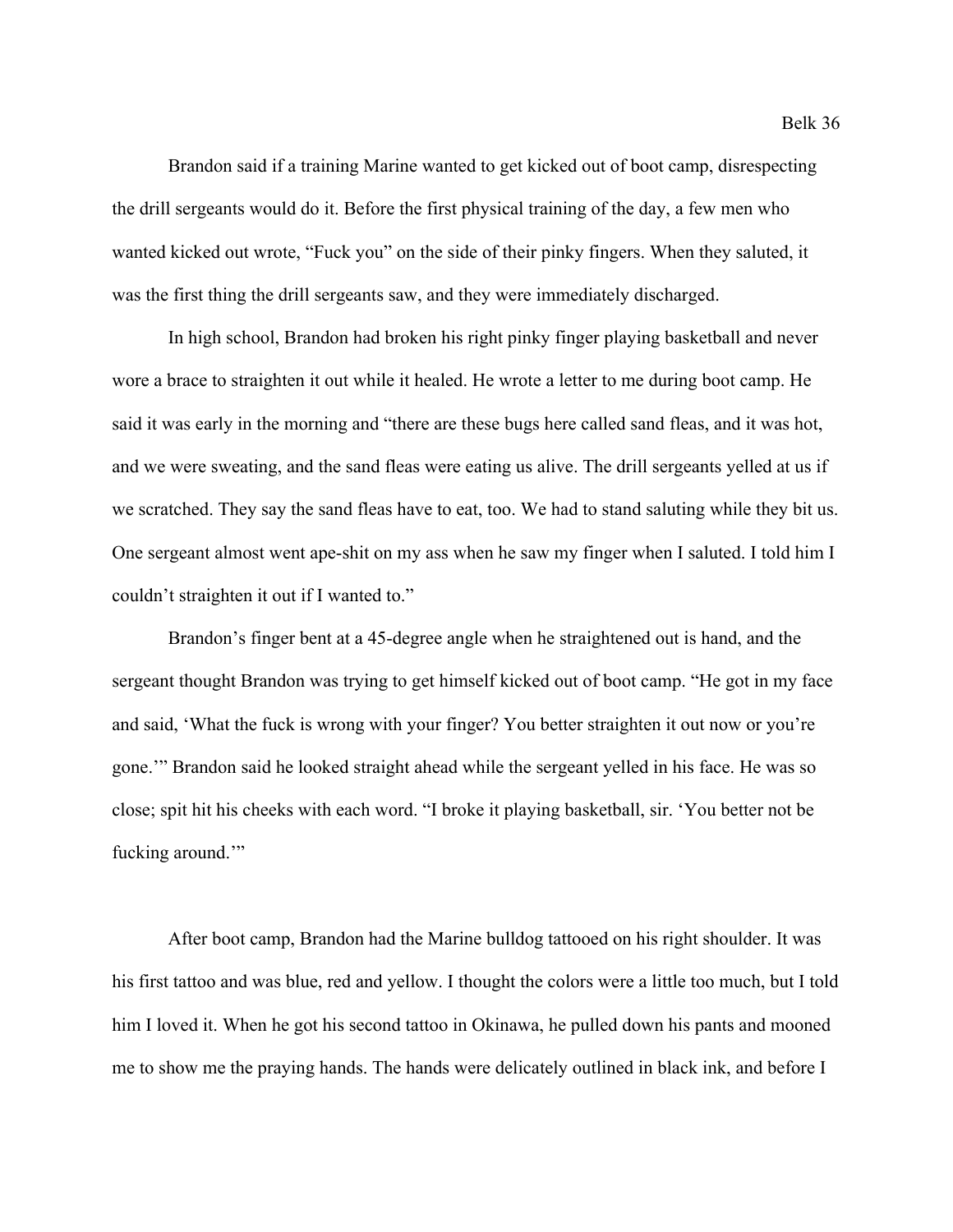could tell him I liked the design, he said, "This should make you feel better. Now, I'll always have someone praying for my ass."

My mother hadn't always liked Brandon because she thought he had a rough upbringing. His family believed he joined the military so she would accept him. I never told her they felt that way, and I never told his family my mother was one reason he joined, a minor one. He laughed when he told me. He said he wanted to make a better life for himself and for both of us.

I remember sitting in his truck when he told me he wanted to join. He had taken a business card from the Marine table at our high school college day. Brandon said he had no intentions of joining. As he put it, "I was just shootin' the shit with the recruiter." But the recruiter started talking about how it would change his life. It would pay for college and make him a man. He told me the recruiter "sounded legit." Brandon looked at me smiling and said he probably needed the discipline. We both laughed.

The recruiter's business card was in the floorboard, and I pushed it along the floor with my shoe. Neither of us knew anything about the military.

"I don't want you to go away to boot camp for three months," I said.

"But I'll be back…and better looking," he said.

At the time, boot camp seemed like the worst part of it. It came and went fast.

When he deployed to Okinawa, he started sending my mother letters and after years, several deployments and a stack of letters, she began to like him. After three years, she invited him on our family vacation for the first time.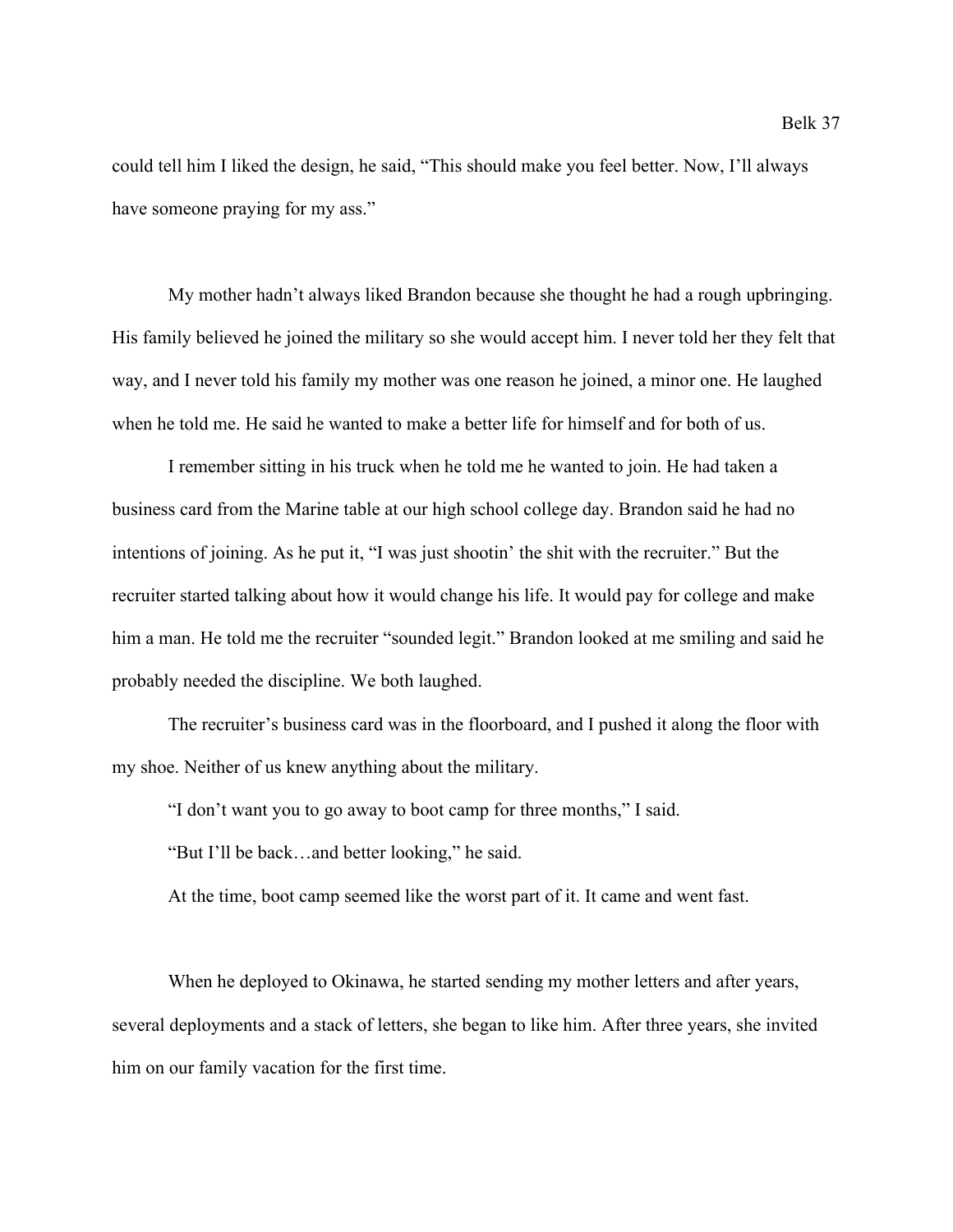When we cruised the Caribbean with my family, I went with Brandon to an art auction. He knew nothing about art. I had my eye on a painting of a Spanish villa, though I didn't recognize the artist and had no intention of bidding on it. Brandon saw me staring at it and decided he was buying me that villa.

When the auctioneer opened the bid, Brandon spoke up, and so did an older gentleman sipping his white wine. The two went back and forth with bids, until Brandon let it go when the gentleman bid 500 dollars. "Who needs a painting?" Brandon said. "I'll go to Spain and build you that villa myself." Before we left, he bought me a print of the painting.

The next night after dinner, he got up from the table, put on his red sunglasses and sat down at the player piano and pretended to be Ray Charles. He was a terrible singer, but he never knew it. He threw his head back and slid his hands across the keys. Everyone near our table turned to watch him and they laughed and clapped. My mother was humiliated.

In Antigua, he told a crowd of local women I wanted my hair braided, but I didn't. They raced towards me and fought over who had gotten there first, and I was forced into a chair while two women started braiding. I couldn't see Brandon, but I could hear him laughing behind me.

The last night on the cruise, Brandon proposed to me on the deck of the cruise ship, but he didn't have the ring with him. He said it was back in North Carolina in the barracks inside a safe drawer where he kept all of his important things. He said he had planned to wait until he was home for good to propose, and not during military leave. I told him we should wait, and that I should probably finish school first. We were only 21 and we had plenty of time.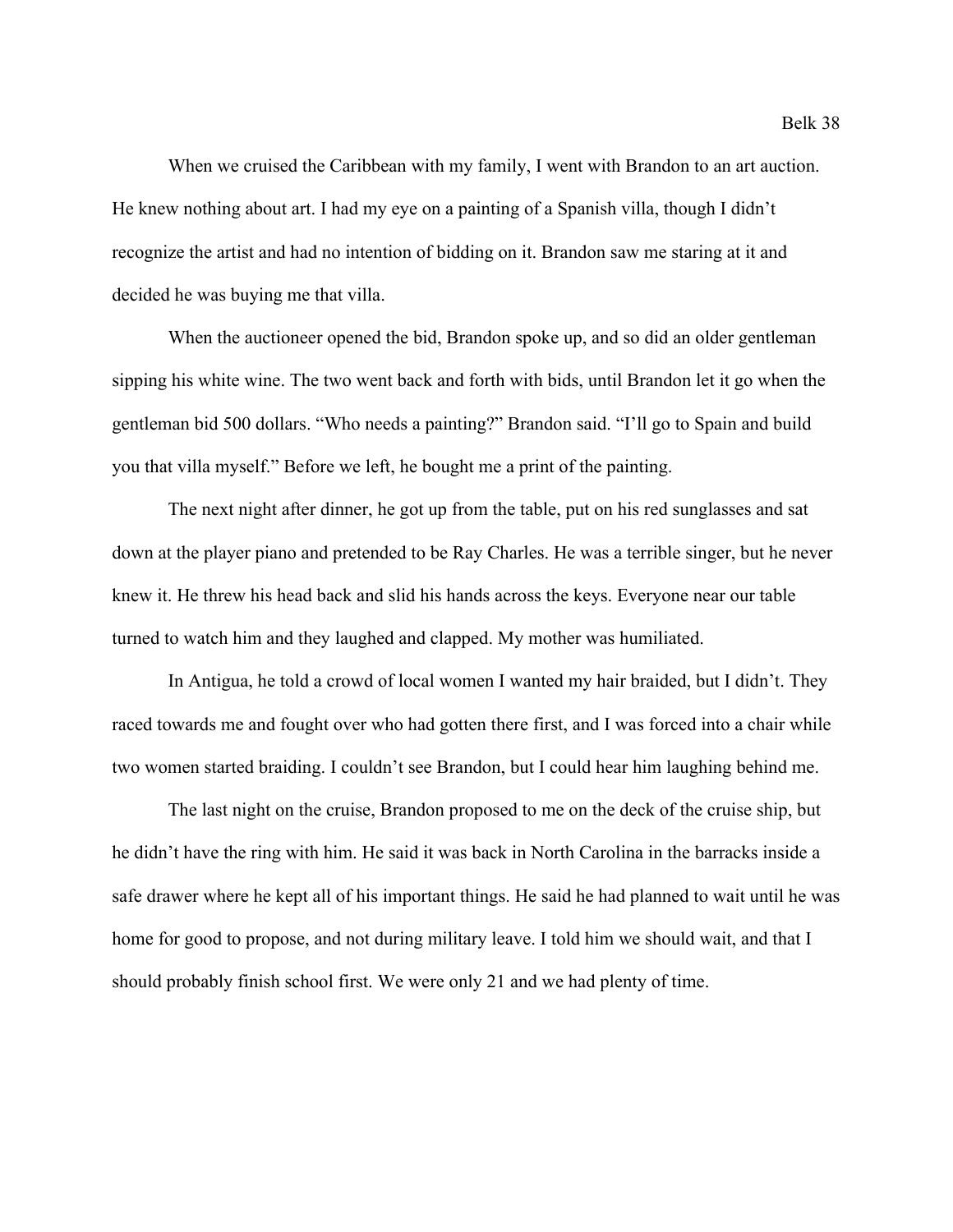When Brandon was on life support in the hospital in Germany, I filled a box with movies, candy and lotion. But he died before I could mail it. I remembered he hated his hands to be dry. In Iraq, he had said they were always cracked and peeling. He used one of his calling cards to ask me if I would mail him hand lotion and ointment for his heat rashes. I never did.

He loved custard and poppy seed chicken. If you asked him, he'd probably tell you poppy seed chicken was his favorite food. Every time he was home, G Mama cooked several dishes of it and threw him a surprise party in her garage. Before he deployed to Iraq, I cooked him poppy seed chicken for the first time and he told me it was the best he'd ever had besides G Mama's. It was the last night we spent together.

When Brandon deployed to Japan, I sent him stuffed animals in the mail and he lined his windowsill with them. On holidays, I mailed him snowmen, bears and pumpkins. While he was in Japan, the last animal I sent him was a gray bird I made out of cotton and old fabric pieces. I told him the bird was a representation of myself, and if I couldn't be with him in person, a piece of me would go with him everywhere. He named it Birdman and sent me a picture of himself hugging him, and promised me he would never be without him.

When he died, his mother told me to come by her house and get the things that were special to me. I found Birdman in a box filled with his uniforms and green sweat suits he had with him in Iraq. I took Birdman home.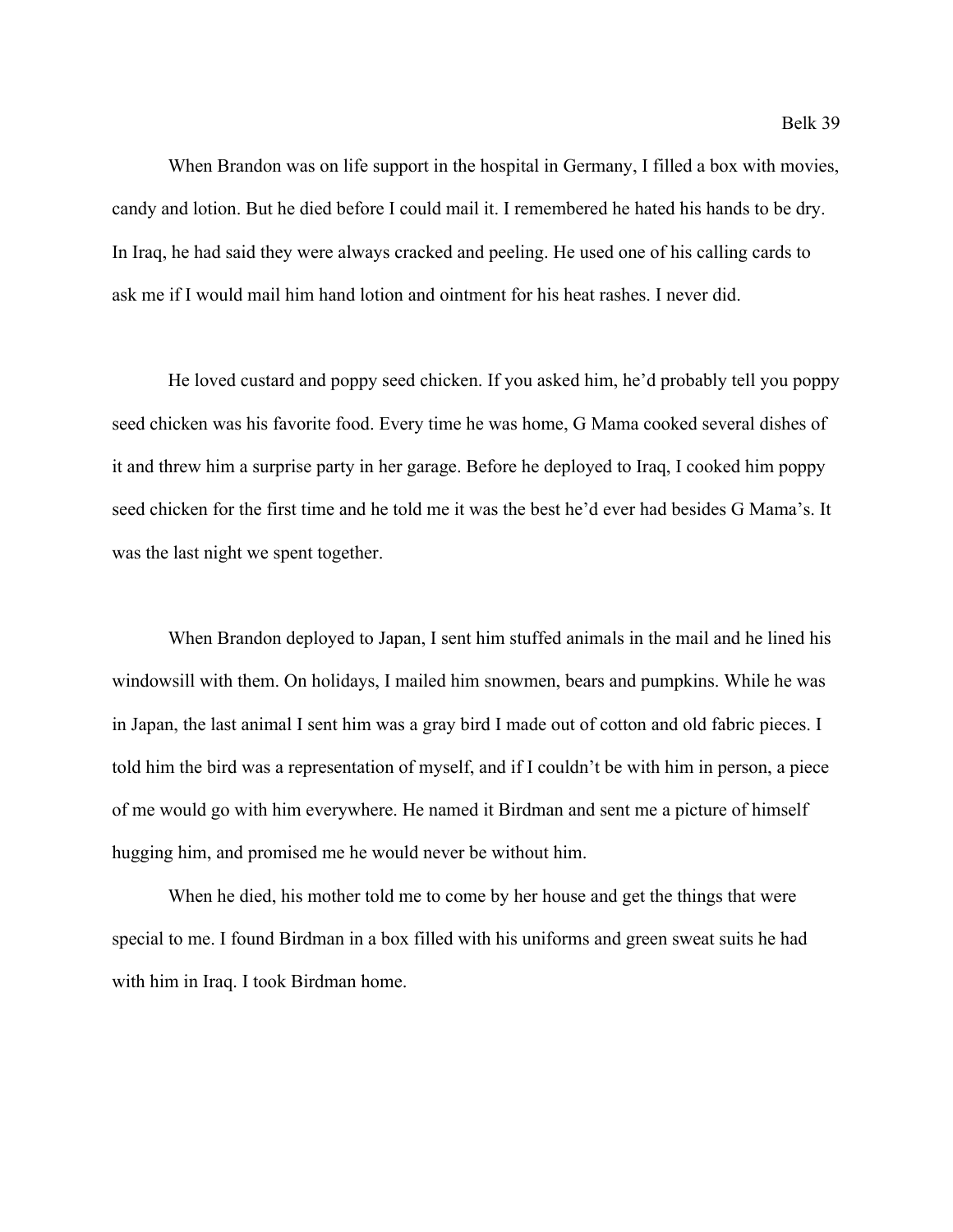When I heard Brandon had been taken off life support and died, I crawled into G Mama's room and hid in a corner crying. The lights were off, and I remember staring at shadows on the walls. G Mama was in another room beating her fists against the walls and screaming, "My boy! My boy! My boy! My boy!"

She had always said Brandon was her boy. "He might not be my son, but he's my boy."

I could Brandon's grandfather trying to calm her and pull her close to him. But his deep voice was shaking and he was crying too.

Daddy must have driven as fast as he could to get to me. He had been a half hour away from Brandon's house when we got the phone call, and was there in seconds, picking me up from the floor like a baby and carrying me to the couch. He sat holding me tightly, staring straight ahead, and even then I remember thinking it was the first time I'd seen him cry.

Before we left the house, I climbed out of Daddy's arms and ran upstairs to Brandon's room. The night before he left for Iraq, we had stayed awake most of the night talking and had fallen asleep watching Cold Mountain. In the movie, one of the main characters, a soldier, is killed. That night, Brandon promised me he would come back. I turned on his TV and ejected the movie. Daddy was at the bottom of the stairs when I came down crying, and he picked me up again and carried me to his truck.

For over a year after Brandon's death, I wore his clothes around the house. Mama sat up with me at night, danced around to make me laugh, anything to make me laugh. She sat up with me and watched "Cinderella Man," and told me she was sorry, and wished she could take all of the things she said of him back. She gave me a gift that night. It was the most colorful skirt I'd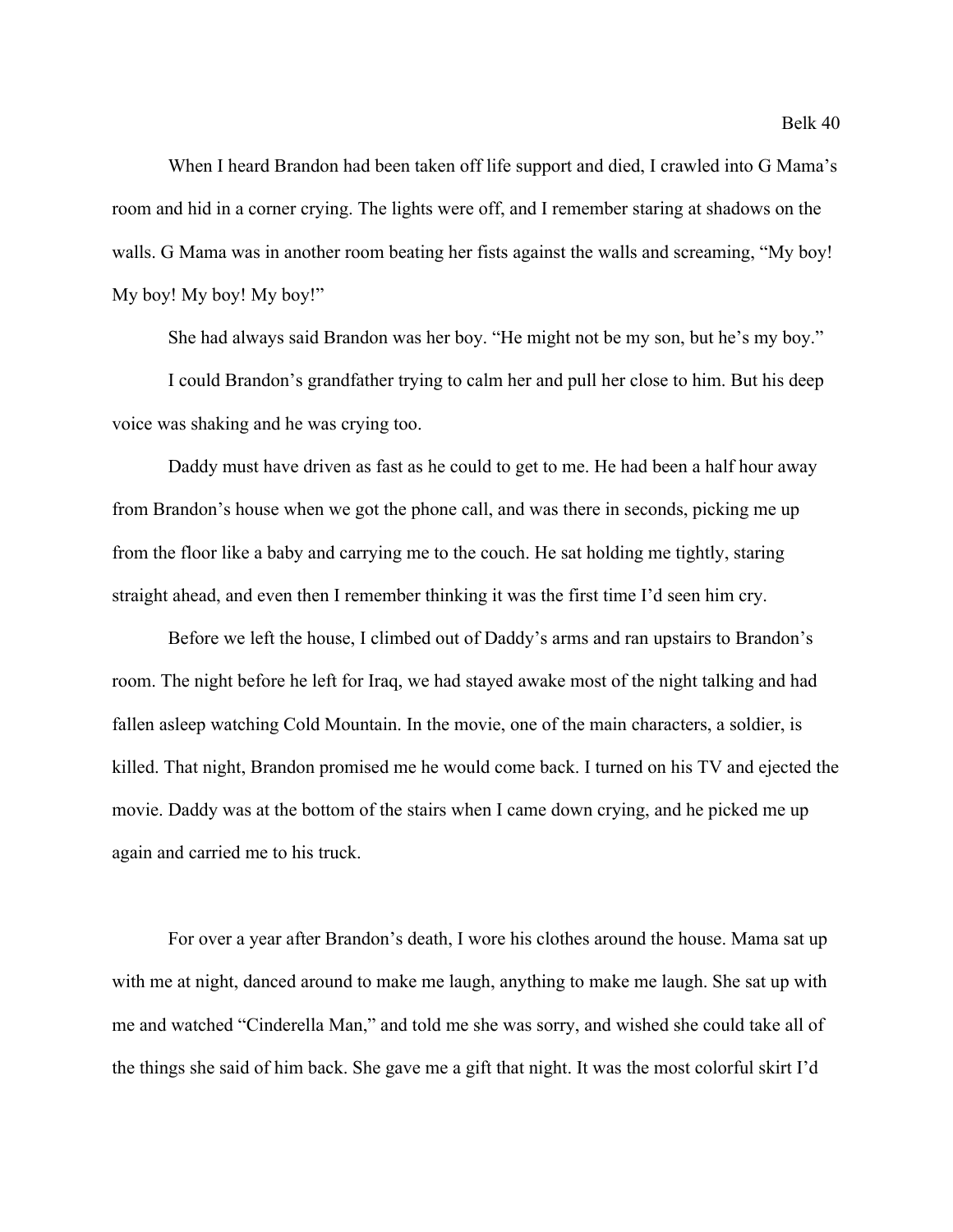ever seen, and she cried as I unwrapped it, and told me it would be perfect when we cruise to the Bahamas during the summer. Under the skirt was a beautiful photo of palm trees. Mama loved using photos as gifts if she couldn't wrap it up with a bow. That night she also told me if she could bring Brandon back she would, and asked if I was haunted by his funeral. She said she only wanted me to think of the good times, and we sat up looking at old photos I had never shown her before.

Brandon is a long list of memories. Sometimes, I forget things about him, and I have to read what I've written. But other times, thinking of him is effortless, like the day we swam in the pond and walked along the bank. Water bled into our footprints and the mud pulled at the soles of our feet. Brandon stepped into the grass to help me out of the pond. He held my hands tight, and the ground held tight to me. I was suctioned.

\*\*\*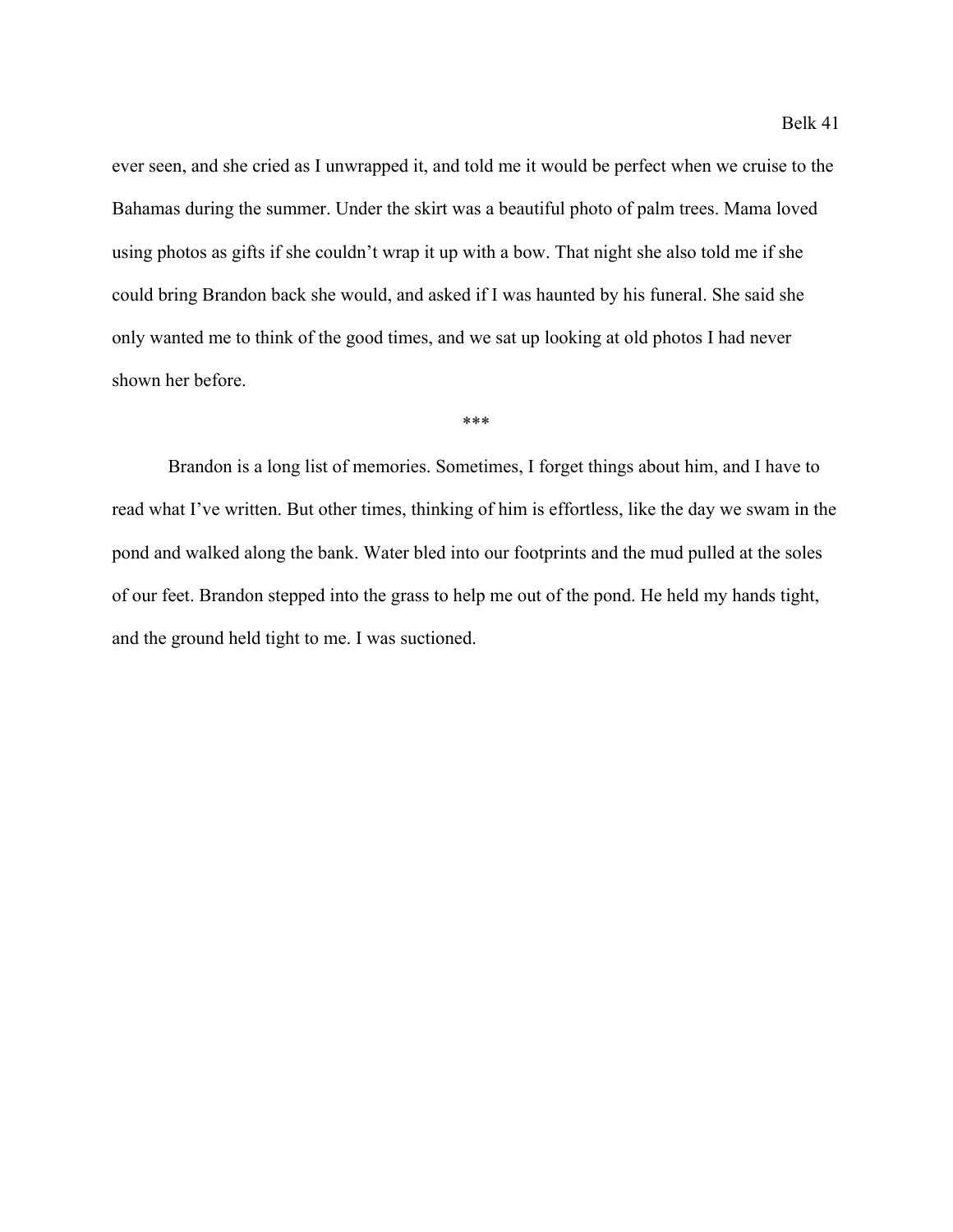Belk 42

Falling Apart: Two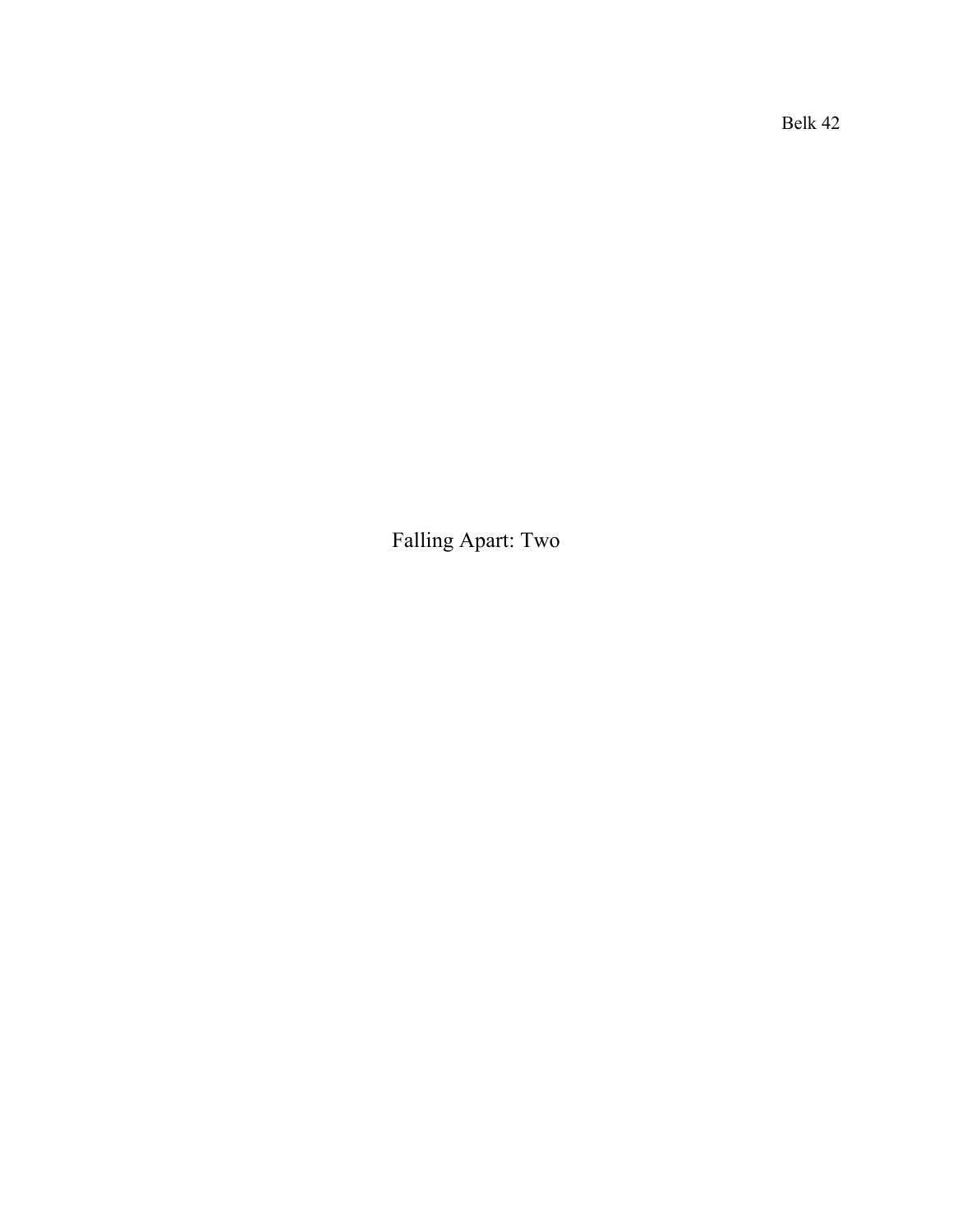### Hiding Paper Tigers

I was scared. I bobbed in the water like a cork, like a dead man floating with his head down and arms out. My muscles clenched, but I concentrated on how long I could watch the sea turtles swim away from me until they disappeared. Brandon grabbed the straps on my life jacket and we drifted with the water. I held his hands. They were the only things that felt safe and real. Everything else floated.

I could hear Brandon laughing above the water, and I didn't feel him let go of me but when I pulled my head up he was gone. I ripped the snorkel from my head and splashed around in circles yelling his name. The boat felt just out of my reach, and I hung in my life jacket and cried. I kicked my feet and pushed myself towards the boat, and as I kicked, there was a jerk on my leg that pulled me from my life jacket.

"Brandon!" I yelled. "I thought you were a shark!"

He laughed.

He told me to relax and watch the turtles until the boat came back for us, but instead I watched my feet dangle over the dark water, and it wasn't long until we started swimming for the boat.

"It's a good thing I didn't make paper sharks," he said.

He and I were vacationing with my parents in Barbados. Earlier that morning, he had made paper turtles and put them in the sink to surprise me about the adventures he had planned, but they all disintegrated in the water before I could see them.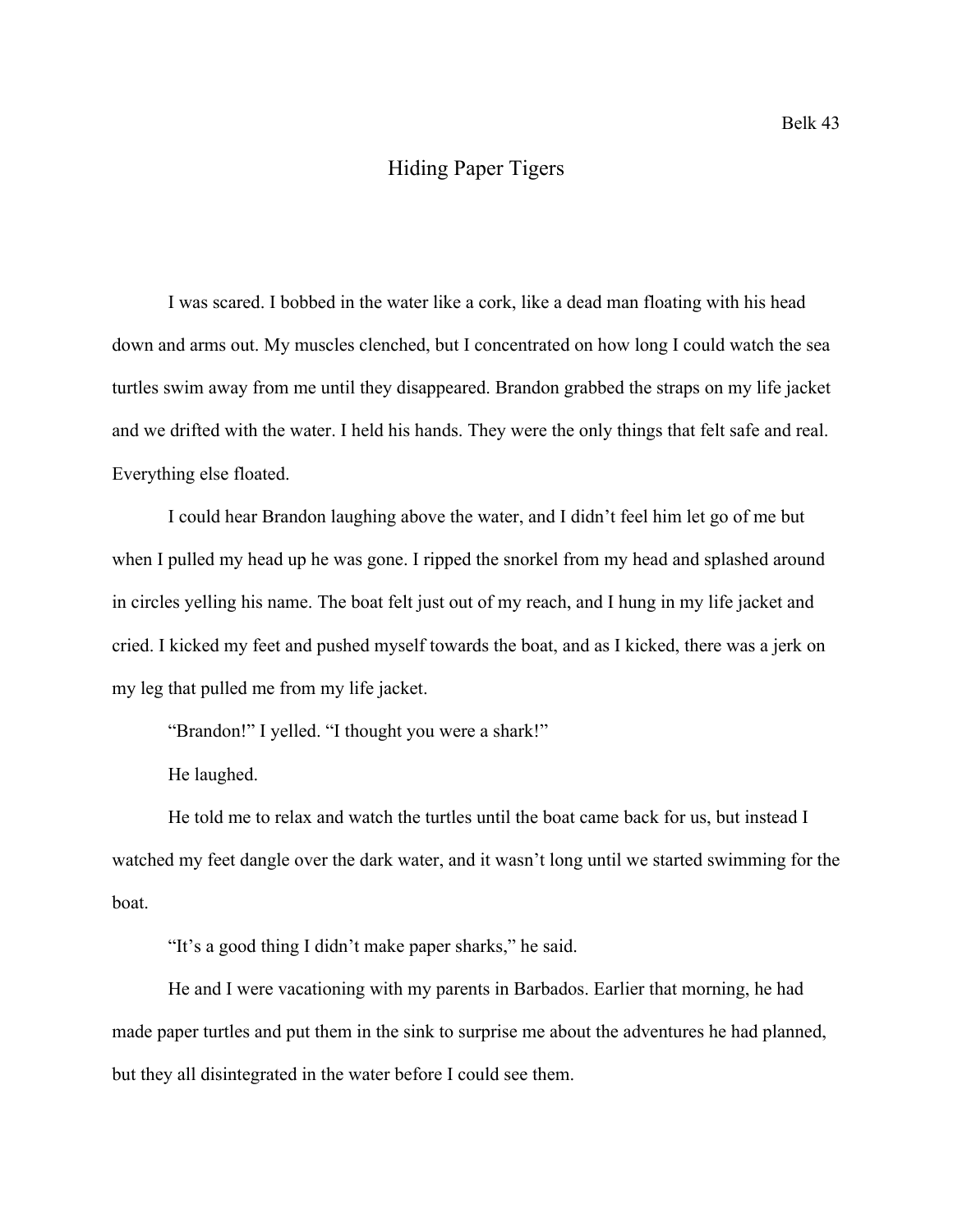There was an origami museum at the Narita International Airport near Tokyo, and while waiting on a delayed flight to Okinawa, Japan, Brandon had toured it, loved it and had been trying to make paper art ever since.

Brandon liked Okinawa. After a year of deployment, he was offered a position to guard and drive one of the Marine colonels on base. If he took the position, he would live in Japan until the end of his four-year military commitment. He said it would be very difficult for him to take military leave and come home, but he wouldn't be sent to Iraq. If he didn't take the position, he would come back to the States and more than likely deploy.

He chose to come home, and less than a month later was told he would deploy to Iraq. I felt I cheated him.

In a 1998 interview Osama bin Laden said one thing I will never forget: "The American soldier was a paper tiger and after a few blows ran in defeat."

Brandon was not a coward. Before he left for Fallujah, he told me he was safe and prepared. He referred to himself as Rambo and threw on his bulky bulletproof vest, lifted a chair above his head and roared like an animal. He cracked jokes. He pinched me, poked me and twirled me in the air, and as soon as I had had enough, he snapped his finger in my face, pointed at me and said, "Don't worry, you will see this again."

I believed him. I didn't know much about the Iraq war. I didn't know much about Osama bin Laden, al-Qaeda, the hostages and beheadings.

Before Brandon deployed in 2005, he didn't know either, but when he got there, he said it was freezing at night, and gritty and hot during the day with an endless dusty horizon. Local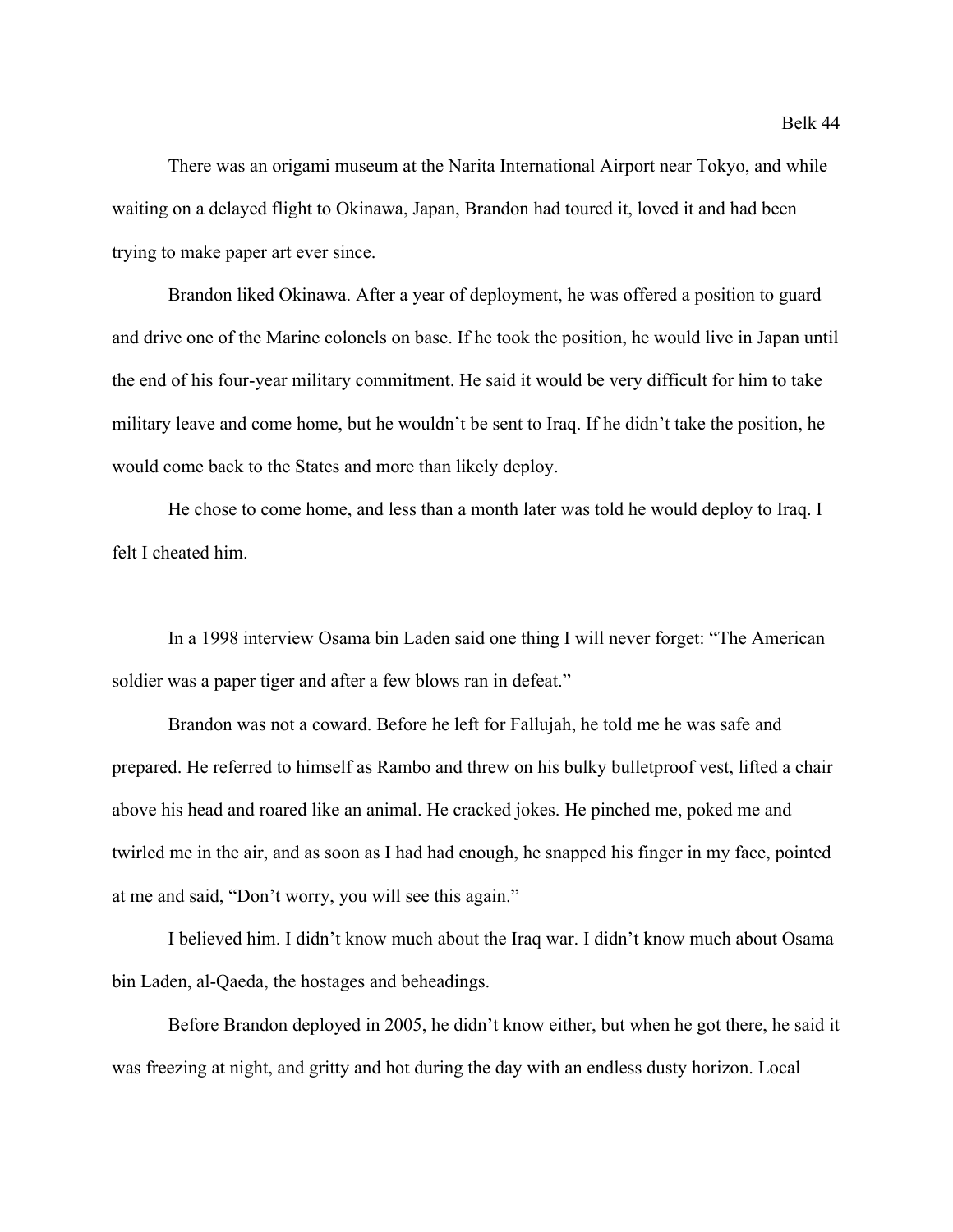Fallujahians lived in stone and brick houses and along the street were piles of crumbled brick and clay from IED (Improvised Explosive Device) explosions. He said when locals where injured or killed their dogs became strays and they wandered the streets and sniffed through the rubble.

One afternoon, Brandon called from the base and told me he had met two military rescue divers in the field. Brandon had been in his truck patrolling the area. He told me the divers dove into a pond to retrieve two American soldiers whose body parts had been blown far from the site of a suicide bomb explosion. Brandon said he didn't mean to look, but he saw the divers lift pieces of the men from the water.

This was the first time I'd heard a change in his voice. He had told me he heard these types of stories before joining the military and that's why he chose to fight, but seeing it up close sparked a different feeling than courage. Brandon had always believed that if you acted strong and looked strong, you could be strong. He was afraid.

"I've got to get some ice water in my veins and stiffen up," he said.

He always said that to me when he was scared. Brandon had never seen a dead body before. He was scared but he couldn't turn and run. He was there to help restore order and give food to the people, to help make Fallujah a better place.

Brandon had first showed interest in joining the military after the 9/11 attacks and enlisted in the Marines in 2002, a few months after we graduated from high school. He wanted to fight for something larger than himself. But, I'm not even sure he understood what he was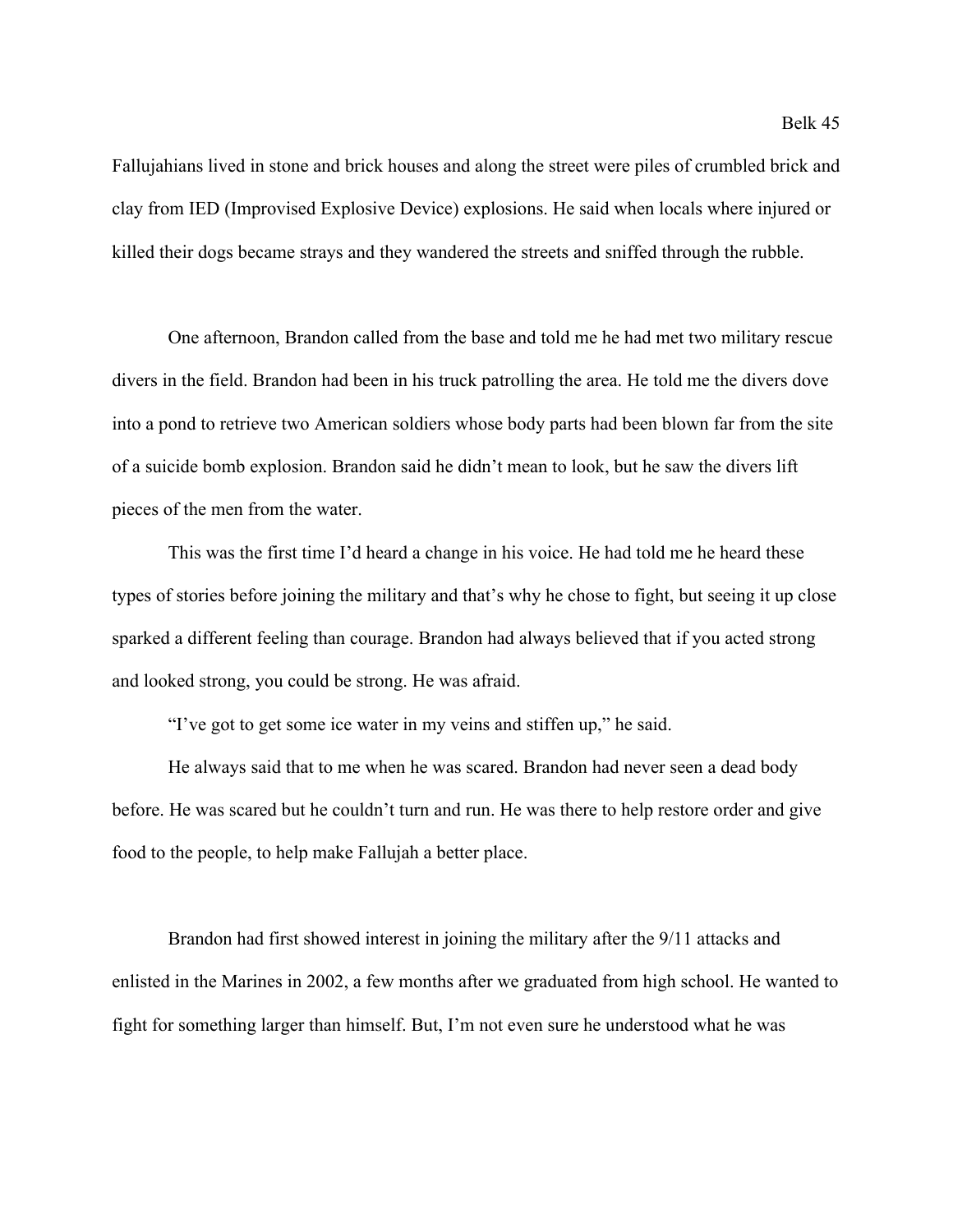fighting for. I heard him mention destroying militant Islamists, al-Qaeda and Osama bin Laden, but he never went much deeper than just mentioning it.

Bin Laden said it's hard for a person to understand him and al-Qaeda if the person does not understand Islam. He said Americans impose themselves on everyone and accuse children of being terrorists.

Brandon understood the children in Fallujah. I think he understood them more than he understood anyone else. He said the children were clapping with their parents when it came time to vote for the referendum free of insurgent violence and an aim of establishing democracy after years of repressive rule. It was the first free election in more than fifty years, and about 100,000 Iraqi citizens cast their votes.

To secure the polling sites, Brandon patrolled the streets with other soldiers. He said the children yelled happily and ran alongside the voters, who were holding up their hands to show the ink on their fingertips. People of all ages waved their red, white and black flags from doorways, balconies, and out car windows. Watching the children made him feel strong and powerful, like he had purpose being there.

Brandon sent many letters to my family about Fallujah and of how grateful he was to live in a free country, but he was most passionate about the children and always wrote about them.

"They think we're heroes," he wrote. "I keep candy in my pockets for them, and every day they run up to me like I'm giving them gold."

My mother wrote back to him. She wanted to know about the children and about Brandon. She slowly began to love him, and although she never came right out and told me, I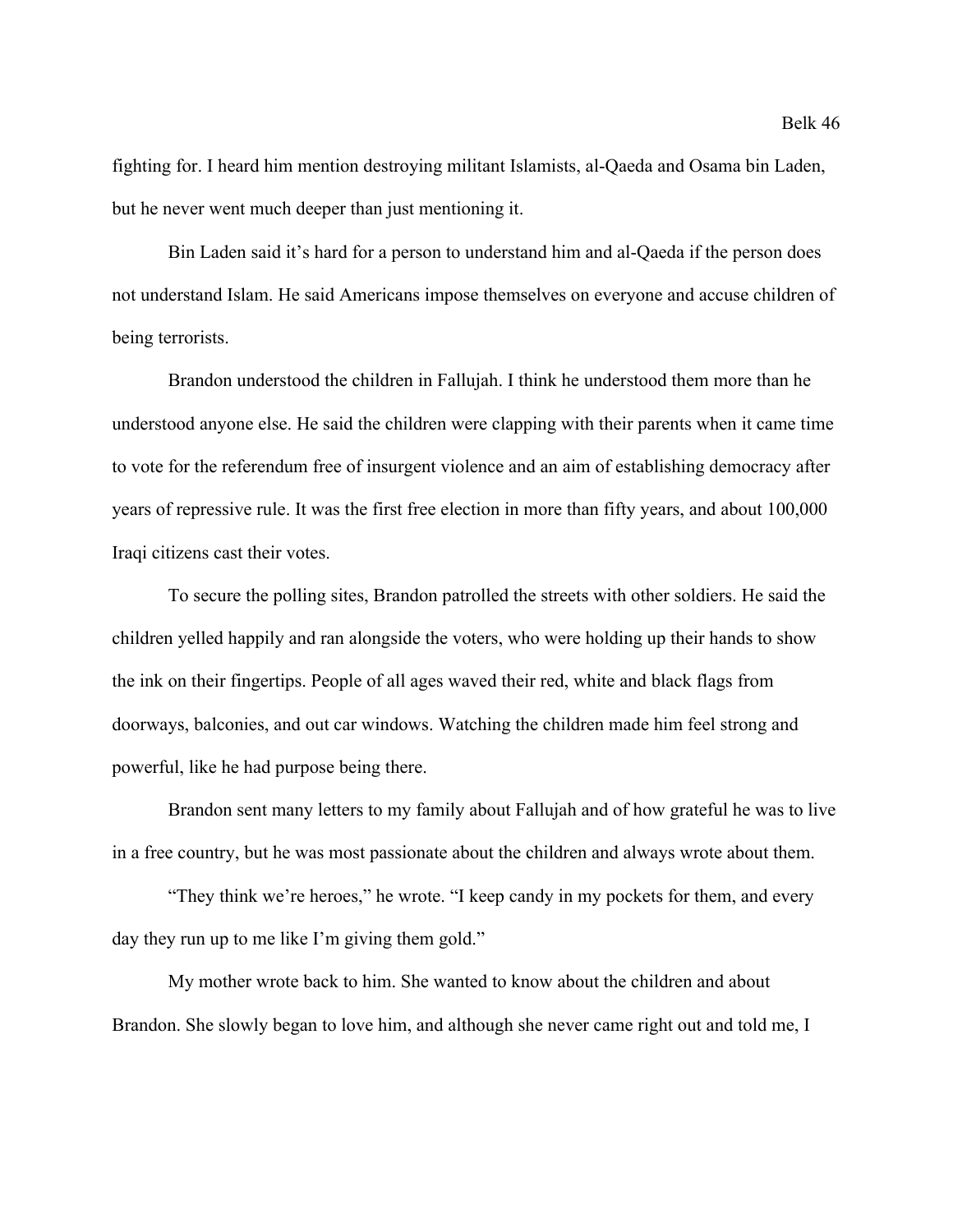knew she had some respect for him when she asked me if Brandon was afraid of bin Laden and other terrorists.

Bin Laden believed Americans were the world's biggest thieves and terrorists, and said the only way to fend off the attacks was by using "similar means."

After the World Trade Towers fell, he was the most-wanted fugitive on the FBI's list. They offered \$25 million for information leading directly to him. I never asked Brandon about it. He said by the time he got to Fallujah, the main focus was on Afghanistan and Pakistan. Bin Laden wasn't in Fallujah. He was an excuse for war in Iraq and there was no need for me to be afraid. It was Saddam Hussein in Iraq.

I never heard Brandon mention Saddam Hussein. His hanging in 2006 was believed to have ended the life of the most brutal tyrants in recent history. And Brandon never said anything about him. I wonder if he wasn't aware of Hussein's determination to restore power in Iraq. I wonder if he wasn't aware of Hussein's rule—bloody purges, political prisoners and raining poison gas on his own citizens.

But in Fallujah, there is still fighting and bloodshed behind the walls built by the U.S. soldiers. Like Brandon, many soldiers who enlist in the military are young and want to make a better life for themselves or their families. They are unaware of the details of war.

In 2004, U.S. soldiers fought the most intense combat in Fallujah, and between battles, they built concrete walls around the city to keep suspected insurgents from leaving. When many citizens of Fallujah were asked if they respected U.S. soldiers in their city, many said there had been too much bloodshed to ever trust the Americans. I didn't trust that Brandon was safe living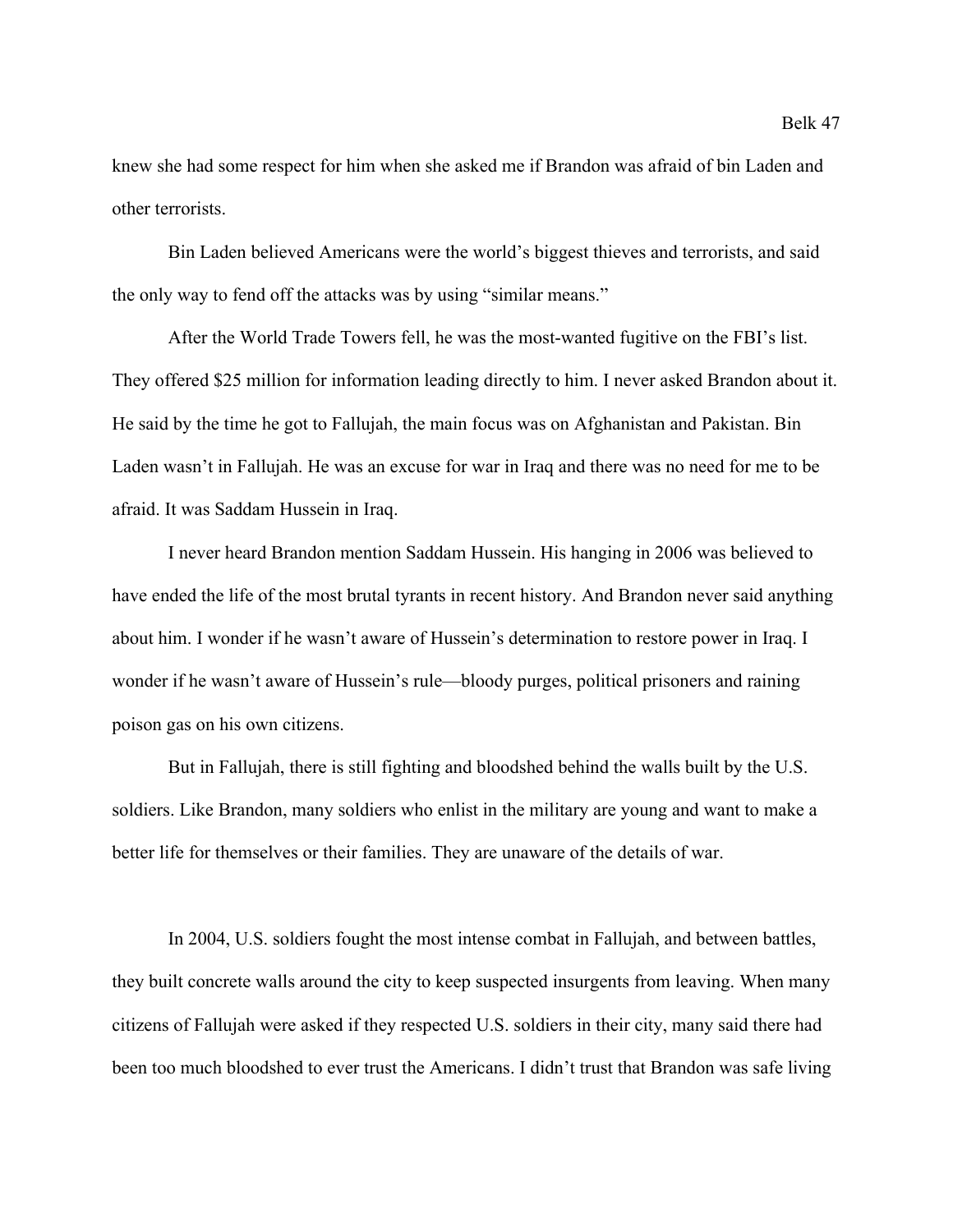behind those walls. There were days I didn't talk to him, and I watched the news for hours hoping to see him.

He said they were always going on "secret missions." He liked calling everything that, so half of the time I didn't know how risky the mission might be. He called me early one morning and made me memorize what he was telling me so I could repeat it word for word to his mother.

"Brandon, I can't do it," I said.

He laughed. "Tell my mama I love her, and that I'm going on a top-secret mission, destination unknown. I was born to be a winner and I'm gonna win."

He almost sang his words, so I sang them back to him.

That afternoon, he would travel on what the Marines call "the most dangerous road in the world" from all of the suicide car bombs that had destroyed travelers between Fallujah and Baghdad. Months before, soldiers had patrolled the road and seen a man sitting on a motorcycle in the median. When the Marines approached him, he tried hiding behind palm leaves. They checked his sidecar and found a shovel, sharp metal pieces, several canisters, an empty sandbag, an empty beer can and a slice of a metallic mine.

Brandon didn't tell me his convoy would be traveling that road on the top-secret mission: transporting ballots and American journalists from Fallujah to the secret destination. The trucks were carrying antennas so the journalists could broadcast updates on the elections.

I never talked to Brandon again.

A terrorist strapped a bomb to his chest, disguised himself as a civilian taxi driver, and attacked the convoy. The bomber stopped the cab on the side of the road and then slowly drove toward the middle of the convoy. Brandon's truck was in the middle. He leaped from the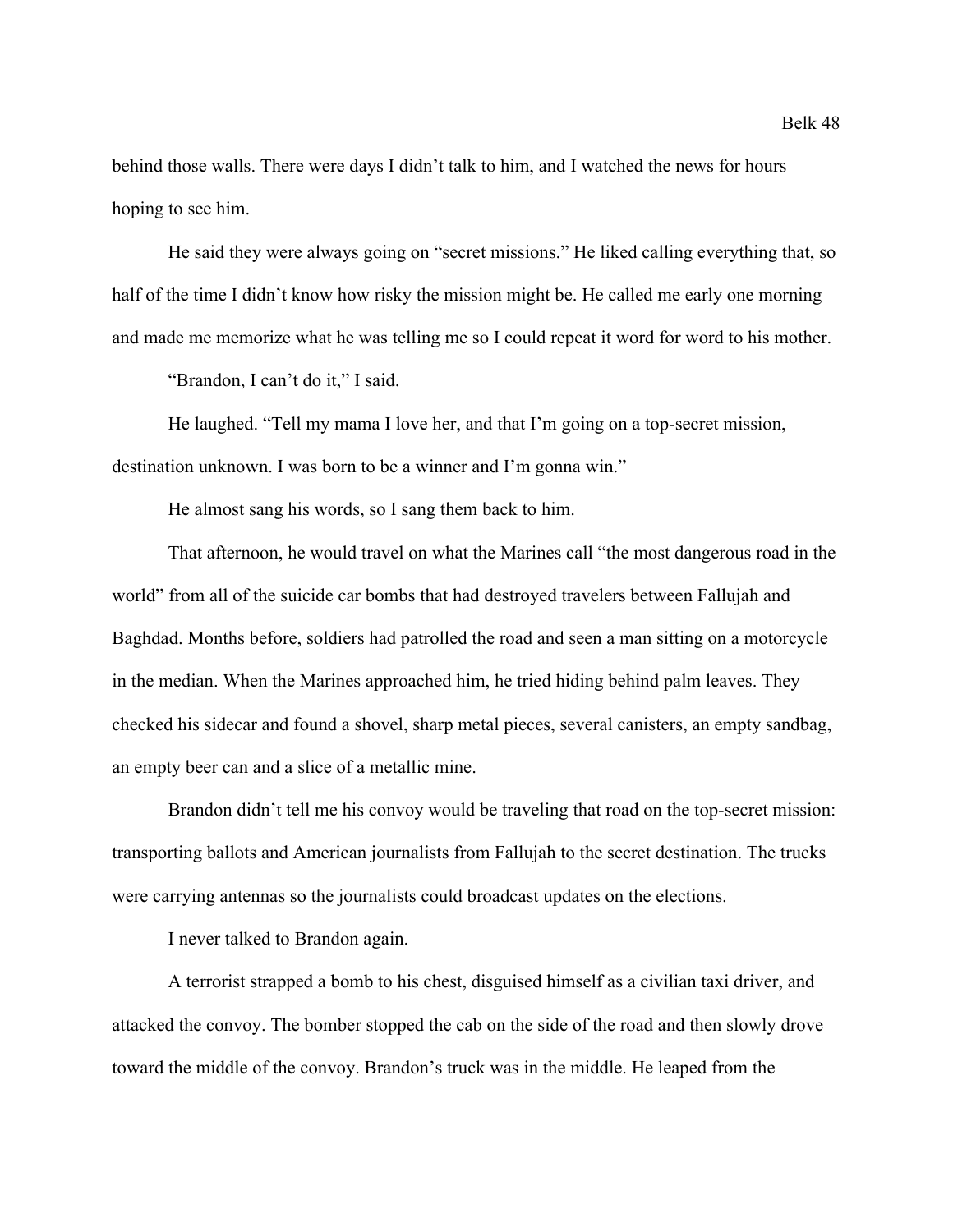passenger's seat and out of the top hatch with his rifle. The soldier driving Brandon's truck told me Brandon yelled for the cab driver to stop, and when the driver didn't, he fired as many shots as he could at the tires.

From the details I've gathered, I imagine that day and Brandon in it. It was a hot, dusty afternoon. Black smoke from the taxicab and brown dust clouds mixed into a thick haze that rose high, spreading out in all directions—the convoy hovering somewhere between the ground and the sky, camouflaged soldiers jumping from trucks, boots hitting the earth and metal clanking against guns and ammunition.

Brandon's truck carried no protective gunner shield or armor kit on the top, and tiny pieces of shrapnel from the car bomb spread across his face. . . . He dropped his rifle and collapsed face-forward over the edge of the 12-foot truck, breaking his jaw, three ribs and his left arm. . . . He tried getting up. . . . He fell forward into the dirt. . . .

Two soldiers dragged him out of the way of gunshots and leaned him against the tire of a seven-ton truck. In front of him, the soldiers fired at the attackers hiding behind palm trees waiting for the troops to pass by, and the journalists riding with the ballots climbed out of the back of trucks and ran toward the front of the convoy. . . . One journalist riding with Brandon bent down and held his hand as he tried to talk. . . . Brandon's left arm hung awkwardly from his shoulder, and he pointed with the other. . . . slurring for someone to save his driver from the fire. . . . The sun was hot on his face and dust and debris blew over his body. . . . He blurred in and out of consciousness. . . .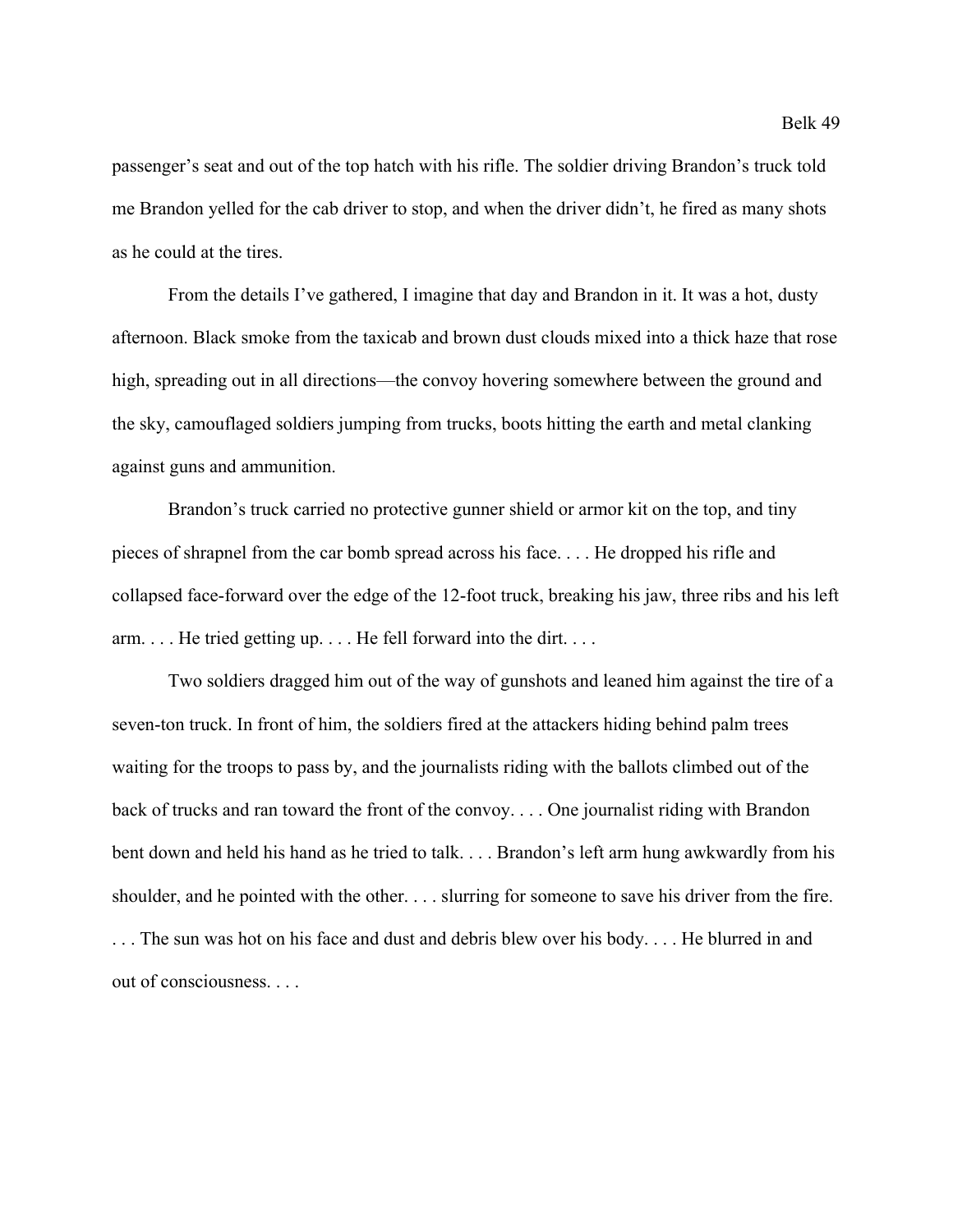Helicopter medics lifted Brandon onto a stretcher and flew him to the Baghdad ER. When the doctors cut his uniform from his body, calling cards spilled from his pockets and onto the floor.

For one full day in Baghdad, Brandon's vital organs were stable and he was alert, breathing and responding. But the doctors felt he needed more than two weeks to recover. When he was stable enough to fly, they airlifted him to Landstuhl, Germany on a C-17 cargo jet crammed with oxygen tanks, blood packs, ventilators, heart-rate monitors, chest and intubation tubes, pressure infusers, splints, defibrillation paddles and drugs. The jet held up to 36 patients per flight. Two patients were considered critical-care patients and needed medical care on the plane.

In Landstuhl, doctors had the latest technology: pills that read soldiers' vital signs, computer chips that pinpointed wounds, and operating room laser technology. They saved soldiers whose bodies were torn, burned and twisted, and I'd heard survival stories of men and women whose Humvees were gutted by grenade attacks, whose bodies, with huge, spurting blast wounds, lay ghost-white in spreading pools of blood. They survived. There was hope.

With the slightest change in Brandon's location or condition, a nurse from Germany would call his mother and she would call me. The nurse said after a few days at Landstuhl, he wouldn't return to active duty, but he would be flying back to the States to heal. I thought he'd be home for Christmas with a few broken bones. But, during the five-hour flight to Landstuhl, he struggled to breathe on his own. A medic put him on life support.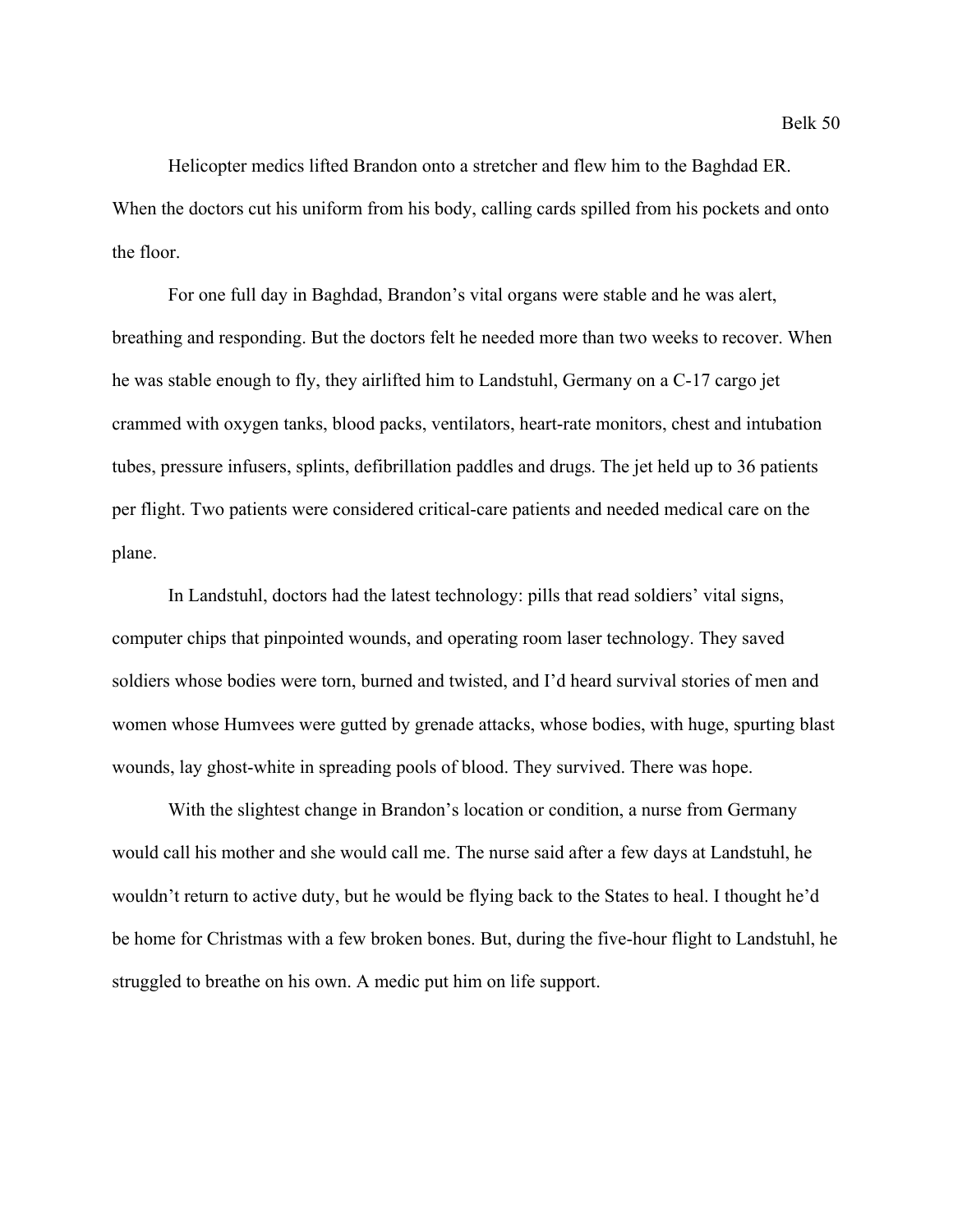I wonder if Brandon thought he might die on that plane, and if he thought it was worth it. I wonder if in those moments when he went in and out of reality, he felt like he was floating between heaven and earth, and if he could touch both at the same time.

I believed the doctors would save him and send him back to me recovering and breathing on his own. Bin Laden said there was no need to try and save the injured and return them to active duty, because American troops and civilians would be sent home in wooden boxes and coffins.

On December 14, two days after the attack, Brandon died in Germany. In the shrapnel that spread across his helmet and safety goggles, there was a fragment the size of a pencil tip that tore through his left cheek just below the brim of his goggles and into his brain stem. It took three stitches to close him up.

An excruciatingly long six days later, I stood on the tarmac at the Memphis airport and watched Marines carry Brandon's body off the plane in a wooden box and put him in the back of a hearse. I couldn't help but think of the many times I drove to that airport giddy and excited to take him home, to kiss him, hug him, lay my head on his chest and feel his voice vibrate on my cheek when he told me stories of the places he'd been.

Instead of being inside waiting to spot him in the crowd, I stood outside in the cold dark next to his family shivering and hugging myself. For the hour-long drive home, we followed closely behind the hearse and I stared through the small, curtained window at the lid of his wooden box until my eyes stung and blurred from crying. I felt he had been ripped from me, murdered.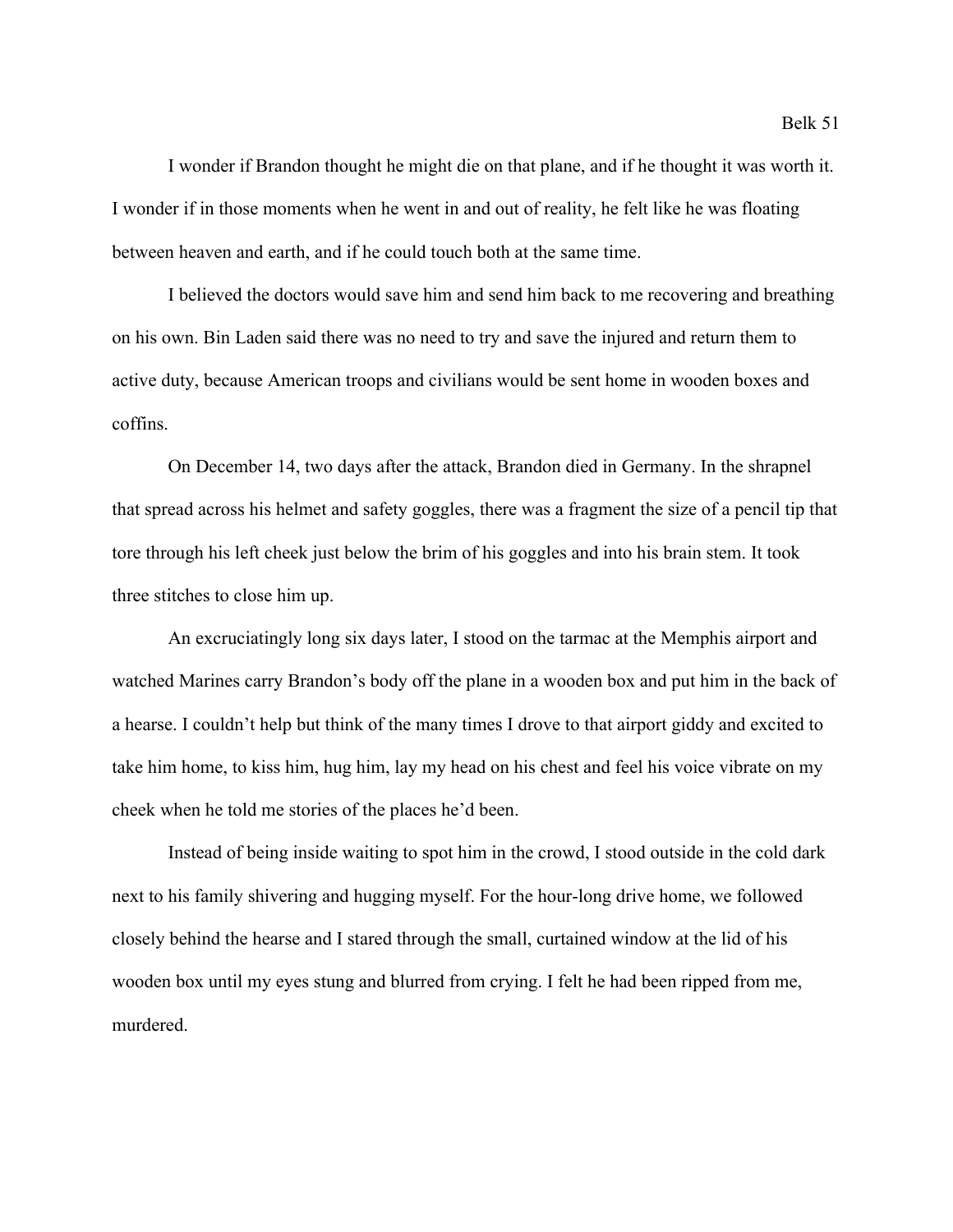I wonder if Brandon was scared to die. I wonder if he tried to avoid it. The explosion happened so fast and I hope he didn't understand it enough to be afraid. I had been afraid for him then, and was still afraid for the next two years after he died. I was scared to be without him, scared of not knowing what he was doing at any given moment. People around me smiled, shook their heads the way you would at a child and said, "Cameron, you know what Brandon is doing right now. He is in heaven singing songs and praising God." But, they didn't understand. I wanted to know small details. Was he lying down or standing up? Was he sitting? Was he thinking? Was he laughing? They would say it again. "You know what he is doing, Cameron." But I didn't, and nothing took that fear away from me.

Fear is universal. Pema Chodron said even the smallest insects feel it. We swim in the sea and put our finger near the soft, open bodies of anemones and they close up. Everything spontaneously closes up.

Even paper tigers. And paper turtles.

Before bin Laden was shot and killed by U.S. Navy Seals on May 1, he resisted capture. He was not successful, and although he was the alpha male of al Qaeda, he will be replaced with another and there will be fighting and bloodshed: soldiers, militant Islamists, members of al-Qaeda and innocent citizens living in the middle of war.

Following bin Laden's death, Americans buried his body at sea for two reasons—on one hand, to observe the Muslim practice of burying their dead within 24 hours; on the other, to deprive his followers of a shrine to rally around. They bathed his body, wrapped him in linen,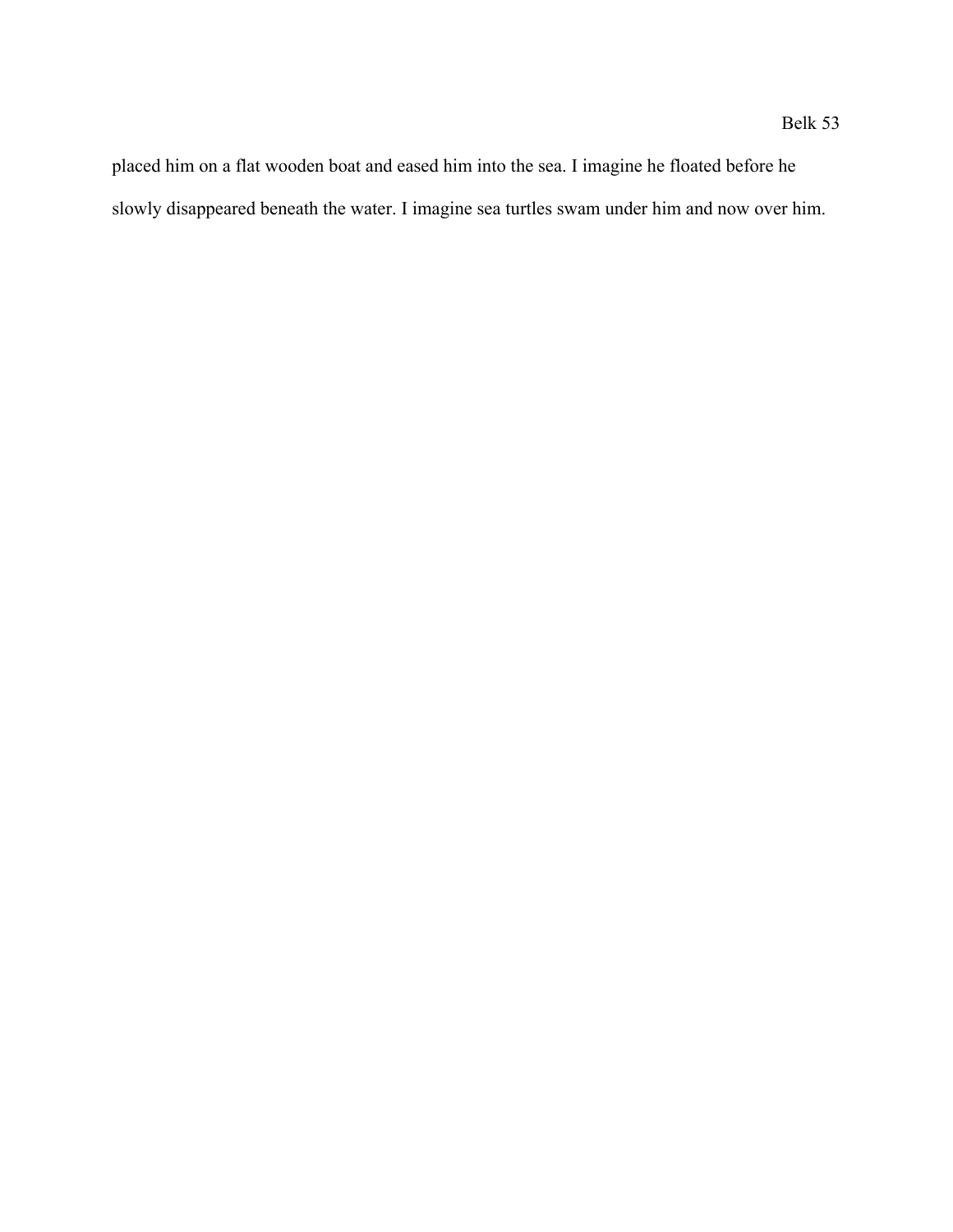Falling Apart: Three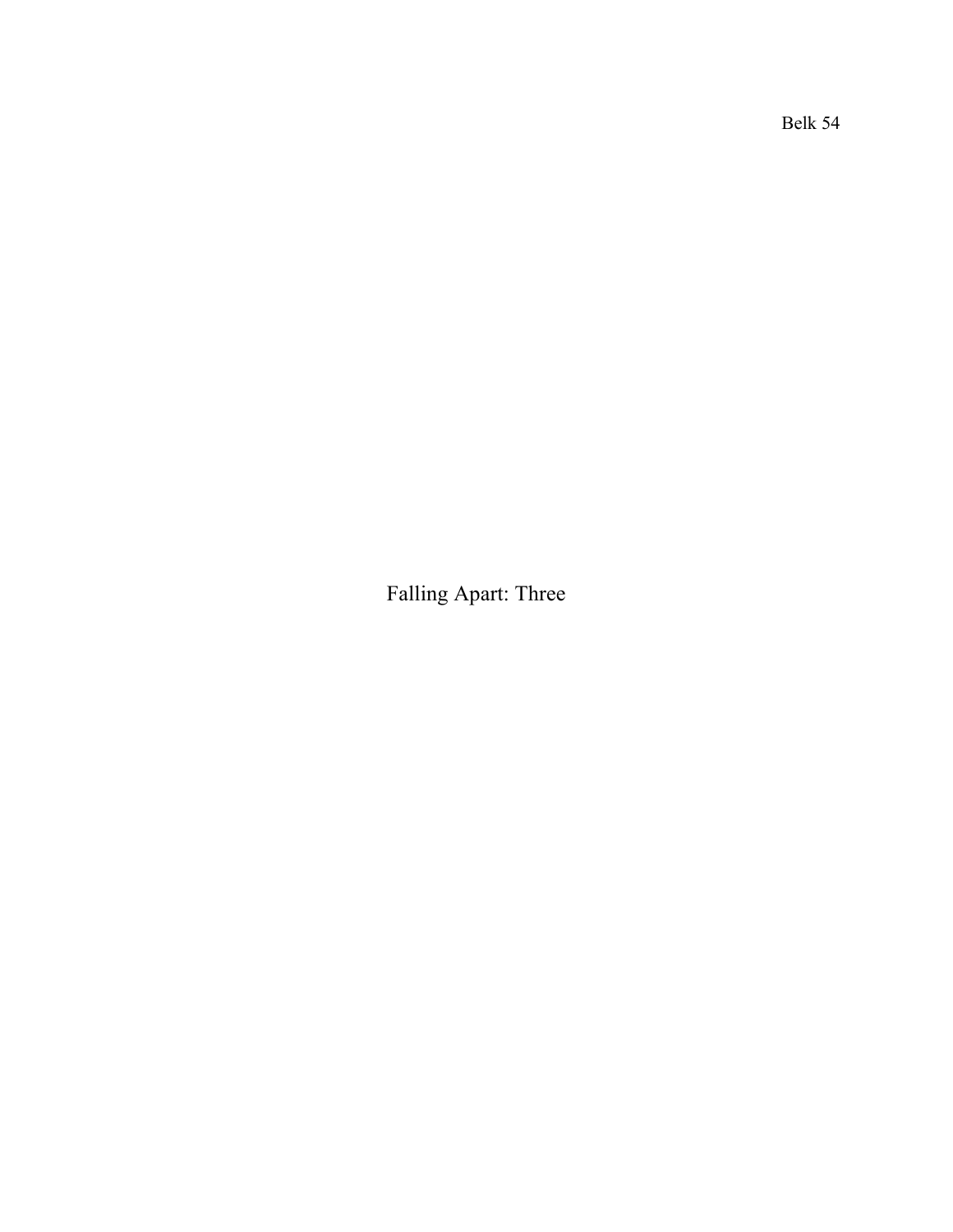### Waiting on Heaven

Mama told me to go into the back yard, get Daddy's axe, walk into the woods and chop down a tree and scream as loud as I could while I was doing it. She said I would get a lot of anger out that way. I never did. Instead, I slept, hoping to dream about Brandon.

I dreamt I took a boat out on the water at night, and the full moon stood out amongst the stars and I stared at it. Brandon paddled up next to me, and told me about heaven and how God let him write his name in the stars. He said he met his father and that they were a lot alike and he was happy. He didn't want to come back, but I wanted him to do anything he could to get back to me.

"Can you see and hear me up there?" I asked.

"Can you see and hear me?" he said.

"At times," I said.

"Well, it is the same with me," he said.

I asked him if he felt pain when he died. He said no with a smile, and I could tell he was lying to protect me.

"Promise me you love me and you'll never leave me," he said.

After he joined the military, he had started saying that to me before we hung up the phone. If we talked five times a day, he said it five times. At first, he said it out of insecurity, but it became a promise we made to each other. It was our goodbye.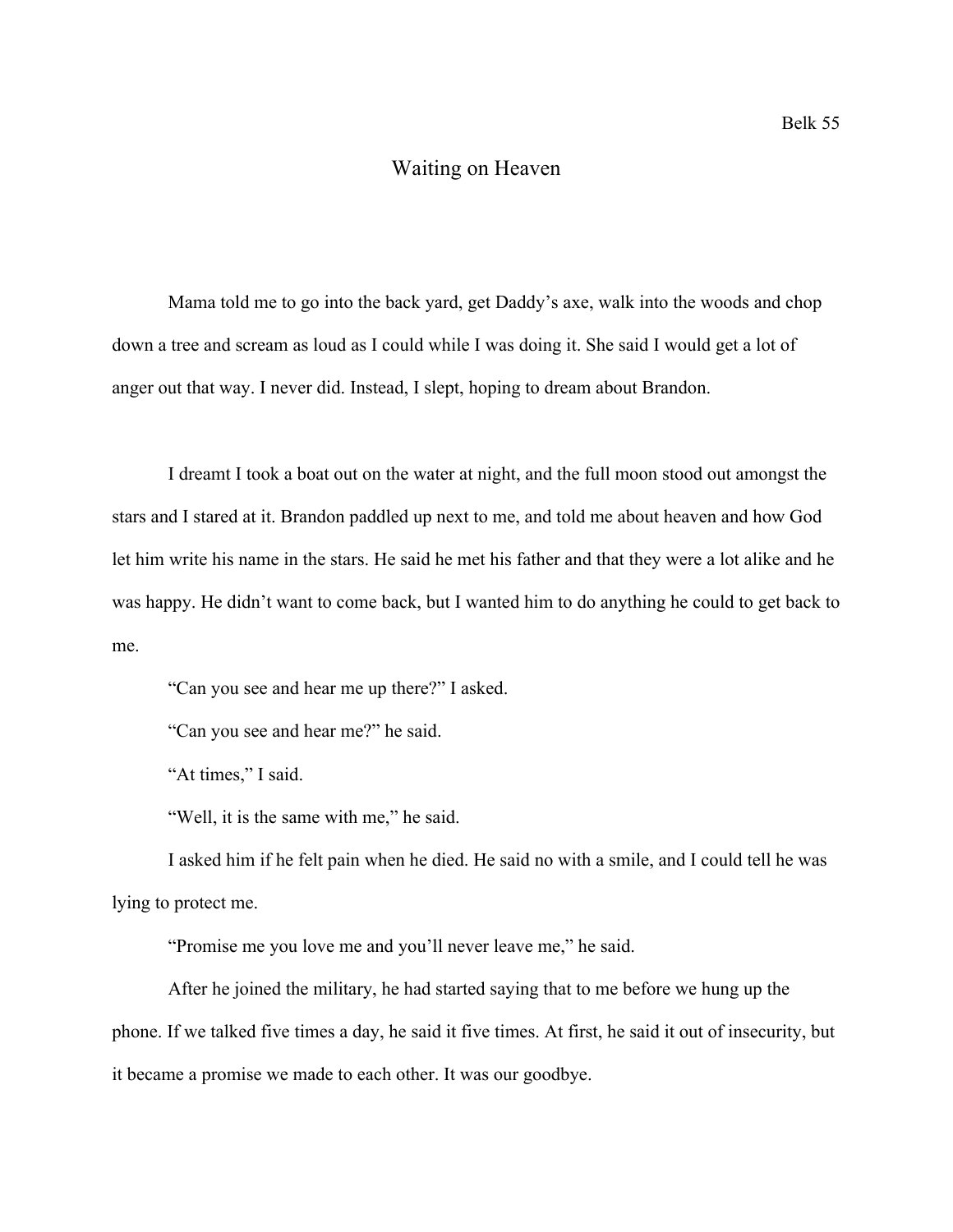In my dream, I said it back to him. "You know I love you, and I'll never leave you." I didn't want to wake up from the dream.

In "The Odyssey," Homer says fleeting dreams have two gates: one made of sawn ivory and the other of polished horn. The dreams that pass through the gate of ivory are deceptive. The ones that pass through the gate of polished horn come true when a living person sees them.

Days after his funeral, he told me he made a deal with God and was coming back for me. I believed him.

"I won't look like myself," he said, "but my soul will be the same."

"How will I recognize you?" I asked.

"When you ask me how much I love you, I'll say *completely*."

Whenever I slept, I was always aware of his death and it never bothered me. The tiny gap between being asleep and being awake is cloudy, and I often woke up and forgot he had died and wondered where he was and where he was going.

In ancient Greek mythology, bodiless ghosts drifted across gray fields in the realm of Hades, the final resting place for departed souls. Homer described Hades as a damp, dark and moldy place in the hollows of the earth. It was beyond the sun and the land of dreams, and all spirits, including the heroes, descended into Hades. The ghosts of the unburied were allowed to go above ground and visit the living in their dreams to demand a proper burial.

Brandon had a proper burial. He was buried on December 22. The town square was decorated with wreaths and Christmas lights. Every tree downtown was lit, but those were just town rituals. During the ceremony, there were no open pews. People stood in the aisles near the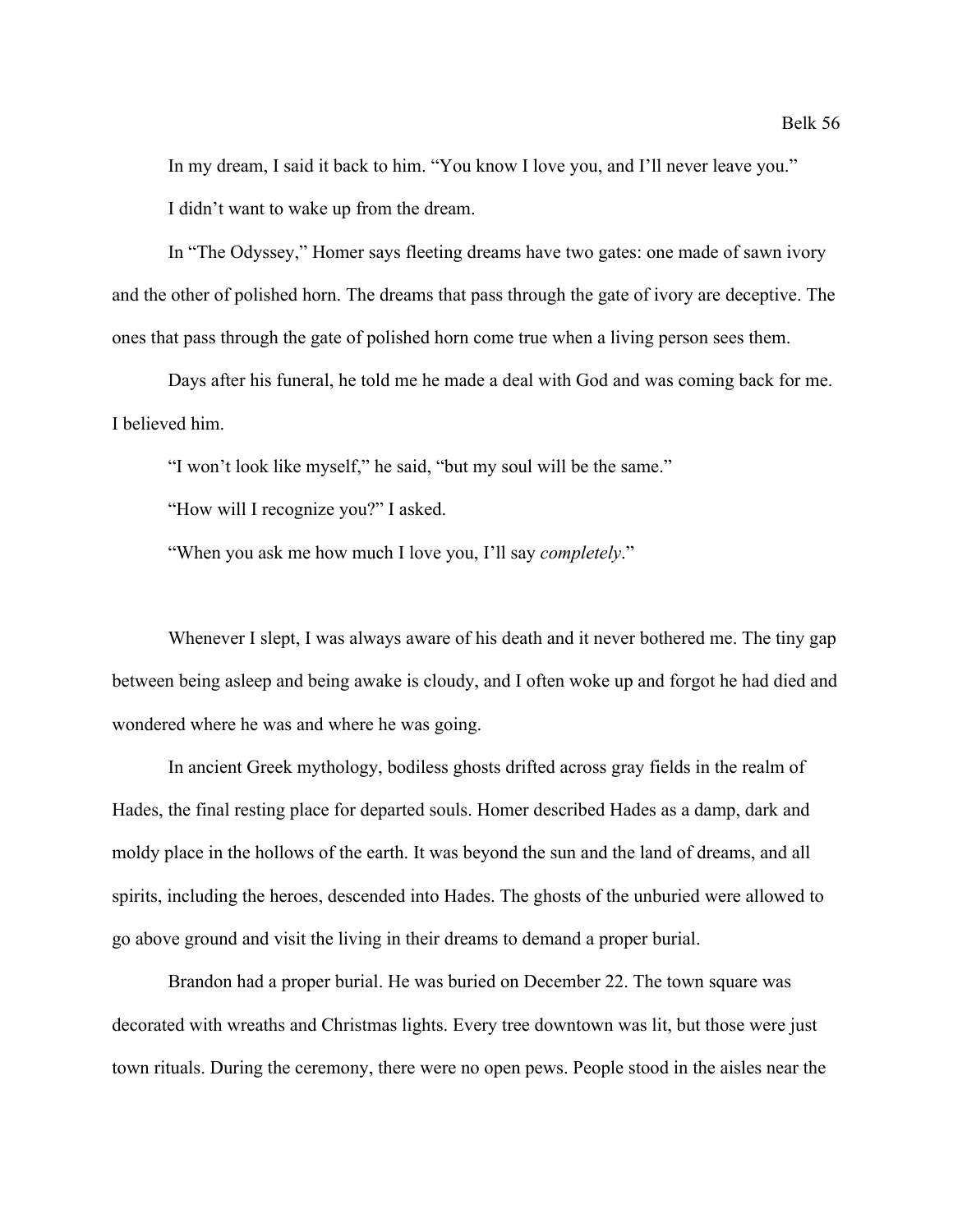back doors. It was about a 7-mile drive from the church to the cemetery, and civilians who were not at the ceremony lined the streets waving flags, saluting or standing with their hands over their hearts.

I remember looking out the window and seeing a small blond-haired boy, maybe four years old, saluting next to his father. Other children sat on shoulders and held up red and blue signs on white poster board that said: "We love you Brandon," "Gone but Not Forgotten," "American Hero."

Police cars had their lights on at intersections. All other vehicles pulled to the side, their occupants standing next to them, watching us pass by. It was like a parade or the Fourth of July, only still and quiet, except for the flags and the blue flashing lights at intersections.

At the cemetery, a white tent covered Brandon's coffin and the cushioned chairs. I sat. Rain hit the tent while people slowly gathered around.

Marine Honor Guards in their Dress Blues and white gloves stood on both sides of Brandon's coffin and held the flag over it. One stood at Brandon's head, saluting. Other guards stood to the side and gave the rifle salute and fired the guns. One played Taps from a trumpet. The guards standing over the coffin slowly folded the flag. With each fold, they smoothed their white-gloved hands over the creases, and then slid the flag away from the guard saluting. Fold, smooth, pull—fold, smooth, pull—it was mechanical. When the flag was folded, the Marine held it to his chest, passed it to the saluting guard who handed it to Brandon's mother. Another knelt down, saluted and handed her a Purple Heart.

At the end of the service, I stayed with Brandon's family and watched the Marines lower his coffin into the ground. Colin, Brandon's brother who was eleven at the time, sat next to me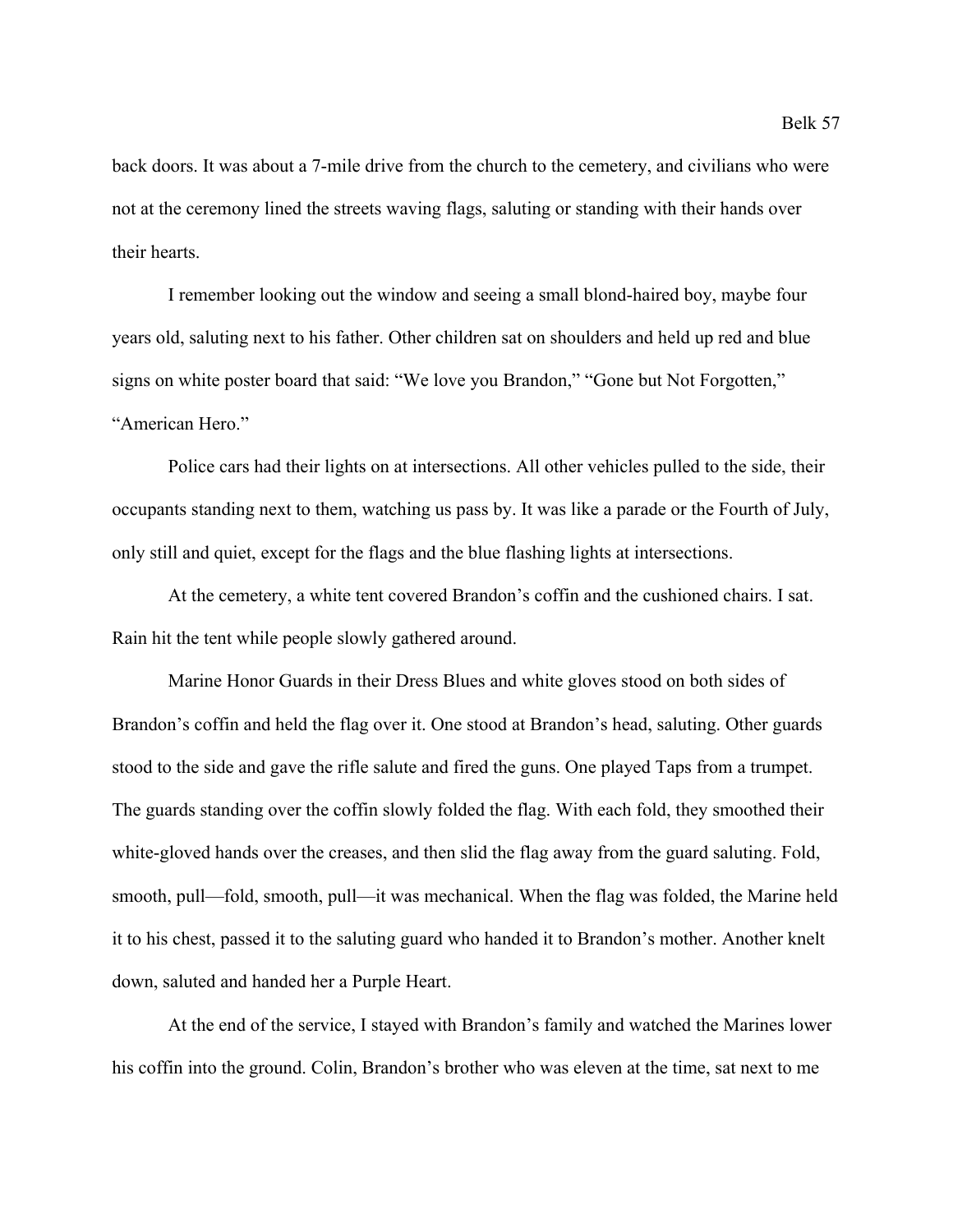and pulled a green fleece blanket across our laps. And without taking his eyes away from his brother, he reached beneath the blanket and grabbed my hand. As the coffin went down he squeezed and squeezed harder as it dipped beneath our feet. We walked away while the men shoveled dirt into the hole.

The next day, I put Birdman in a box and brought him to the cemetery. I sat at the edge of Brandon's feet and dug a small hole near his chest and pressed Birdman as far down as he would go. The thought of dirt trapping Brandon's body scared me. I promised him I would never be without him. Birdman was the closest I could get.

In Greek religion and myths, Thanatos was the god of death and the twin brother of Hypnos, the god of sleep. He lived at the end of the earth and appeared to the humans to carry them to Hades when the time allotted to them by the Fates had expired. Afterwards, they were left to wander back to earth to visit the living in their dreams.

Most of the time, my dreams closed on top of me like a steal door and it was hard to wake up. Other times, they barely covered me like a veil and I could rip right through them. Although my dreams felt real, they were never lucid. If they had been, maybe I could have asked him questions I wanted to ask instead of hoping he'd come right out and answer them for me. But in most dreams, I was chasing him or he was chasing me. There were rarely moments of stillness.

In one dream, some men found Brandon's bones in a box and decided they were going to clean them and re-bury him. They dumped his bones in a nearby swimming pool, and after the decay washed away, they would put him back together. At first, the thought terrified me,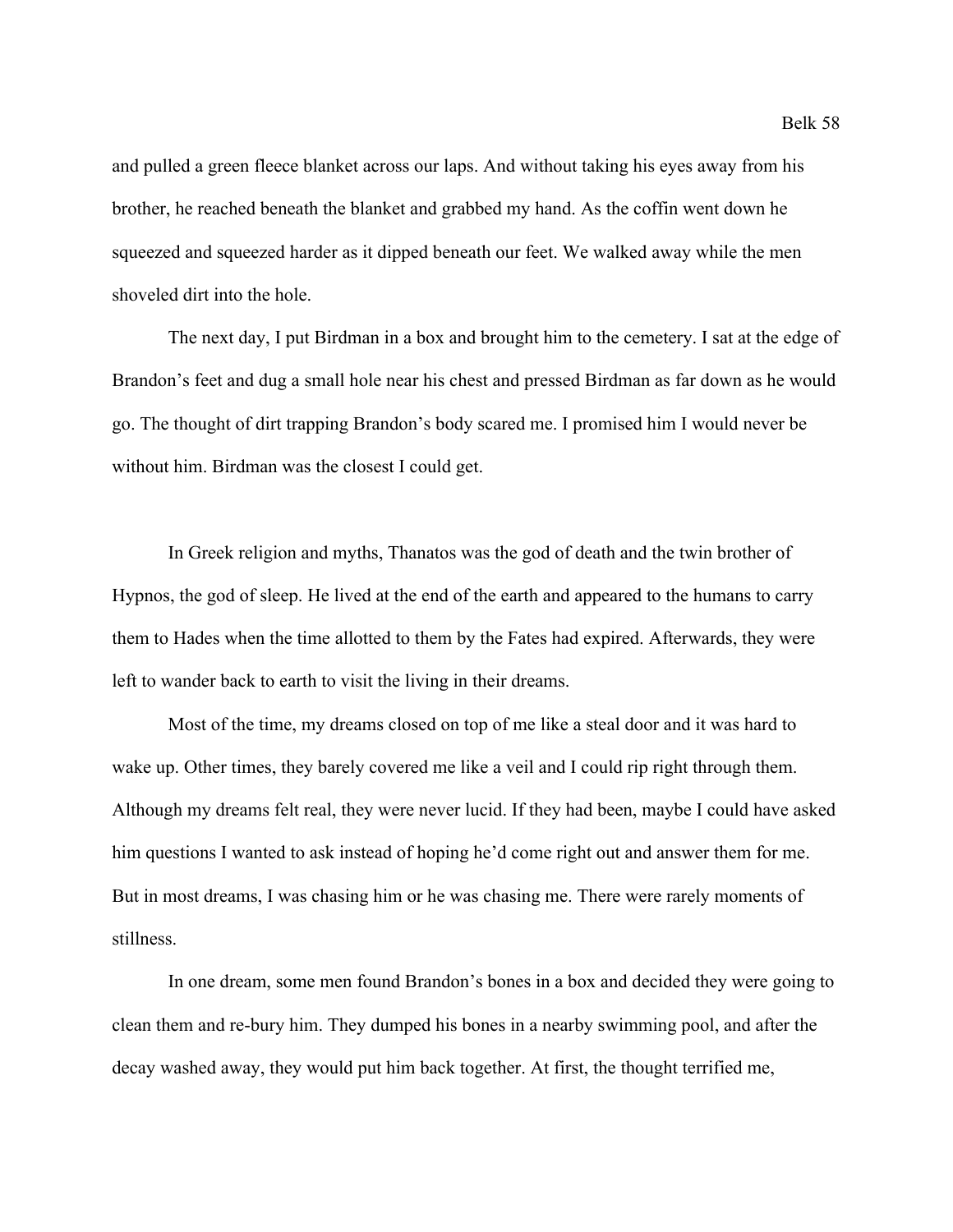dumping his bones in a pool of chlorinated water. I had known those bones when they were covered in living flesh, flesh I ran my fingers across and kissed all over.

I was standing at the edge of the pool when the men dumped him in. I didn't want to watch, so I turned my back to the water. A man from the group, whom I had never seen before, thought it would be funny to throw me in with the bones. As I saw him coming at me, I slipped and fell backwards into the pool. The back of my head hit the water, my mouth opened and I sank to the bottom. The pool was full of decay and I came up out of the water spitting and gasping in horror. I panicked to get out as quickly as I could.

"Cameron," Brandon said, and I turned to see him smiling and slowly wading through the pool towards me. I could see the white of his bones.

I climbed out before he could get to me and started running into the woods. I remember losing my breath and scraping my bare arms against branches.

Soon, I came upon a log cabin, went in and locked the door behind me. I tried squeezing my body beneath a twin-sized bed, but it was too low to the ground, so I climbed on top and hid beneath a fleece blanket.

Brandon knocked. "I would sell every bone in my body to be with you," he said. I covered my eyes with my hands and listened to his voice. "You are the only reason I want to be alive."

I cried and shook with fear and hoped he couldn't get in but he was already in, and I heard his feet on the wood floor coming towards me. He pulled down the blanket. My palms still cupped my eyes, and I slowly spread my fingers so I could see him, but barely.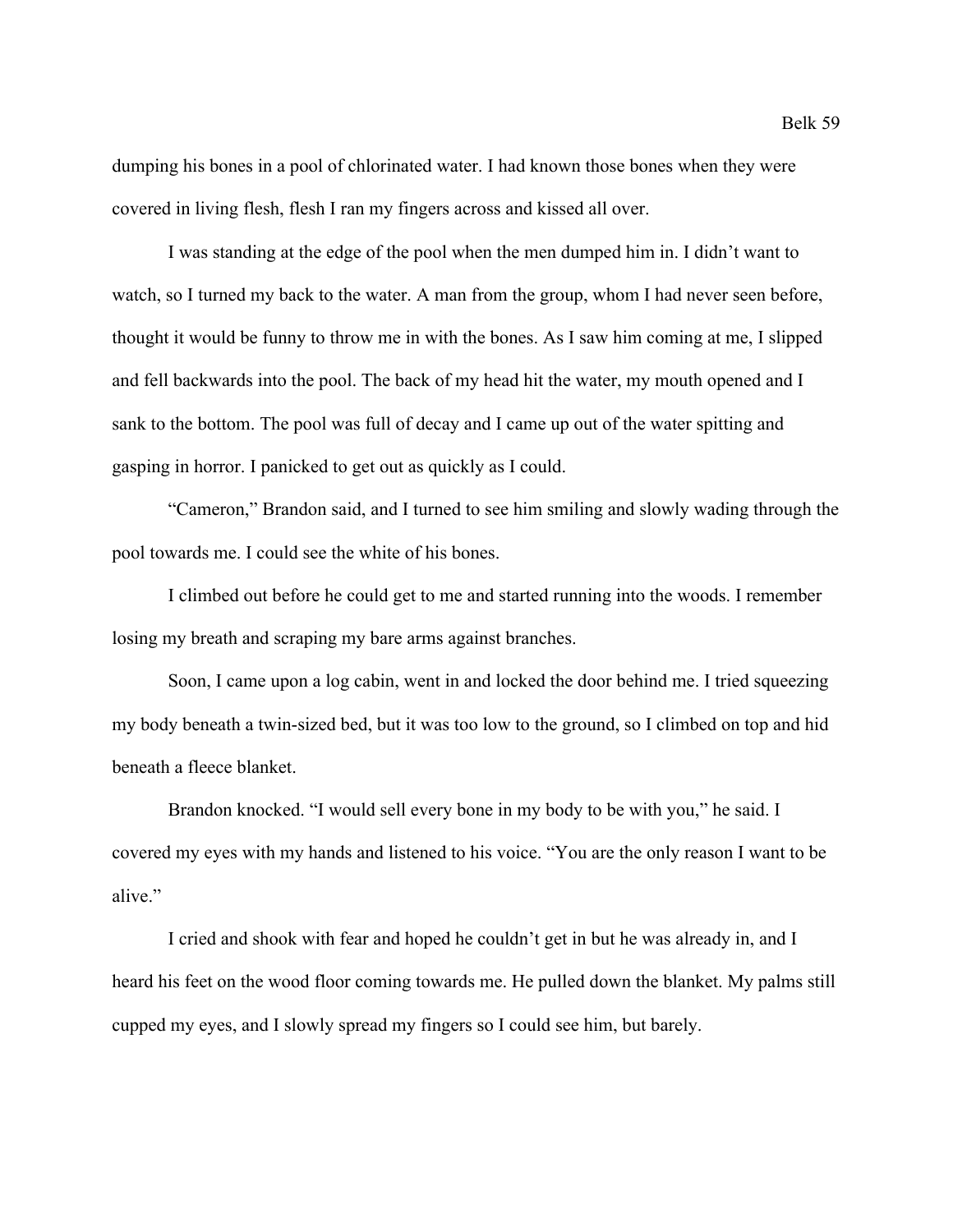At his visitation in the funeral home, I used my hands this way when I actually saw him for the last time. My mother told me not to look. She said the image of him would stay with me if looked, and every time I think of him I'll see him lying in the casket in his Dress Blues and white gloves, his blond hair shaved far back from his forehead so the doctors could drill the hole to release the pressure on his brain.

I stood against the wall with my hands over my eyes, and then slowly spread my fingers and inched towards him. His mouth, I thought, his mouth didn't look that way. It never did. Who did that to his mouth? His lips were a bright shade of pink and slightly angled. They were never angled, and then I remembered his jaw was broken.

It reminded me of the time Brandon broke his jaw swapping punches with a friend after watching the Lennox Lewis vs. Mike Tyson fight in 2002. He played Tyson and pretended to go for the boy's ear twice but laughed, and the boy threw an undercut at Brandon's chin.

The next day, Brandon drove to the pool where I worked. He had his window down and elbow out, and when he parked, he leaned and smiled with a mouth full of wire that looked like Hannibal Lecter's caged mask, and I jumped back.

"It's my trophy," he said through his teeth.

"You didn't win. Your jaw is broken," I said.

"I would've won if I could've thrown the first punch. I should've gone ahead and taken his ear."

He was holding a red, plastic cup filled with poppy seed chicken that G Mama cooked and blended until it was thin enough to suck through a straw, and while I threw chlorine tablets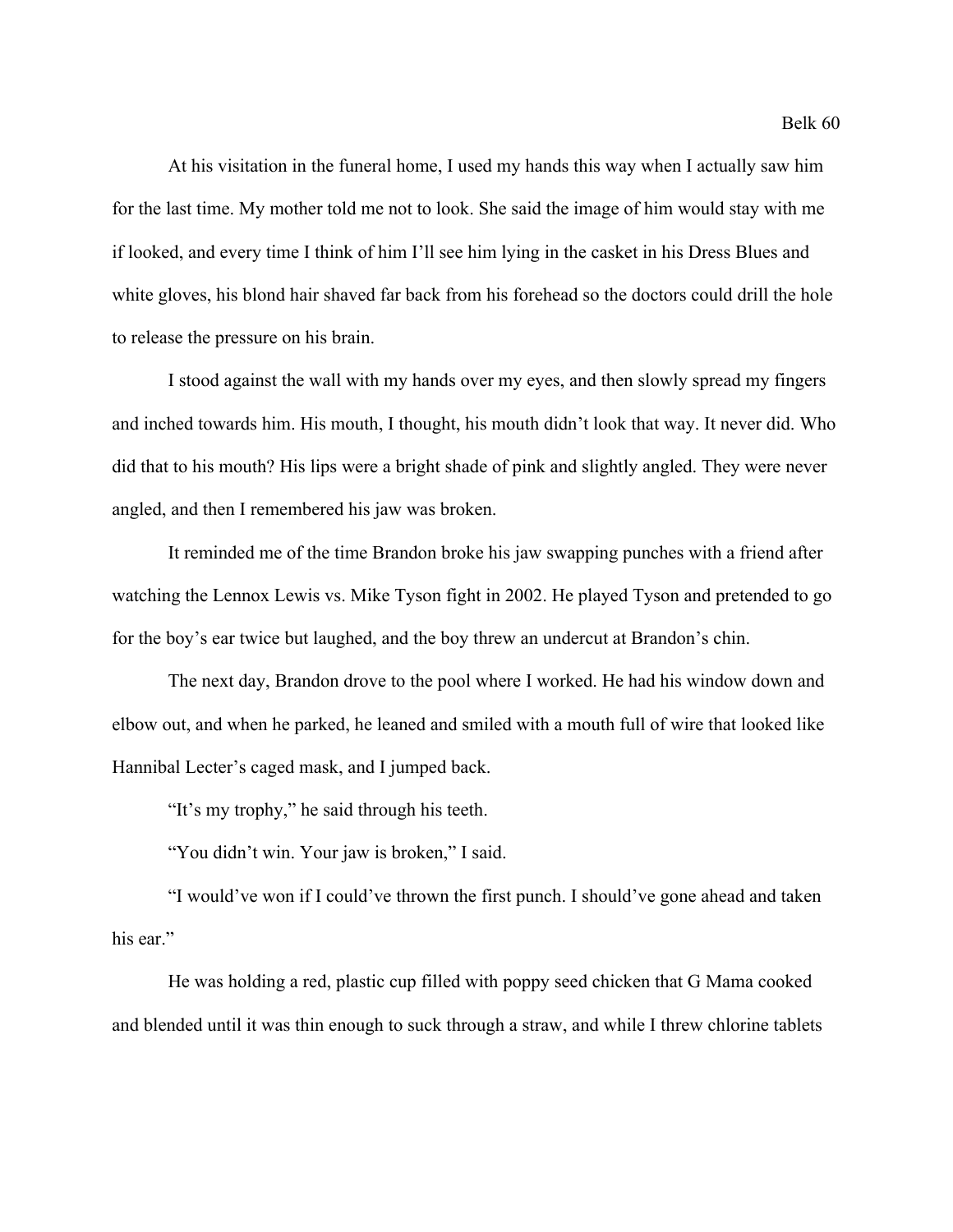into the water, he followed me around talking through his teeth and moving his lips in all directions to shape the sound.

I leaned over him in the casket, still looking through the small spaces between my fingers. I wanted tell him, "I'll take you to get your jaw re-aligned and your mouth wired shut. I'll make you poppy seed chicken and homemade chocolate ice cream. I'll take care of you. You will be okay again."

A part of me wanted to touch him, to grab his shoulder and shake him. "Wake up," I would scream. "You don't belong in that box lined with pleated silk. Get out of there. Take your gloves off. Let's go."

I was afraid the Marine saluting at his feet would yell at me if I touched him, but I was more afraid to drop my hands from my eyes to see him, to completely see him without my fingers breaking him into pieces.

Brandon didn't look injured from a bomb explosion. There were no burn marks, no scratches. I tried to find the smallest scrape or a scab beneath his left eye. There was nothing. His face was smooth with powder. I closed my fingers over my eyes and cried.

Brandon's death was like being covered in mud that was clammy and too thick to sling from my skin. I wanted to shatter ceramic mugs and glass plates; I wanted to use every bit of my energy to throw them against the wall, hear them break into tiny pieces and watch coffee drip down and stain everything it touched.